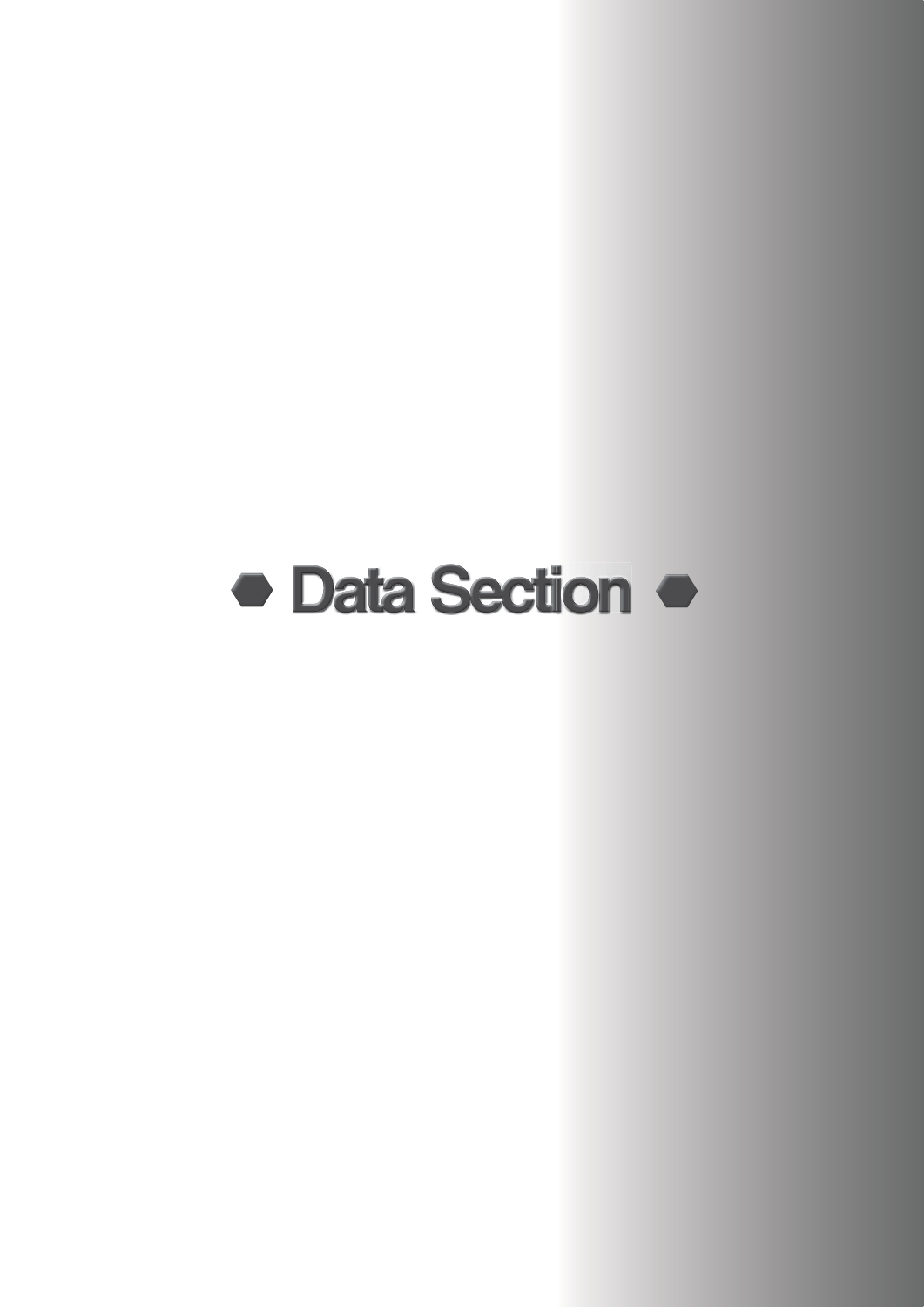# **Data Section 1 Major Developments since April 1, 2010**

(Since FY 2010)

| Date                   | Developments                                                                                                         | Contents                                                                                                                                                                                                                                                                                                                                                                                                                                                                                                                                                                                      |
|------------------------|----------------------------------------------------------------------------------------------------------------------|-----------------------------------------------------------------------------------------------------------------------------------------------------------------------------------------------------------------------------------------------------------------------------------------------------------------------------------------------------------------------------------------------------------------------------------------------------------------------------------------------------------------------------------------------------------------------------------------------|
| Apr.1, 2010.           | Establishment of the<br>Haneda Airport District<br>Immigration Office of<br>the Tokyo Regional<br>Immigration Bureau | The Haneda Airport Branch Office was abolished and the Haneda<br>Airport District Immigration Office was established.                                                                                                                                                                                                                                                                                                                                                                                                                                                                         |
| Mar.24 -<br>-Nov. $15$ | Establishment of a period<br>for stepped-up landing<br>examination                                                   | Due to the holding of 2010 Japan APEC Meetings, the Immigration<br>Bureau implemented the prompt immigration procedure for APEC<br>officials. Meanwhile, the bureau established a period for stepped-up<br>landing examination for airports and seaports in Japan for the purpose<br>of prevention of activities of terrorists and anti-globalism groups in the<br>nation. Furthermore, the Immigration Bureau implemented thorough<br>and strict immigration examination through the utilization of personal<br>identification information in close cooperation with relevant organizations. |
| Jun. 1 -<br>$-Jun.30$  | Implementation of the<br>"Illegal Work Prevention<br>Campaign"                                                       | Appealing to foreign nationals, employers, local authorities, foreign<br>embassies in Japan, etc. for understanding and cooperating of prevention<br>of illegal employment                                                                                                                                                                                                                                                                                                                                                                                                                    |
| Jul. 1                 | New establishment of the<br>Immigration Detention<br><b>Facilities Visiting</b><br>Committee                         | The Immigration Bureau newly established the East Japan Immigration<br>Detention Facilities Visiting Committee in the Tokyo Regional<br>Immigration Bureau and the West Japan Immigration Detention<br>Facilities Visiting Committee in the Osaka Regional Immigration Bureau<br>respectively.                                                                                                                                                                                                                                                                                                |
|                        | Review of training and<br>technical intern training<br>programs                                                      | The Immigration Bureau newly created a status of residence of "Technical<br>Intern Training" and required interns to conduct skill acquirement<br>activities in accordance with their contracts of employment in principle<br>when interns take practical training, while the bureau ensured that<br>technical interns could enjoy the protection under labor-related laws<br>including the Labor Standards Act and the Minimum Wages Act.                                                                                                                                                    |
|                        | Integration of the two<br>categories of status of<br>residence, "College student'<br>and "Pre-college Student"       | In order for international students to stably reside in Japan, the<br>distinction of two categories of status of residence between "College<br>Student" and "Pre-college Student" were obliterated and integrated into<br>one category as "Student".                                                                                                                                                                                                                                                                                                                                          |
|                        | Creation of special<br>exception to period of stay                                                                   | In case an application is made before the expiry date of period of stay,<br>foreign nationals are permitted to reside in Japan under the relevant<br>status of residence by the earlier date of either when he or she is forced<br>by legal action, or when two months pass from the expiration date of<br>stay previously determined, even after the termination of period of stay,<br>provided that the decision of his/her application has not been handled by<br>the expiry date of period of stay.                                                                                       |
|                        | Creation of special<br>provisions to denial of<br>landing                                                            | Even if relevant foreign nationals fall under one of the reasons for denial<br>of landing in case the Minister of Justice finds it reasonable enough, the<br>newly-created special provisions permits immigration inspectors to stamp<br>a seal for verification of landing, without repeating the special procedure<br>for landing through three steps processed respectively by immigration<br>inspectors, special inquiry officers, and the Minister of Justice.                                                                                                                           |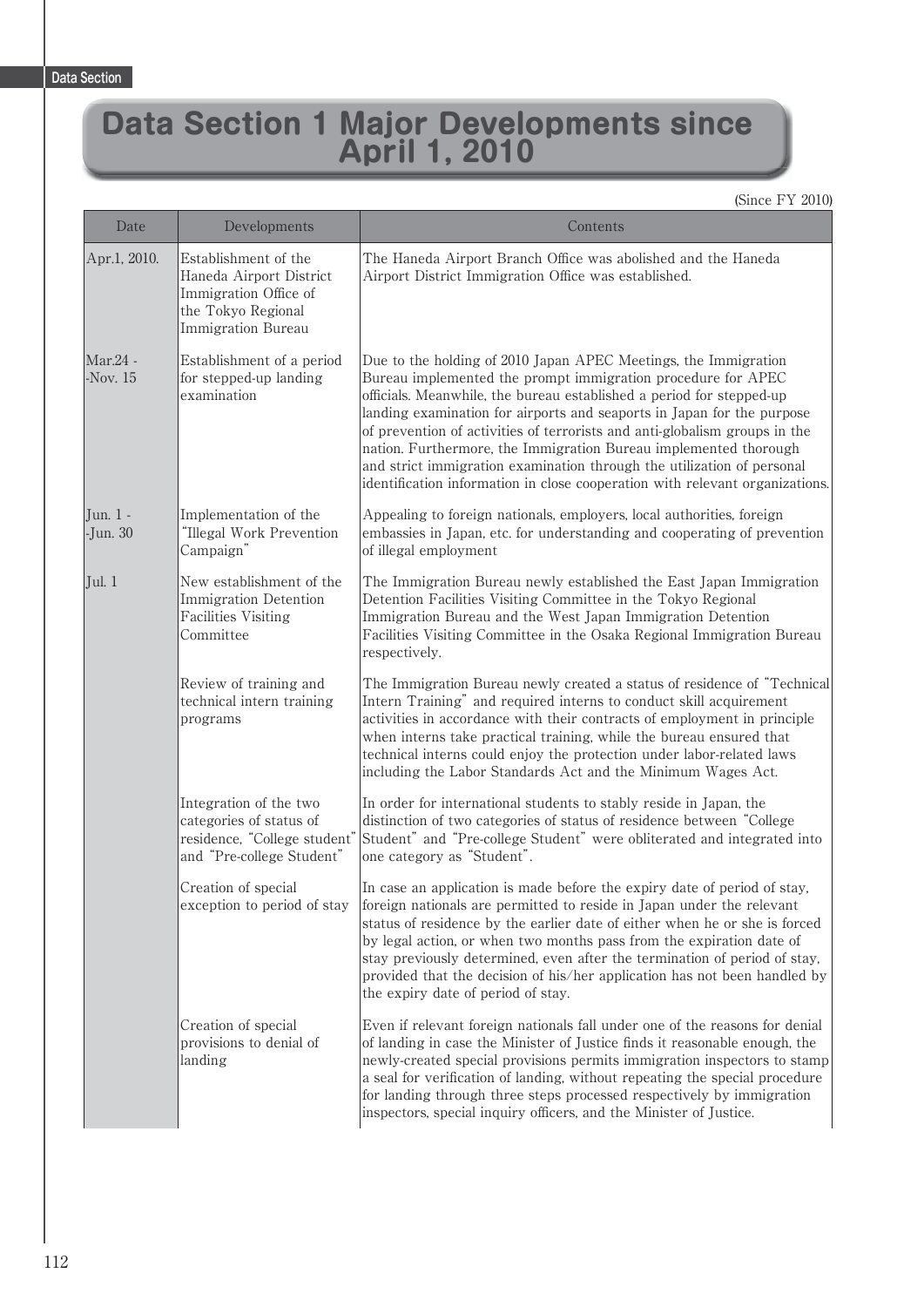| Date                    | Developments                                                                                                                                                                                                                                                                                                                    | Contents                                                                                                                                                                                                                                                                                                                                                                                                                                                                                                                                                                                                                                                                                                                                                                                                                                                                                                                                                                                                                                                                                                                                                                                                                                                                                                                                                                                                                                         |
|-------------------------|---------------------------------------------------------------------------------------------------------------------------------------------------------------------------------------------------------------------------------------------------------------------------------------------------------------------------------|--------------------------------------------------------------------------------------------------------------------------------------------------------------------------------------------------------------------------------------------------------------------------------------------------------------------------------------------------------------------------------------------------------------------------------------------------------------------------------------------------------------------------------------------------------------------------------------------------------------------------------------------------------------------------------------------------------------------------------------------------------------------------------------------------------------------------------------------------------------------------------------------------------------------------------------------------------------------------------------------------------------------------------------------------------------------------------------------------------------------------------------------------------------------------------------------------------------------------------------------------------------------------------------------------------------------------------------------------------------------------------------------------------------------------------------------------|
| Nov. 30                 | Enforcement of the<br>Ministerial Ordinance<br>to amend a part of the<br>Ministerial Ordinance<br>to Provide for Criteria<br>Pursuant to Article 7,<br>Paragraph (1), Item (ii) of<br>the Immigration Control<br>and Refugee Recognition<br>Act                                                                                 | Limitations, including the length of working years of medical foreign<br>workers, are eliminated (such workers are those who have national<br>licenses approved in Japan including foreign dentists and nurses).                                                                                                                                                                                                                                                                                                                                                                                                                                                                                                                                                                                                                                                                                                                                                                                                                                                                                                                                                                                                                                                                                                                                                                                                                                 |
| Dec. 7 -<br>-Dec. $8$   | Holding of the 24th<br>"Immigration Control<br>Seminar"                                                                                                                                                                                                                                                                         | The Ministry of Justice held the "Immigration Control Seminar",<br>inviting officials from 19 countries and regions in the Pacific Rim area<br>and 3 international organizations to exchange information and views on<br>immigration control administration.                                                                                                                                                                                                                                                                                                                                                                                                                                                                                                                                                                                                                                                                                                                                                                                                                                                                                                                                                                                                                                                                                                                                                                                     |
| Dec. 17                 | Enforcement of partial<br>amendment of "activities<br>listed in the lower field in<br>the Appendix Table 1-5 in<br>the Article 7, Paragraph (1),<br>Item (ii) of the Immigration<br>Control and Refugee<br>Recognition Act (limited<br>to the parts involved in<br>the paragraph (d))", in<br>accordance with the same<br>item. | "Activities listed in the lower field in the Appendix Table 1-5 in the<br>Article 7, Paragraph (1), Item (ii) of the Immigration Control and Refugee<br>Recognition Act (limited to the parts involved in the paragraph (d))",<br>were amended in accordance with the same item (the Notification<br>from the Ministry of Justice No. 131 in 1990). As a result, the following<br>activities were provided as "Designated Activities": an activity by the<br>foreign patients who reside in Japan for a significant long term and<br>are admitted to hospitals for medical treatment; and an activity by the<br>foreign caretakers who care for relevant patients. Furthermore, the<br>Appendix Table 4 in the Ordinance for Enforcement of the Immigration<br>Control Act (the Notification from the Minister of Justice No. 54 in 1981)<br>was revised so that staff members in a hospital, where the relevant<br>patient and its family or relative are admitted, can apply for issuance of<br>their certificates of eligibility instead of them. In addition, an ordinance<br>of designation by the Minister of Justice as those with the status of<br>residence of "Designated Activities" in accordance with the Item (iv) in<br>the lower field of activities (Designated Activities) is listed in the lower<br>fields of the Appendix Table 4 and Appendix Table 1-5 in the Ordinance<br>for Enforcement of the Immigration Control Act. |
| since Mar.<br>11, 2011. | Response to the<br>Great East Japan<br>Earthquake                                                                                                                                                                                                                                                                               | For the purpose of landing examination of rescue teams, the Immigration<br>Bureau used simple and prompt methods, including no requirement of<br>landing permission stamp on their passports by issuing temporal landing<br>permission cards prepared by immigration inspectors in advance.<br>The Immigration Bureau took measures for extension of expiry date<br>of stay by August 31, 2011, without special procedures, uniformly to<br>foreign nationals subject to the notification from the Ministry of Justice<br>(Notification No. 123 issued in March 16, 2011), based on Article 3-2 of the<br>Act on Special Measures concerning Preservation of Rights and Interests<br>of Victims of Specified Disaster (1996 Act No. 85).<br>After the Immigration Bureau consulted with the Ministry of Foreign<br>Affairs, the bureau decided to permit the college students and the<br>training and technical interns, who left Japan without permission of re-<br>entry, to enter the nation following a simple set of procedures.                                                                                                                                                                                                                                                                                                                                                                                                            |
| Apr. 1                  | Establishment of the<br>Management and<br><b>Investigation Department</b><br>and the Survey Department<br>in the Nagoya Regional<br>Immigration Bureau.                                                                                                                                                                         | In the Nagoya Regional Immigration Bureau, the Survey and Record<br>Department was abolished, while the Management and Investigation<br>Department and the Survey Department were established.                                                                                                                                                                                                                                                                                                                                                                                                                                                                                                                                                                                                                                                                                                                                                                                                                                                                                                                                                                                                                                                                                                                                                                                                                                                   |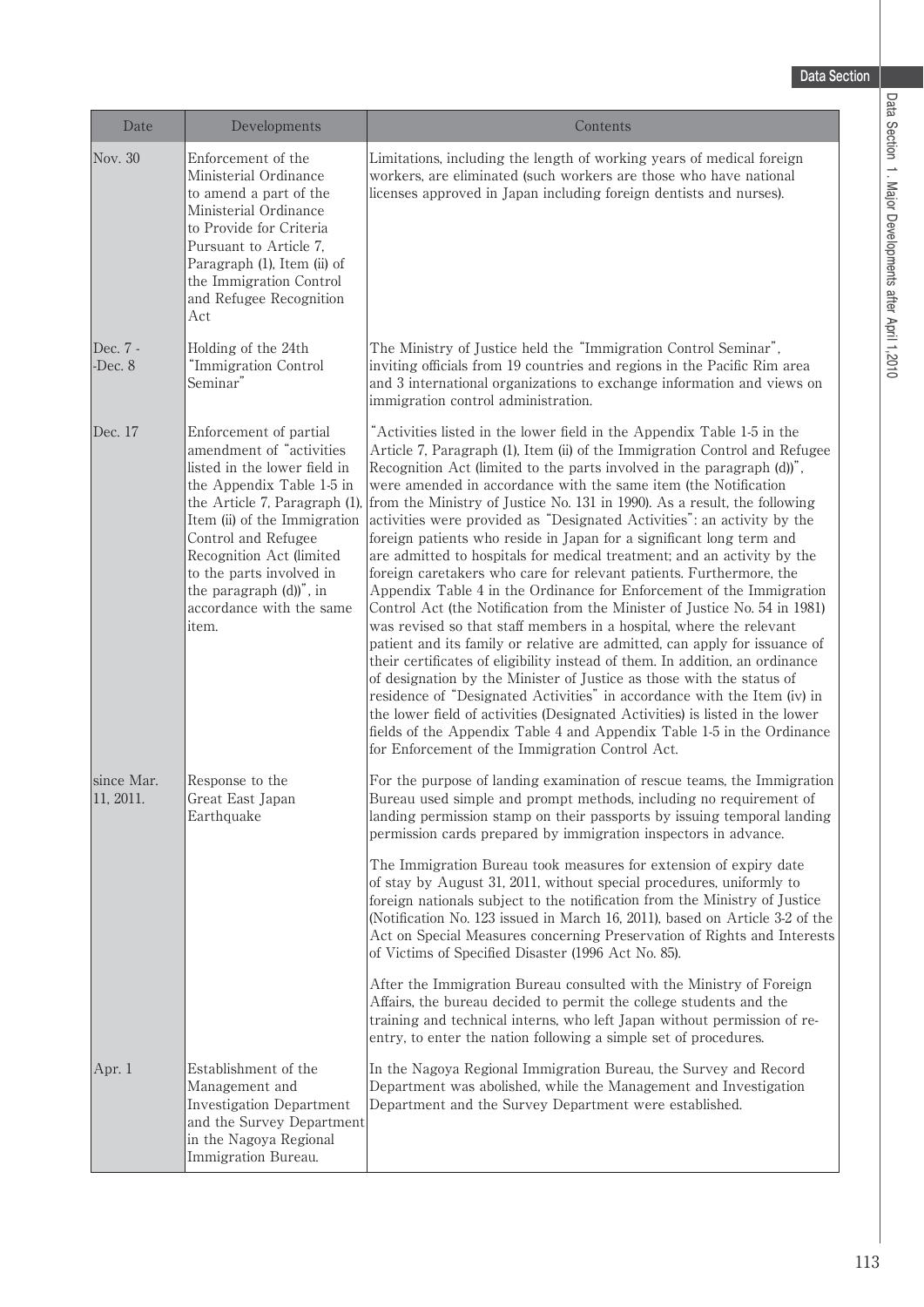## **Data Section 2. Statistics**

## **(1)Changes in the Number of New Arrivals and Alien Registration of Main Status of Residence by Nationality (Place of Origin)**

**1-1 Changes in the Number of New Arrivals of "Investor/Business Manager" by Nationality (Place of Origin)** (People)

| Year<br>Nationality(Place of Origin)                                                                                  | 2006         | 2007             | 2008         | 2009          | 2010         |
|-----------------------------------------------------------------------------------------------------------------------|--------------|------------------|--------------|---------------|--------------|
| Total                                                                                                                 | 777          | 918              | 919          | 857           | 896          |
| R.O. Korea                                                                                                            | 170          | 248              | 216          | 228           | 210          |
| China                                                                                                                 | 61           | 65               | 98           | 114           | 167          |
| United States of America                                                                                              | 134          | 139              | 121          | 110           | 118          |
| France                                                                                                                | 47           | 63               | 42           | 19            | 50           |
| China (Taiwan)                                                                                                        | 44           | 69               | 65           | 48            | 42           |
| United Kingdom                                                                                                        | 57           | 39               | 42           | 34            | 37           |
| Pakistan                                                                                                              | 31           | 36               | 49           | 48            | 33           |
| Australia                                                                                                             | 40           | 27               | 22           | 30            | 31           |
| Germany                                                                                                               | 26           | 26               | 28           | 24            | 20           |
| Sri Lanka                                                                                                             | 14           | 20               | 14           | 35            | 18           |
| Others                                                                                                                | 153          | 186              | 222          | 167           | 170          |
| Changes in the Number of Alien Registrations of "Investor/Business Manager" by Nationality (Place of Origin)<br>$1-2$ |              |                  |              |               | (People)     |
| Year<br>Nationality(Place of Origin)                                                                                  | 2006         | 2007             | 2008         | 2009          | 2010         |
| Total                                                                                                                 | 7,342        | 7,916            | 8,895        | 9,840         | 10,908       |
| China                                                                                                                 | 1,553        | 1,729            | 2,096        | 2,555         | 3,300        |
| Korea                                                                                                                 | 1,609        | 1,900            | 2,249        | 2,492         | 2,723        |
| United States of America                                                                                              | 1,160        | 1,108            | 1,044        | 990           | 918          |
| Pakistan                                                                                                              | 334          | 383              | 456          | 526           | 571          |
| Nepal                                                                                                                 | 46           | 72               | 151          | 271           | 373          |
|                                                                                                                       | 443          | 401              | 384          | 374           | 334          |
| United Kingdom                                                                                                        |              |                  |              |               |              |
| India                                                                                                                 | 271          | 282              | 307          | 319           | 319          |
| France                                                                                                                | 321          | 343              | 334          | 297           | 281          |
| Sri Lanka                                                                                                             | 94           | 119              | 147          | 199           | 234          |
| Australia                                                                                                             | 205          | 204              | 196          | 216           | 228          |
| Others                                                                                                                | 1,306        | 1,375            | 1,531        | 1,601         | 1,627        |
| 2-1 Changes in the Number of New Arrivals of "Engineer" by Nationality (Place of Origin)                              |              |                  |              |               | (People)     |
| Year<br>Nationality(Place of Origin)                                                                                  | 2006         | 2007             | 2008         | 2009          | 2010         |
|                                                                                                                       |              |                  |              |               |              |
| Total                                                                                                                 | 7,715        | 10,959           | 9,212        | 3,363         | 2,852        |
| China                                                                                                                 | 3,546        | 5,403            | 4,571        | 1,404         | 983          |
| India                                                                                                                 | 519          | 960              | 714          | 296           | 384          |
| R.O. Korea                                                                                                            | 1,474        | 1,999            | 1,292        | 439           | 302          |
| Philippines                                                                                                           | 558          | 598              | 576          | 252           | 226          |
| Viet Nam                                                                                                              | 396          | 799              | 837          | 273           | 213          |
| United States of America                                                                                              | 152          | 169              | 168          | 101           | 123          |
| France                                                                                                                | 155          | 146              | 140          | 62            | 95           |
| China (Taiwan)                                                                                                        | 67           | 56               | 86           | 46            | 75           |
|                                                                                                                       | 93           | 54               |              | 55            |              |
| United Kingdom                                                                                                        |              | 49               | $70\,$       |               | 54<br>45     |
| Malaysia<br>Others                                                                                                    | 58<br>697    | 726              | 57<br>701    | $38\,$<br>397 | 352          |
| 2-2 Changes in the Number of Alien Registrations of "Engineer" by Nationality (Place of Origin)                       |              |                  |              |               | (People)     |
| Year                                                                                                                  | 2006         | 2007             | 2008         | 2009          | 2010         |
| Nationality(Place of Origin)                                                                                          |              |                  |              |               |              |
| Total                                                                                                                 | 35,135       | 44,684           | 52,273       | 50,493        | 46,592       |
| China                                                                                                                 | 17,634       | 23,247           | 27,665       | 27,166        | 25,105       |
| Korea                                                                                                                 | 6,176        | 7,733            | 8,647        | 8,015         | 7,050        |
| India                                                                                                                 | 3,279        | 3,893            | 4,268        | 3,925         | 3,515        |
| Viet Nam                                                                                                              | 790          | 1,536            | 2,229        | 2,188         | 2,183        |
| Philippines                                                                                                           | 1,579        | 2,004            | 2,276        | 2,118         | 1,968        |
| United States of America                                                                                              | $705\,$      | 760              | 923          | 833           | 789          |
| Malaysia                                                                                                              | 425          | 489              | 570          | 610           | 595          |
| France                                                                                                                | 542          | 631              | 706          | 621           | 588          |
| Bangladesh                                                                                                            | 299          | 393              | 470          | 472           | 466          |
| Indonesia<br>Others                                                                                                   | 311<br>3,395 | $371\,$<br>3,627 | 436<br>4,083 | 455<br>4,090  | 437<br>3,896 |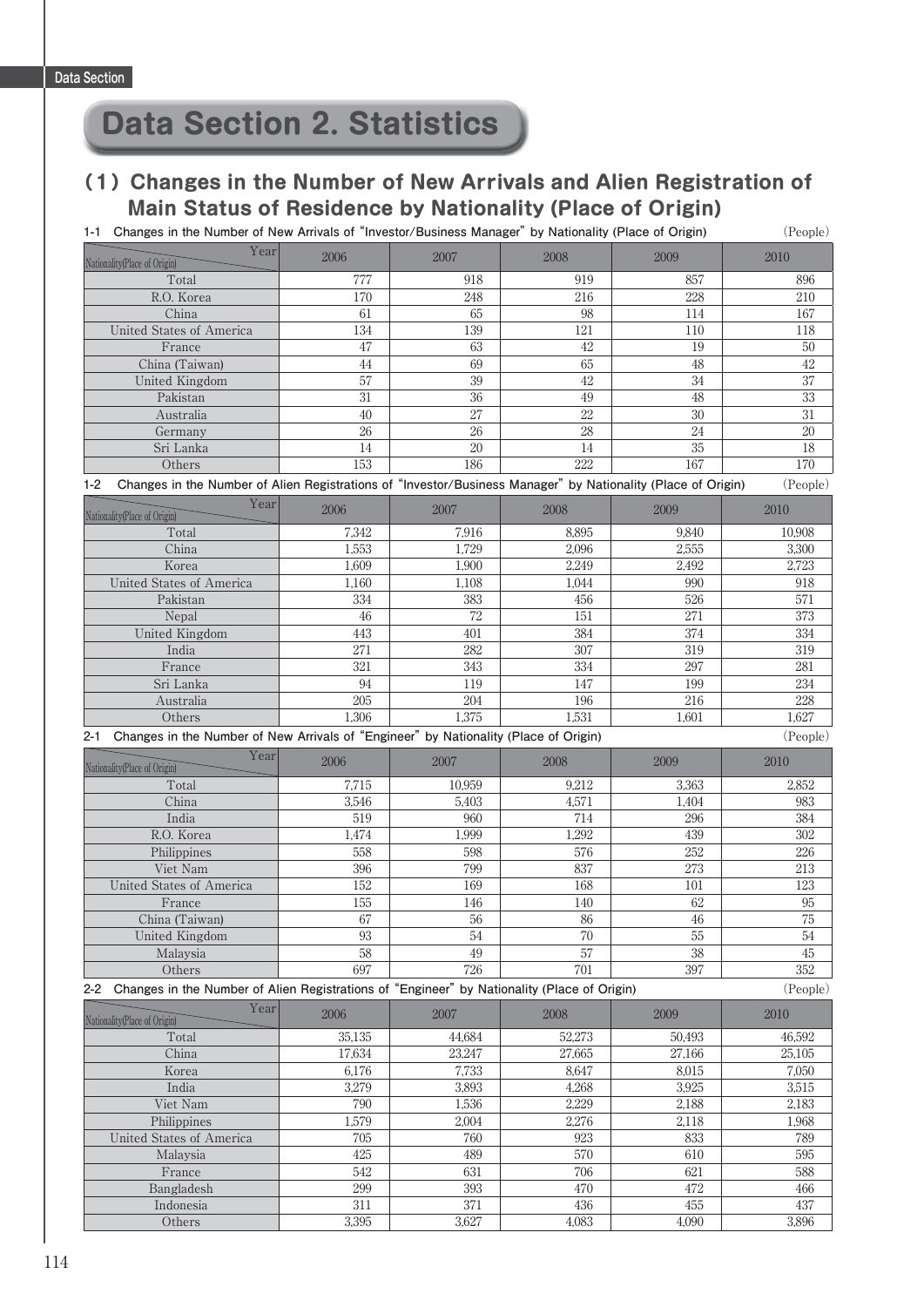# Data Section 2. Statistics **Data Section 2. Statistics**

| 3-1<br>Changes in the Number of New Arrivals of "Specialist in Humanities/International Services" by Nationality (Place of Origin) |       |       |       |       | (People) |
|------------------------------------------------------------------------------------------------------------------------------------|-------|-------|-------|-------|----------|
| Year<br>Nationality (Place of Origin)                                                                                              | 2006  | 2007  | 2008  | 2009  | 2010     |
| Total                                                                                                                              | 7.614 | 7,426 | 5,690 | 4,167 | 4,113    |
| United States of America                                                                                                           | 2,131 | 2,044 | 1,274 | 945   | 986      |
| China                                                                                                                              | 602   | 768   | 778   | 553   | 592      |
| R.O. Korea                                                                                                                         | 547   | 700   | 771   | 570   | 552      |
| United Kingdom                                                                                                                     | 1,138 | 846   | 463   | 347   | 286      |
| Canada                                                                                                                             | 796   | 607   | 317   | 203   | 209      |
| China (Taiwan)                                                                                                                     | 133   | 199   | 272   | 166   | 186      |
| Australia                                                                                                                          | 733   | 555   | 263   | 210   | 175      |
| Pakistan                                                                                                                           | 76    | 84    | 121   | 106   | 124      |
| France                                                                                                                             | 200   | 233   | 158   | 118   | 102      |
| India                                                                                                                              | 124   | 139   | 122   | 70    | 97       |
| Others                                                                                                                             | 1,134 | 1,251 | 1,151 | 879   | 804      |

#### **3-2 Changes in the Number of Alien Registrations of "Specialist in Humanities/International Services"** (People)

| Year<br>Nationality (Place of Origin) | 2006   | 2007   | 2008   | 2009   | 2010   |
|---------------------------------------|--------|--------|--------|--------|--------|
| Total                                 | 57,323 | 61.763 | 67.291 | 69.395 | 68,467 |
| China                                 | 21,883 | 26,692 | 31,824 | 34.210 | 34,433 |
| Korea                                 | 5.919  | 6.926  | 8.118  | 8,962  | 9,233  |
| United States of America              | 8.165  | 7.706  | 7.241  | 6.710  | 6.313  |
| United Kingdom                        | 4,582  | 4.040  | 3,532  | 3.176  | 2,785  |
| Canada                                | 3.731  | 3.128  | 2.690  | 2.329  | 1.980  |
| Australia                             | 3,586  | 2,935  | 2.420  | 2.079  | 1,713  |
| Sri Lanka                             | 424    | 530    | 705    | 873    | 972    |
| France                                | 912    | 1.024  | 1.079  | 1.026  | 964    |
| Philippines                           | 757    | 825    | 895    | 951    | 940    |
| Pakistan                              | 433    | 516    | 646    | 728    | 836    |
| Others                                | 6.931  | 7.441  | 8.141  | 8.351  | 8,298  |

#### **4-1 Changes in the Number of New Arrivals of "Intra-company Transferee" by Nationality (Place of Origin)** (People)

| Year<br>Nationality (Place of Origin) | 2006  | 2007  | 2008  | 2009  | 2010  |
|---------------------------------------|-------|-------|-------|-------|-------|
| Total                                 | 5.564 | 7.170 | 7.307 | 5.245 | 5,826 |
| China                                 | 1,535 | 2,639 | 2,570 | 1,858 | 1.937 |
| United States of America              | 610   | 583   | 673   | 371   | 528   |
| India                                 | 380   | 608   | 626   | 433   | 520   |
| R.O. Korea                            | 675   | 745   | 649   | 592   | 505   |
| Philippines                           | 375   | 417   | 495   | 397   | 498   |
| Viet Nam                              | 35    | 57    | 137   | 81    | 231   |
| Thailand                              | 141   | 238   | 260   | 235   | 222   |
| China (Taiwan)                        | 214   | 233   | 243   | 218   | 211   |
| Germany                               | 225   | 207   | 199   | 137   | 155   |
| United Kingdom                        | 288   | 204   | 187   | 107   | 142   |
| Others                                | 1.086 | 1,239 | 1,268 | 816   | 877   |

#### **4-2 Changes in the Number of Alien Registrations of "Intra-company Transferee" by Nationality (Place of Origin)** (People)

| Year<br>Nationality (Place of Origin) | 2006   | 2007   | 2008   | 2009   | 2010   |
|---------------------------------------|--------|--------|--------|--------|--------|
| Total                                 | 14.014 | 16,111 | 17.798 | 16,786 | 16,140 |
| China                                 | 4.147  | 5.712  | 6.557  | 6.307  | 6,238  |
| Korea                                 | 2.092  | 2.181  | 2.265  | 2.242  | 2,079  |
| India                                 | 1,357  | 1,411  | 1.709  | 1,731  | 1,610  |
| United States of America              | 1.469  | 1.468  | 1.583  | 1.364  | 1,286  |
| Philippines                           | 702    | 709    | 826    | 782    | 777    |
| Germany                               | 566    | 589    | 615    | 538    | 505    |
| United Kingdom                        | 712    | 651    | 615    | 511    | 450    |
| Thailand                              | 223    | 325    | 388    | 430    | 430    |
| France                                | 538    | 529    | 553    | 467    | 414    |
| Viet Nam                              | 65     | 97     | 184    | 157    | 287    |
| Others                                | 2,143  | 2,439  | 2,503  | 2,257  | 2,064  |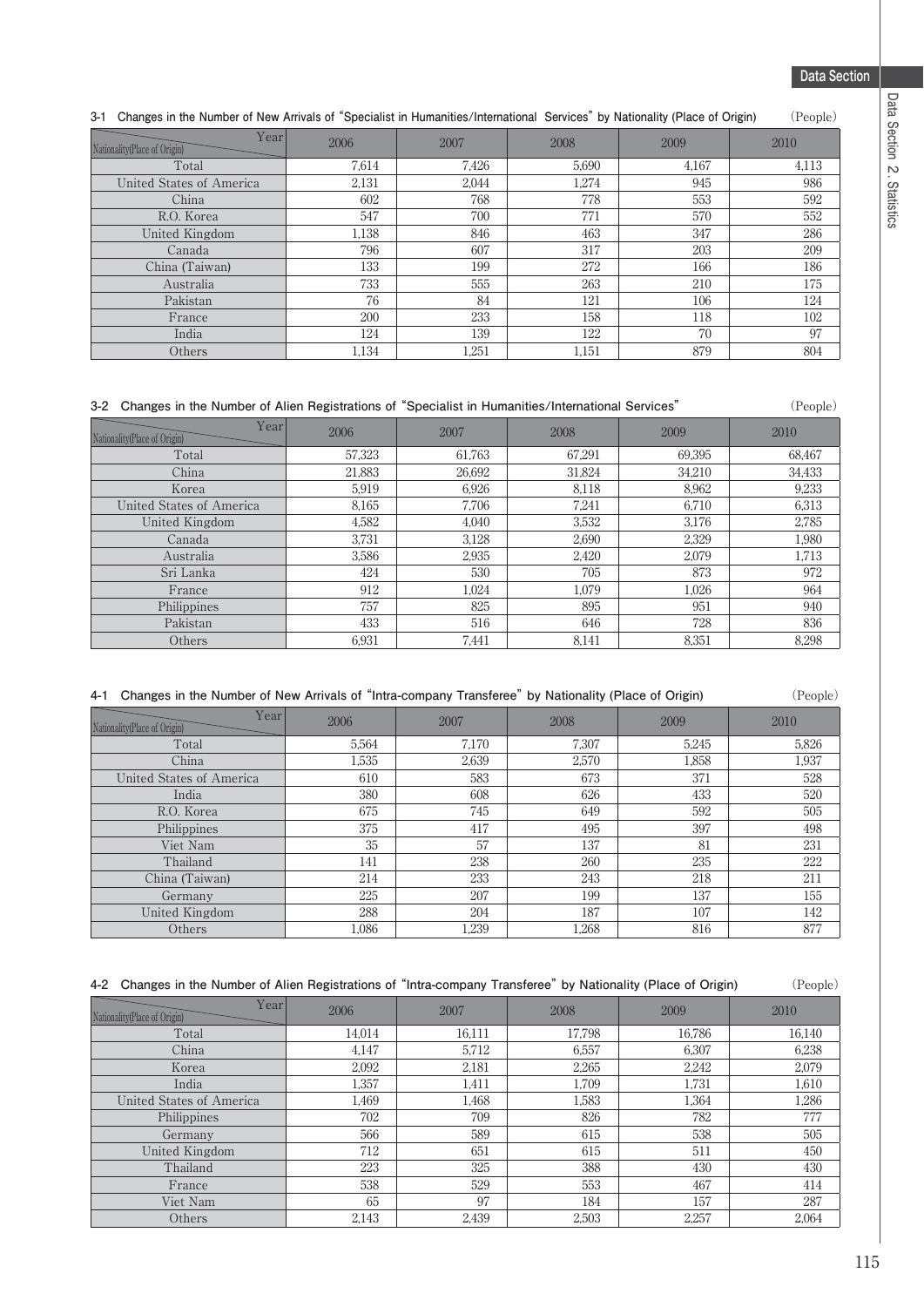#### **5-1 Changes in the Number of New Arrivals of "Entertainer" by Nationality (Place of Origin)** (People)

| Year<br>Nationality(Place of Origin) | 2006   | 2007   | 2008   | 2009   | 2010   |
|--------------------------------------|--------|--------|--------|--------|--------|
| Total                                | 48.249 | 38.855 | 34.994 | 31.170 | 28,612 |
| <b>United States of America</b>      | 6,772  | 6,075  | 6,653  | 7,288  | 6,785  |
| United Kingdom                       | 2,712  | 2,500  | 2,908  | 2,575  | 3,009  |
| Philippines                          | 8.608  | 5.533  | 3.185  | 1,873  | 1.506  |
| R.O. Korea                           | 1,674  | 1,553  | 1,329  | 1,173  | 1,450  |
| Russia                               | 3.454  | 2,562  | 2,249  | 2,467  | 1,432  |
| China                                | 4,978  | 3.156  | 1,820  | 1,694  | 1,386  |
| Germany                              | 1,868  | 2,052  | 1,682  | 1,601  | 1,241  |
| France                               | 1.150  | 1.417  | 1.605  | 1.246  | 1,116  |
| Italy                                | 1.867  | 1.575  | 1.130  | 1,325  | 1.105  |
| Austria                              | 868    | 644    | 1.160  | 759    | 826    |
| Others                               | 14.298 | 11.788 | 11.273 | 9.169  | 8,756  |

#### **5-2 Changes in the Number of Alien Registrations of "Entertainer" by Nationality (Place of Origin)** (People)

| Year<br>Nationality (Place of Origin) | 2006   | 2007   | 2008   | 2009   | 2010  |
|---------------------------------------|--------|--------|--------|--------|-------|
| Total                                 | 21,062 | 15,728 | 13,031 | 10,966 | 9,247 |
| Philippines                           | 14.149 | 11.065 | 9,199  | 7.465  | 6,319 |
| China                                 | 2,153  | 1,193  | 907    | 778    | 671   |
| Korea                                 | 450    | 441    | 398    | 363    | 374   |
| <b>United States of America</b>       | 284    | 305    | 326    | 310    | 318   |
| Russia                                | 767    | 504    | 393    | 333    | 268   |
| Indonesia                             | 787    | 430    | 264    | 218    | 203   |
| <b>Brazil</b>                         | 230    | 228    | 211    | 197    | 159   |
| Thailand                              | 215    | 176    | 145    | 174    | 136   |
| Romania                               | 580    | 312    | 238    | 181    | 121   |
| Australia                             | 119    | 124    | 109    | 111    | 88    |
| Others                                | 1,328  | 950    | 841    | 836    | 590   |

#### **6-1 Changes in the Number of New Arrivals of "Skilled Labor" by Nationality (Place of Origin)** (People)

| Year<br>Nationality(Place of Origin) | 2006  | 2007  | 2008  | 2009  | 2010  |
|--------------------------------------|-------|-------|-------|-------|-------|
| Total                                | 4,239 | 5,315 | 6.799 | 5,384 | 3,588 |
| China                                | 2,325 | 2,903 | 3.270 | 2.495 | 1,924 |
| Nepal                                | 452   | 919   | 1,749 | 1,356 | 563   |
| India                                | 348   | 509   | 620   | 666   | 451   |
| Thailand                             | 191   | 156   | 179   | 192   | 134   |
| R.O. Korea                           | 269   | 158   | 132   | 157   | 90    |
| Australia                            | 30    | 25    | 32    | 30    | 45    |
| Viet Nam                             | 61    | 58    | 60    | 30    | 39    |
| Philippines                          | 62    | 68    | 59    | 52    | 36    |
| Indonesia                            | 59    | 67    | 64    | 47    | 31    |
| Sri Lanka                            | 27    | 41    | 49    | 29    | 26    |
| Others                               | 415   | 411   | 585   | 330   | 249   |

#### **6-2 Changes in the Number of Alien Registrations of "Skilled Labor" by Nationality (Place of Origin)** (People)

| Year<br>Nationality (Place of Origin) | 2006   | 2007   | 2008   | 2009   | 2010   |
|---------------------------------------|--------|--------|--------|--------|--------|
| Total                                 | 17,869 | 21,261 | 25,863 | 29.030 | 30,142 |
| China                                 | 9,807  | 11.766 | 14,142 | 15.595 | 16,350 |
| Nepal                                 | 1,388  | 2,213  | 3.791  | 4,970  | 5,283  |
| India                                 | 1.938  | 2,302  | 2.756  | 3,224  | 3.465  |
| Korea                                 | 1,617  | 1.620  | 1,587  | 1,592  | 1,510  |
| Thailand                              | 749    | 830    | 900    | 994    | 1,021  |
| Bangladesh                            | 274    | 375    | 433    | 418    | 367    |
| Philippines                           | 236    | 268    | 268    | 278    | 283    |
| Indonesia                             | 167    | 200    | 229    | 203    | 193    |
| Viet Nam                              | 168    | 194    | 192    | 175    | 183    |
| Sri Lanka                             | 133    | 162    | 188    | 195    | 181    |
| Others                                | 1,392  | 1.331  | 1,377  | 1.386  | 1,306  |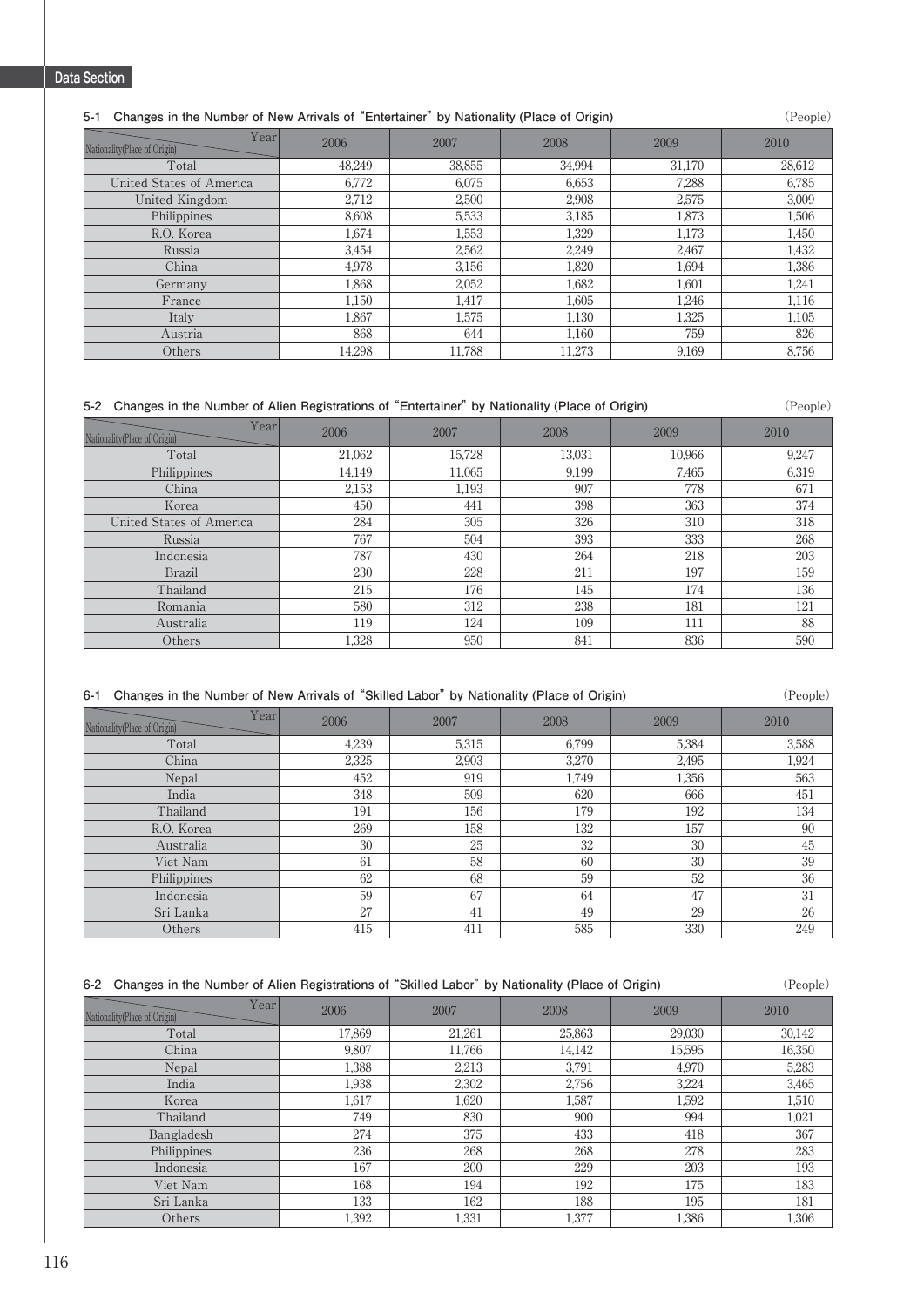#### **7-1 Changes in the Number of New Arrivals of "Thechnical Intern Training (1)" by Nationality (Place of Origin)** (People)

| Year<br>Nationality(Place of Origin) | 2006 | 2007 | 2008 | 2009 | 2010   |
|--------------------------------------|------|------|------|------|--------|
| Total                                |      |      |      |      | 26,002 |
| China                                |      |      |      |      | 20,133 |
| Viet Nam                             |      |      |      |      | 2,184  |
| Indonesia                            |      |      |      |      | 1,454  |
| Philippines                          |      |      |      |      | 1,212  |
| Thailand                             |      |      |      |      | 641    |
| Cambodia                             |      |      |      |      | 68     |
| Laos                                 |      |      |      |      | 58     |
| Mongolia                             |      |      |      |      | 48     |
| Nepal                                |      |      |      |      | 40     |
| Myanmar                              |      |      |      |      | 24     |
| Others                               |      |      |      |      | 140    |

(\*) The number of new arrivals includes Technical Intern Training 1-(a) and 1-(b).

#### **7-2 Changes in the Number of Alien Registrations of "Thechnical Intern Training (1)" by Nationality (Place of Origin)** (People)

| Year<br>Nationality(Place of Origin) | 2006 | 2007 | 2008 | 2009 | 2010   |
|--------------------------------------|------|------|------|------|--------|
| Total                                |      |      |      |      | 50,423 |
| China                                |      |      |      |      | 39,341 |
| Viet Nam                             |      |      |      |      | 4,096  |
| Philippines                          |      |      |      |      | 2,773  |
| Indonesia                            |      |      |      |      | 2,568  |
| Thailand                             |      |      |      |      | 1,091  |
| Cambodia                             |      |      |      |      | 151    |
| Mongolia                             |      |      |      |      | 108    |
| Laos                                 |      |      |      |      | 87     |
| Nepal                                |      |      |      |      | 60     |
| Myanmar                              |      |      |      |      | 46     |
| Others                               |      |      |      |      | 102    |

(\*) The number of alien registrations includes Technical Intern Training 1-(a) and 1-(b).

#### **8 Changes in the Number of Alien Registrations of "Thechnical Intern Training (2)" by Nationality (Place of Origin)** (People)

| Year<br>Nationality(Place of Origin) | 2006 | 2007 | 2008 | 2009 | 2010   |
|--------------------------------------|------|------|------|------|--------|
| Total                                |      |      |      |      | 49,585 |
| China                                |      |      |      |      | 38,983 |
| Viet Nam                             |      |      |      |      | 3,826  |
| Philippines                          |      |      |      |      | 2,827  |
| Indonesia                            |      |      |      |      | 2,775  |
| Thailand                             |      |      |      |      | 741    |
| Mongolia                             |      |      |      |      | 108    |
| Laos                                 |      |      |      |      | 101    |
| Myanmar                              |      |      |      |      | 95     |
| Cambodia                             |      |      |      |      | 62     |
| Sri Lanka                            |      |      |      |      | 35     |
| Others                               |      |      |      |      | 32     |

(\*) The number of alien registrations includes Technical Intern Training 2-(a) and 2-(b).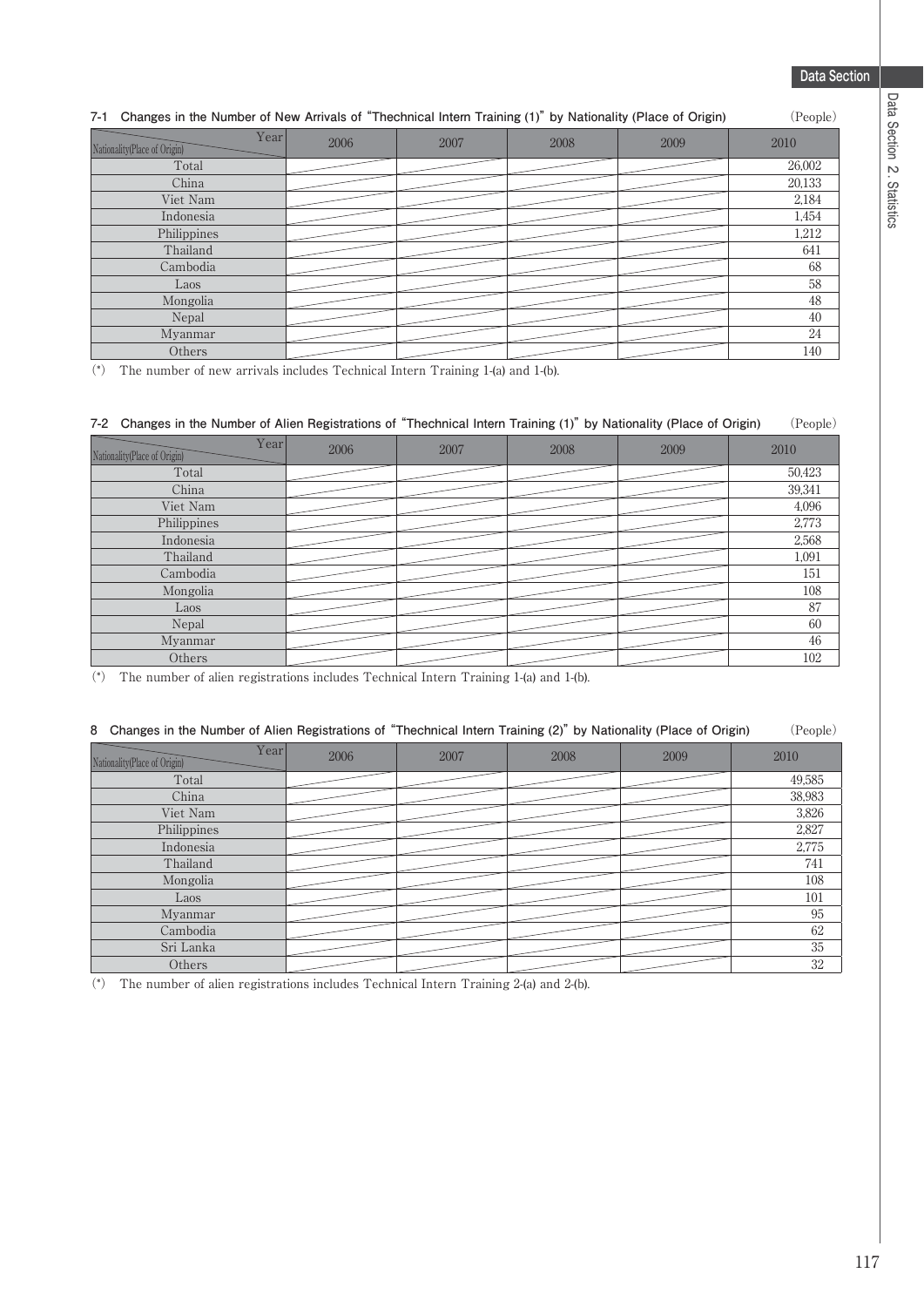#### **9-1 Changes in the Number of New Arrivals of "College Student" by Nationality (Place of Origin)** (People)

| Year<br>Nationality(Place of Origin) | 2006   | 2007   | 2008   | 2009   | 2010   |
|--------------------------------------|--------|--------|--------|--------|--------|
| Total                                | 26.637 | 28,779 | 34,005 | 37,871 | 48,706 |
| China                                | 9.154  | 10.272 | 14,342 | 16,839 | 22,752 |
| R.O. Korea                           | 4.849  | 5.301  | 5,516  | 5.487  | 7,271  |
| United States of America             | 2,553  | 2.686  | 2,853  | 2,988  | 3,162  |
| China (Taiwan)                       | 1,682  | 1,842  | 1,944  | 2,030  | 2,709  |
| Viet Nam                             | 532    | 636    | 643    | 821    | 1,302  |
| Thailand                             | 766    | 690    | 747    | 859    | 1,062  |
| Indonesia                            | 430    | 529    | 685    | 772    | 878    |
| France                               | 449    | 484    | 545    | 652    | 797    |
| Germany                              | 527    | 539    | 513    | 618    | 761    |
| Malaysia                             | 489    | 511    | 648    | 639    | 612    |
| Others                               | 5,206  | 5,289  | 5,569  | 6.166  | 7,400  |

#### **9-2 Changes in the Number of Alien Registrations of "College Student" by Nationality (Place of Origin)** (People)

| Year<br>Nationality(Place of Origin) | 2006    | 2007    | 2008    | 2009    | 2010    |
|--------------------------------------|---------|---------|---------|---------|---------|
| Total                                | 131,789 | 132,460 | 138,514 | 145,909 | 201,511 |
| China                                | 88,074  | 85,905  | 88,812  | 94,355  | 134,483 |
| Korea                                | 17,097  | 17,902  | 19,441  | 19,807  | 27,066  |
| Viet Nam                             | 2,472   | 2,930   | 3,202   | 3,552   | 5,147   |
| Thailand                             | 2.203   | 2,361   | 2,502   | 2,656   | 3,542   |
| Nepal                                | 1.138   | 1.398   | 1.554   | 1.681   | 3,022   |
| Indonesia                            | 1.710   | 1.869   | 2.112   | 2.349   | 2,725   |
| Malaysia                             | 2.211   | 2.234   | 2,377   | 2.492   | 2,676   |
| United States of America             | 2.020   | 2.144   | 2.276   | 2.312   | 2,660   |
| Bangladesh                           | 1.665   | 1.684   | 1,873   | 1.797   | 1,715   |
| Myanmar                              | 871     | 970     | 1.022   | 1.114   | 1,684   |
| Others                               | 12,328  | 13,063  | 13,343  | 13.794  | 16,791  |

#### **10 Changes in the Number of New Arrivals of "Pre-college Student" by Nationality (Place of Origin)** (People)

| Year<br>Nationality(Place of Origin) | 2006   | 2007   | 2008   | 2009   | 2010   |
|--------------------------------------|--------|--------|--------|--------|--------|
| Total                                | 19,135 | 19.160 | 24.111 | 28,278 | 14,772 |
| China                                | 9,543  | 8.987  | 12,566 | 18,053 | 8,819  |
| R.O. Korea                           | 4,673  | 5,586  | 6.171  | 4,516  | 2,774  |
| China (Taiwan)                       | 956    | 1.206  | 1,434  | 1,311  | 633    |
| Viet Nam                             | 346    | 252    | 313    | 479    | 359    |
| Thailand                             | 406    | 409    | 489    | 522    | 315    |
| Nepal                                | 288    | 260    | 384    | 546    | 298    |
| Myanmar                              | 123    | 154    | 163    | 233    | 166    |
| China (Hong Kong)                    | 72     | 116    | 240    | 188    | 118    |
| Australia                            | 189    | 167    | 169    | 150    | 114    |
| Sweden                               | 109    | 136    | 156    | 197    | 105    |
| Others                               | 2,430  | 1,887  | 2,026  | 2,083  | 1,071  |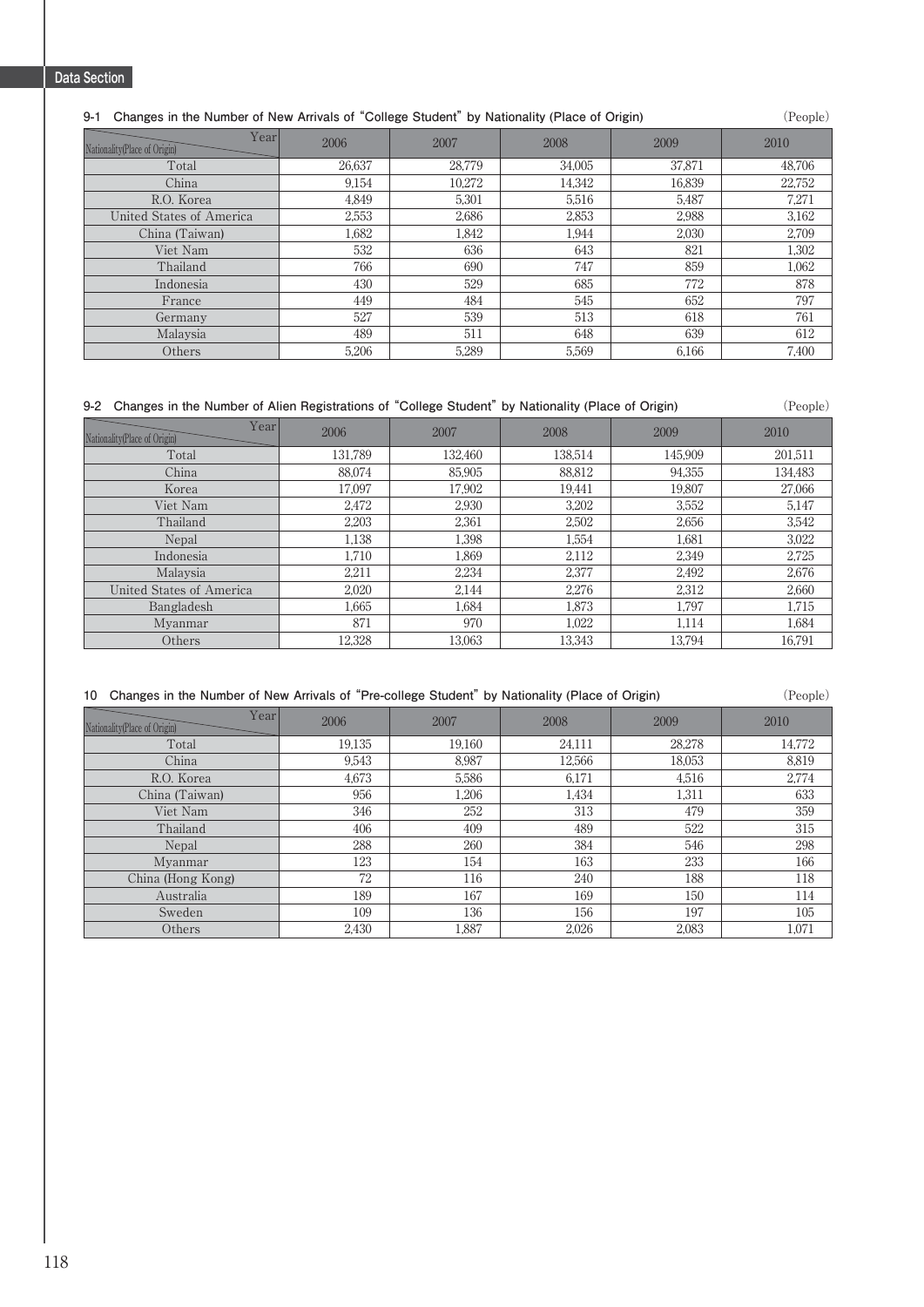#### **11-1 Changes in the Number of New Arrivals of "Trainee" by Nationality (Place of Origin)** (People)

| Year<br>Nationality (Place of Origin) | 2006   | 2007    | 2008    | 2009   | 2010   |
|---------------------------------------|--------|---------|---------|--------|--------|
| Total                                 | 92,846 | 102,018 | 101.879 | 80.480 | 51,725 |
| China                                 | 61,963 | 68,188  | 68.860  | 53,876 | 28,964 |
| Philippines                           | 4.941  | 5.843   | 5.678   | 4.726  | 3,211  |
| Viet Nam                              | 5.744  | 6.605   | 7,124   | 4.890  | 3.150  |
| Indonesia                             | 5,695  | 5,924   | 6.213   | 3.980  | 2,970  |
| Thailand                              | 3.776  | 4,022   | 3.704   | 2.698  | 2,386  |
| India                                 | 687    | 635     | 774     | 760    | 892    |
| Malaysia                              | 808    | 900     | 881     | 776    | 718    |
| Cambodia                              | 343    | 468     | 355     | 436    | 470    |
| Laos                                  | 345    | 329     | 396     | 374    | 377    |
| Brazil                                | 280    | 311     | 229     | 250    | 369    |
| Others                                | 8,264  | 8,793   | 7.665   | 7.714  | 8.218  |

#### **11-2 Changes in the Number of Alien Registrations of "Trainee" by Nationality (Place of Origin)** (People)

| Year<br>Nationality (Place of Origin) | 2006   | 2007   | 2008   | 2009   | 2010  |
|---------------------------------------|--------|--------|--------|--------|-------|
| Total                                 | 70,519 | 88.086 | 86.826 | 65.209 | 9.343 |
| China                                 | 52,901 | 66.576 | 65,716 | 50.487 | 5,602 |
| Indonesia                             | 4,407  | 5,069  | 5,085  | 3,053  | 743   |
| Philippines                           | 3.738  | 4,919  | 4.938  | 3.970  | 730   |
| Viet Nam                              | 5.148  | 6.704  | 6.763  | 4.355  | 663   |
| Thailand                              | 2,121  | 2,583  | 2,324  | 1,725  | 587   |
| India                                 | 142    | 143    | 150    | 159    | 184   |
| Malaysia                              | 230    | 254    | 257    | 132    | 124   |
| Korea                                 | 139    | 133    | 147    | 94     | 82    |
| <b>Brazil</b>                         | 99     | 94     | 82     | 70     | 68    |
| Sri Lanka                             | 178    | 142    | 119    | 113    | 63    |
| Others                                | 1,416  | 1,469  | 1,245  | 1,051  | 497   |

#### **12 Changes in the Number of Alien Registrations of "Designated activities (technical intern training)" by Nationality (Place of Origin)** (People)

| Year<br>国籍<br>(出身地) | 2006   | 2007   | 2008    | 2009    | 2010   |
|---------------------|--------|--------|---------|---------|--------|
| Total               | 73,580 | 89,033 | 104.990 | 109.793 | 50,080 |
| China               | 58,690 | 69,894 | 80,838  | 84,813  | 38,616 |
| Viet Nam            | 5.220  | 6.900  | 8,860   | 9.197   | 4,292  |
| Indonesia           | 5,537  | 6.160  | 7,074   | 6.725   | 2,891  |
| Philippines         | 2,894  | 3.956  | 5,297   | 5.964   | 2,814  |
| Thailand            | 746    | 1,318  | 1,956   | 2,057   | 956    |
| Others              | 493    | 805    | 965     | 1,037   | 511    |

#### **13 Changes in the Number of Alien Registrations of "Permanent Resident" by Nationality (Place of Origin)** (People)

| Year<br>Nationality (Place of Origin) | 2006    | 2007    | 2008    | 2009    | 2010    |
|---------------------------------------|---------|---------|---------|---------|---------|
| Total                                 | 394.477 | 439.757 | 492.056 | 533.472 | 565.089 |
| China                                 | 117.329 | 128.501 | 142.469 | 156.295 | 169.484 |
| <b>Brazil</b>                         | 78.523  | 94.358  | 110.267 | 116.228 | 117.760 |
| Philippines                           | 60.225  | 67.131  | 75,806  | 84.407  | 92,754  |
| Korea                                 | 47.679  | 49.914  | 53.106  | 56.171  | 58,082  |
| Peru                                  | 25.132  | 27.570  | 29.976  | 31.711  | 32.416  |
| Thailand                              | 9.815   | 11.107  | 12.519  | 13,883  | 15,055  |
| United States of America              | 10.512  | 11.125  | 11,814  | 12.708  | 13,065  |
| Viet Nam                              | 7.462   | 7.930   | 8.494   | 9.187   | 9.602   |
| United Kingdom                        | 3.081   | 3.301   | 3.563   | 3.899   | 4.147   |
| Indonesia                             | 2.034   | 2.436   | 2,967   | 3.462   | 3,894   |
| Others                                | 32,685  | 36,384  | 41,075  | 45,521  | 48,830  |

Data Section 2. Statistics **Data Section 2. Statistics**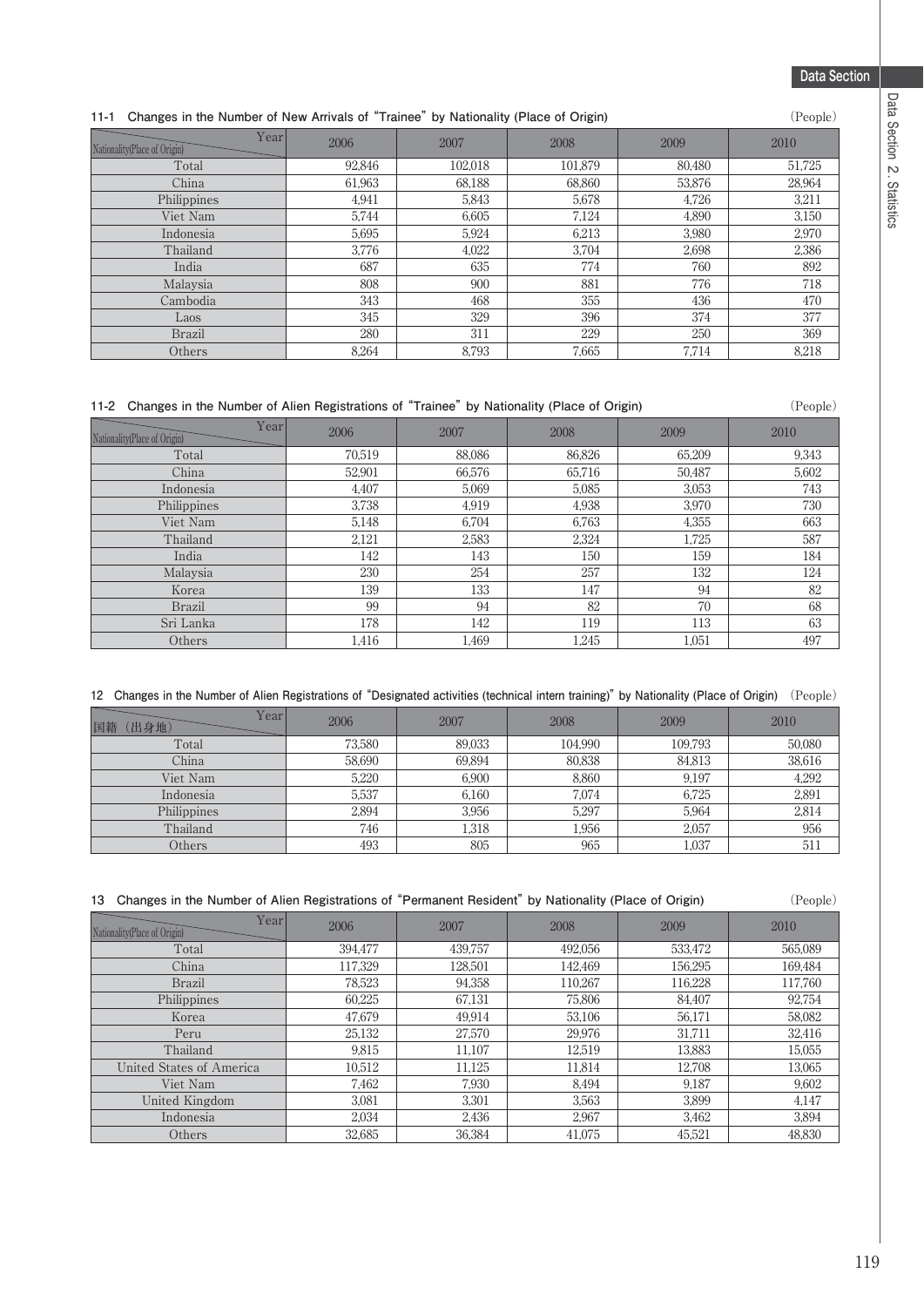**14-1 Changes in the Number of New Arrivals of "Spouse or Child of Japanese National" by Nationality (Place of Origin)** (People)

| Year<br>Nationality(Place of Origin) | 2006   | 2007   | 2008   | 2009   | 2010   |
|--------------------------------------|--------|--------|--------|--------|--------|
| Total                                | 26.087 | 24,421 | 19,975 | 14,951 | 11,452 |
| China                                | 5.399  | 6.602  | 6,552  | 6.251  | 4,099  |
| Philippines                          | 8,257  | 6,687  | 5,133  | 3,308  | 2,384  |
| <b>Brazil</b>                        | 6.745  | 5,146  | 2,895  | 483    | 921    |
| United States of America             | 730    | 716    | 730    | 701    | 635    |
| R.O. Korea                           | 891    | 904    | 873    | 852    | 565    |
| Thailand                             | 695    | 807    | 743    | 706    | 510    |
| China (Taiwan)                       | 257    | 293    | 293    | 257    | 211    |
| Indonesia                            | 288    | 344    | 253    | 267    | 205    |
| United Kingdom                       | 248    | 206    | 237    | 173    | 201    |
| Viet Nam                             | 177    | 167    | 194    | 210    | 155    |
| Others                               | 2,400  | 2,549  | 2,072  | 1,743  | 1,566  |

#### **14-2 Changes in the Number of Alien Registrations of "Spouse or Child of Japanese National" by Nationality (Place of Origin)** (People)

| Year<br>Nationality(Place of Origin) | 2006    | 2007    | 2008    | 2009    | 2010    |
|--------------------------------------|---------|---------|---------|---------|---------|
| Total                                | 260,955 | 256.980 | 245.497 | 221,923 | 196,248 |
| China                                | 55,860  | 56,990  | 57,336  | 56,510  | 53,697  |
| Philippines                          | 49.195  | 51.076  | 49.980  | 46.027  | 41,255  |
| <b>Brazil</b>                        | 74,001  | 67.472  | 58.445  | 43.443  | 30,003  |
| Korea                                | 22.429  | 22.340  | 21,990  | 21,052  | 19,761  |
| <b>United States of America</b>      | 9.076   | 9.131   | 9.285   | 9.140   | 8.848   |
| Thailand                             | 10.405  | 9.997   | 9.588   | 9.113   | 8.651   |
| Peru                                 | 6.430   | 5.928   | 5.278   | 4.418   | 3,423   |
| United Kingdom                       | 2,533   | 2,624   | 2,748   | 2,740   | 2,658   |
| Indonesia                            | 3.009   | 3.129   | 3,028   | 2,854   | 2,657   |
| Viet Nam                             | 1.431   | 1.602   | 1.764   | 1.827   | 1.819   |
| Others                               | 26,586  | 26.691  | 26.055  | 24.799  | 23.476  |

#### **15-1 Changes in the Number of New Arrivals of "Long-Term Resident" by Nationality (Place of Origin)** (People)

| Year<br>Nationality(Place of Origin) | 2006   | 2007   | 2008   | 2009  | 2010  |
|--------------------------------------|--------|--------|--------|-------|-------|
| Total                                | 28,001 | 27,326 | 20,123 | 9.946 | 8.178 |
| <b>Brazil</b>                        | 18,342 | 15,976 | 9,635  | 1,037 | 2,246 |
| Philippines                          | 3.410  | 4,068  | 3,811  | 2,854 | 2,195 |
| China                                | 3.437  | 3.853  | 3.646  | 3.520 | 2,097 |
| Peru                                 | 1,346  | 1.700  | 1,119  | 655   | 660   |
| Viet Nam                             | 239    | 205    | 438    | 672   | 189   |
| R.O. Korea                           | 151    | 160    | 151    | 160   | 124   |
| Indonesia                            | 133    | 161    | 132    | 134   | 85    |
| Thailand                             | 140    | 190    | 168    | 144   | 80    |
| United States of America             | 60     | 69     | 65     | 81    | 56    |
| Bolivia                              | 129    | 243    | 195    | 35    | 56    |
| Others                               | 614    | 701    | 763    | 654   | 390   |

#### **15-2 Changes in the Number of Alien Registrations of "Long-Term Resident" by Nationality (Place of Origin)** (People)

| Year<br>Nationality (Place of Origin) | 2006    |         | 2008    | 2009    | 2010    |
|---------------------------------------|---------|---------|---------|---------|---------|
| Total                                 | 268,836 | 268.604 | 258.498 | 221,771 | 194,602 |
| <b>Brazil</b>                         | 153.141 | 148.528 | 137.005 | 101.250 | 77,359  |
| Philippines                           | 29.907  | 33,332  | 35.717  | 37.131  | 37,870  |
| China                                 | 33,305  | 33,816  | 33,600  | 33,651  | 32,048  |
| Peru                                  | 20.612  | 20.255  | 18.969  | 16.695  | 14,849  |
| Korea                                 | 8.891   | 8.803   | 8.722   | 8.622   | 8.374   |
| Viet Nam                              | 5.236   | 5.342   | 5.526   | 5.847   | 5,771   |
| Thailand                              | 3.015   | 3.265   | 3.388   | 3.532   | 3,641   |
| Bolivia                               | 3.092   | 3.087   | 2.938   | 2,539   | 2,219   |
| Indonesia                             | 1,588   | 1,691   | 1.755   | 1,774   | 1,735   |
| <b>United States of America</b>       | 1.587   | 1.605   | 1.570   | 1.518   | 1,470   |
| Others                                | 8.462   | 8.880   | 9.308   | 9.212   | 9.266   |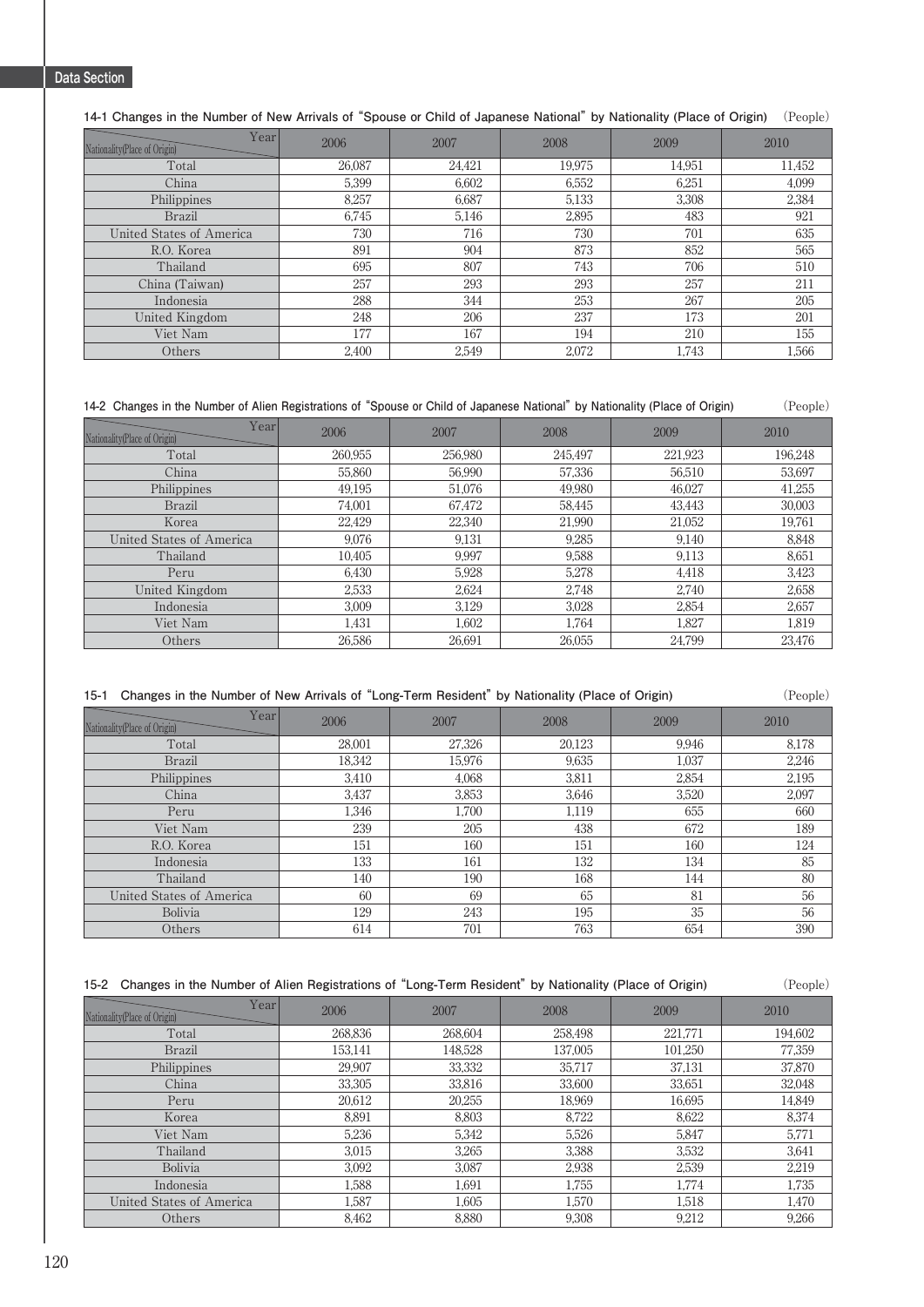## **(2)Changes in the Number of New Arrivals and Alien Registration of Main Nationalities(Place of Origin) by Status of Residence**

**1-1 Changes in the Number of New Arrivals of R.O. Korean Nationals by Status of Residence** (People)

| Year<br><b>Status of Residence</b>              | 2006      | 2007                     | 2008      | 2009                     | 2010      |
|-------------------------------------------------|-----------|--------------------------|-----------|--------------------------|-----------|
| Total                                           | 1.997.459 | 2.472.620                | 2.248.645 | 1.451.174                | 2,303,161 |
| Diplomat                                        | 1,013     | 976                      | 1,388     | 1.191                    | 1,218     |
| Official                                        | 2,127     | 2,439                    | 4.499     | 3,578                    | 3,675     |
| Professor                                       | 190       | 170                      | 172       | 219                      | 170       |
| Artist                                          | 8         | 15                       | 8         | $\overline{2}$           |           |
| Religious Activities                            | 151       | 163                      | 126       | 133                      | 113       |
| Journalist                                      | 11        | 22                       | 17        | 10                       | 14        |
| Investor/Business Manager                       | 170       | 248                      | 216       | 228                      | 210       |
| Legal/Accounting Services                       | $\sim$    | $\overline{\phantom{a}}$ | ä,        | 1                        |           |
| <b>Medical Services</b>                         | $\sim$    | $\overline{\phantom{a}}$ | ÷         | $\overline{\phantom{a}}$ |           |
| Researcher                                      | 49        | 46                       | 46        | 37                       | 36        |
| Instructor                                      | 15        | 16                       | 15        | 15                       | 19        |
| Engineer                                        | 1.474     | 1.999                    | 1.292     | 439                      | 302       |
| Specialist in Humanities/International Services | 547       | 700                      | 771       | 570                      | 552       |
| Intra-company Transferee                        | 675       | 745                      | 649       | 592                      | 505       |
| Entertainer                                     | 1.674     | 1,553                    | 1.329     | 1.173                    | 1,450     |
| Skilled Labor                                   | 269       | 158                      | 132       | 157                      | 90        |
| Technical Intern Training 1-(a)                 |           |                          |           |                          | 13        |
| Technical Intern Training 1-(b)                 |           |                          |           |                          |           |
| Cultural Activities                             | 356       | 466                      | 388       | 466                      | 332       |
| Temporary Visitor                               | 1,972,745 | 2,444,529                | 2,218,602 | 1,424,195                | 2,275,293 |
| College Student                                 | 4.849     | 5,301                    | 5,516     | 5,487                    | 7,271     |
| Pre-college Student                             | 4.673     | 5,586                    | 6.171     | 4,516                    | 2.774     |
| Trainee                                         | 257       | 237                      | 219       | 89                       | 163       |
| Dependent                                       | 2,579     | 2.766                    | 2,618     | 2,376                    | 2,257     |
| Designated Activities                           | 2,506     | 3,337                    | 3,366     | 4,592                    | 5.961     |
| Spouse or Child of Japanese National            | 891       | 904                      | 873       | 852                      | 565       |
| Spouse or Child of Permanent Resident           | 79        | 84                       | 81        | 96                       | 54        |
| Long-Term Resident                              | 151       | 160                      | 151       | 160                      | 124       |

### **1-2 Changes in the Number of Alien Registrations of Korean Nationals by Status of Residence** (People)

Year Status of Residence 2006 2007 2008 2009 2010 Total 598,219 593,219 593,489 589,239 578,495 565,989 Professor 996 965 1,006 1,025 1,009 Artist (\* 1908) (\* 1918) (\* 1918) (\* 1918) (\* 1918) (\* 1918) (\* 1918) (\* 1918) (\* 1919) (\* 1919) (\* 1919) (\* 1 Religious Activities 1,032 1,047 1,049 1,049 1,049 1,011 Journalist 59 59 66 66 68 68 64 54 Investor/Business Manager 1,609 1,900 1,900 2,249 2,249 2,249 2,723 Legal/Accounting Services 34466 Medical Services  $15$  15  $17$  18  $18$  21  $21$ Researcher 261 261 269 269 258 258 258 232 Instructor 1994 | 1990 1991 | 1991 | 1992 | 1993 | 1994 | 1992 | 1994 | 1992 | 1993 | 1994 | 1992 | 1994 | 199 Engineer 6,176 7,733 8,647 8,015 7,050 8,015 7,050 Specialist in Humanities/International Services 5,919 6,926 8,118 8,962 8,962 9,233 Intra-company/Transferee 2,092 2,092 2,181 2,265 2,242 2,079 Entertainer 1980 - 1980 - 1980 - 1980 - 1980 - 1980 - 1980 - 1980 - 1980 - 1980 - 1980 - 1980 - 1980 - 1980 - 1 Skilled Labor 1,617 1,620 1,620 1,587 1,592 1,592 1,510 Technical Intern Training 1-(a) 5 Technical Intern Training 1-(b) Technical Intern Training 2-(a) Technical Intern Training 2(b)  $\qquad \qquad$ Cultural Activities 404 458 398 364 335 Temporary Visitor **7,250** 6,824 5,007 4,184 3,386 College Student 17,097 17,097 17,902 19,441 19,807 27,066 Pre-college Student 8,254 9,742 10,286 7,804 Trainee 139 139 133 147 147 94 138 23 Dependent 17,070 17,070 17,859 18,026 18,533 18,026 Pesignated Activities 2,836 3,444 3,389 4,711 5,820<br>
Permanent Resident 47679 49914 53,106 56,171 58,082 Permanent Resident 47,679 49,914 53,106 56,171 58,082 Spouse or Child of Japanese National 22,429 22,340 21,990 21,052 19,761 21,652 22,574<br>Spouse or Child of Permanent Resident 2,652 2,661 2,699 2,643 2,574 Spouse or Child of Permanent Resident 2,652 2,661 2,699 2,643 Long-Term Resident 8,891 8,803 8,722 8,622 8,374 Special Permanent Resident 138,974 426,207 416,309 405,571 395,234 Without Acquiring Status of Residence 1,993 1,802 1,802 1,597 1,425 1,425 1,074 Temporary Refuge Others (2,194 | 2,109 | 1,875 | 1,288 | 730 | 2,109 | 2,109 | 2,109 | 2,109 | 2,109 | 2,109 | 2,109 | 2,109 | 2,109 | 2,109 | 2,109 | 2,109 | 2,109 | 2,109 | 2,109 | 2,109 | 2,109 | 2,109 | 2,109 | 2,109 | 2,109 | 2,109 |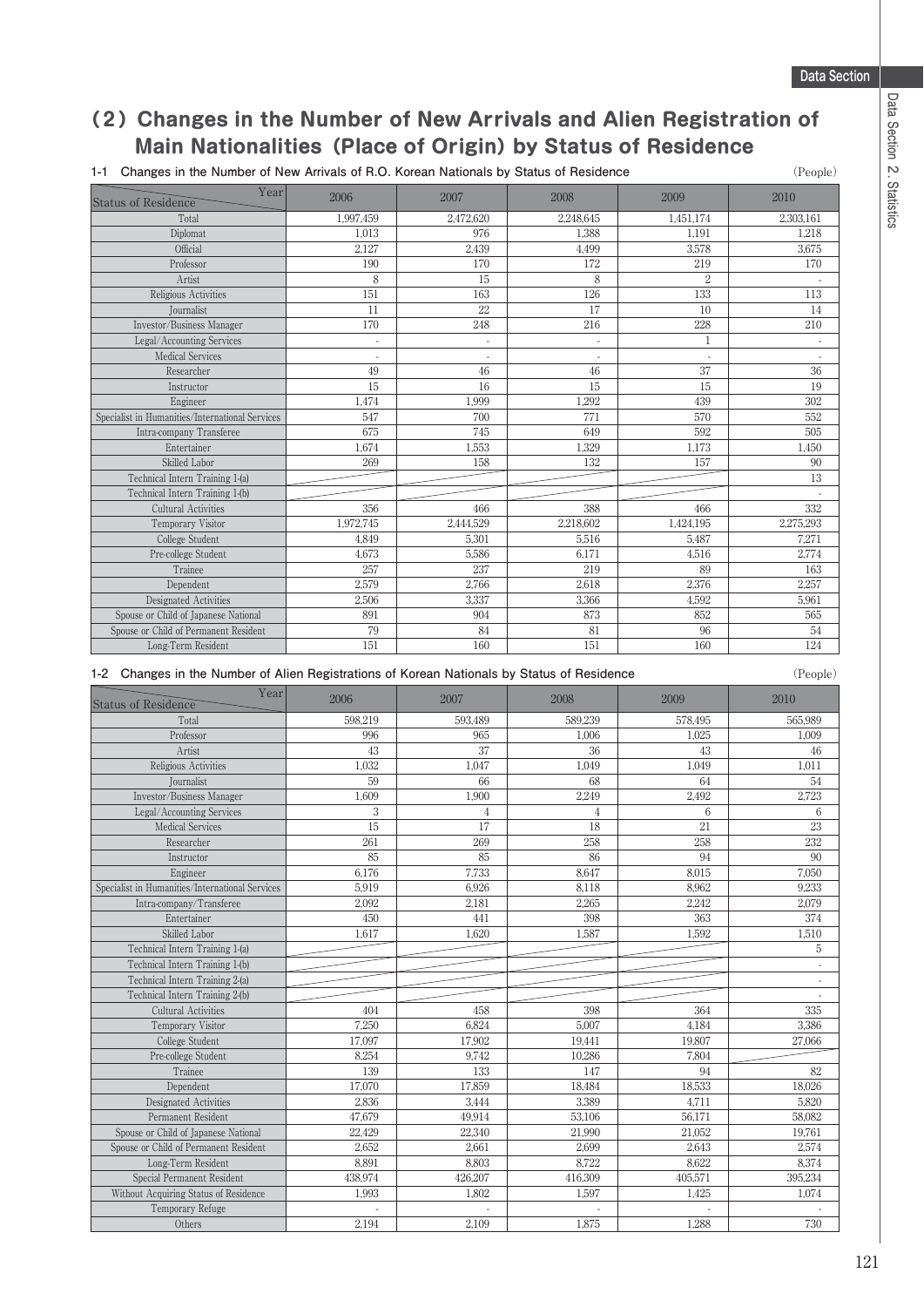#### **2-1 Changes in the Number of New Arrivals of Chinese National by Status of Residence** (People)

| Year<br><b>Status of Residence</b>              | 2006                     | 2007           | 2008        | 2009    | 2010           |
|-------------------------------------------------|--------------------------|----------------|-------------|---------|----------------|
| Total                                           | 589,066                  | 714,791        | 769.691     | 753,606 | 1,140,579      |
| Diplomat                                        | 324                      | 462            | 594         | 517     | 684            |
| Official                                        | 738                      | 1,160          | 2,135       | 2,337   | 3,097          |
| Professor                                       | 494                      | 492            | 539         | 496     | 464            |
| Artist                                          | 9                        | 12             | 4           | 7       | $\overline{2}$ |
| Religious Activities                            | 8                        | $\overline{7}$ | $\mathbf 5$ | 4       | $\overline{4}$ |
| Journalist                                      | ÷,                       |                | J.          |         | $\overline{2}$ |
| Investor/Business Manager                       | 61                       | 65             | 98          | 114     | 167            |
| Legal/Accounting Services                       | $\overline{\phantom{a}}$ | $\overline{2}$ | ÷,          |         | J.             |
| <b>Medical Services</b>                         | ٠                        |                | J.          | 3       |                |
| Researcher                                      | 139                      | 132            | 130         | 150     | 115            |
| Instructor                                      | 22                       | 21             | 20          | 21      | 12             |
| Engineer                                        | 3,546                    | 5,403          | 4,571       | 1,404   | 983            |
| Specialist in Humanities/International Services | 602                      | 768            | 778         | 553     | 592            |
| Intra-company Transferee                        | 1.535                    | 2,639          | 2,570       | 1,858   | 1,937          |
| Entertainer                                     | 4,978                    | 3,156          | 1,820       | 1,694   | 1,386          |
| Skilled Labor                                   | 2,325                    | 2,903          | 3,270       | 2,495   | 1,924          |
| Technical Intern Training 1-(a)                 |                          |                |             |         | 1,250          |
| Technical Intern Training 1-(b)                 |                          |                |             |         | 18.883         |
| <b>Cultural Activities</b>                      | 1.077                    | 913            | 788         | 792     | 773            |
| Temporary Visitor                               | 476,534                  | 589,453        | 635,513     | 632,379 | 1,032,649      |
| College Student                                 | 9,154                    | 10,272         | 14,342      | 16,839  | 22,752         |
| Pre-college Student                             | 9,543                    | 8,987          | 12,566      | 18,053  | 8,819          |
| Trainee                                         | 61,963                   | 68.188         | 68.860      | 53.876  | 28,964         |
| Dependent                                       | 6.280                    | 8.277          | 9,685       | 9,174   | 8,218          |
| Designated Activities                           | 283                      | 215            | 194         | 124     | 146            |
| Spouse or Child of Japanese National            | 5,399                    | 6,602          | 6,552       | 6,251   | 4,099          |
| Spouse or Child of Permanent Resident           | 615                      | 809            | 1,011       | 945     | 560            |
| Long-Term Resident                              | 3,437                    | 3,853          | 3,646       | 3,520   | 2,097          |

#### **2-2 Changes in the Number of Alien Registrations of Chinese Nationals by Status of Residence** (People)

Year Status of Residence *Year* 2006 2007 2008 2008 2009 2010 Total 560,741 606,889 655,377 680,518 687,156 Professor 2,507 2,453 2,476 2,440 2,339 Artist († 128 | 129 | 119 | 117 | 108 Religious Activities 103 103 114 113 120 129 Journalist 12 10 12 10 12 Investor/Business Manager 1,553 1,729 2,096 2,555 3,300 Legal/Accounting Services 79676 Medical Services 64 91 114 134 187<br>Researcher 951 901 904 936 894 Researcher 1980 1951 901 904 936 936 894 894 936 936 894 894 936 936 894 894 894 936 936 894 894 936 937 938 9 Instructor 109 109 101 99 104 101 101 Engineer 17,634 23,247 27,665 27,166 27,166 25,105 Specialist in Humanities/International Services 21,883 26,692 31,824 34,210 34,433 Intra-company/Transferee 4,147 5,712 6,557 6,307 6,238 Entertainer 1986 1997 - 2,153 1,193 1,193 1,193 1,193 1,193 1,193 1,193 1,193 1,193 1,193 1,193 1,193 1,193 1,193 1,193 1,193 1,193 1,193 1,193 1,193 1,193 1,193 1,193 1,193 1,193 1,193 1,193 1,193 1,193 1,193 1,193 1,193 Skilled Labor 9,807 11,766 14,142 15,595 16,350 Technical Intern Training 1-(a) 1,553 Technical Intern Training 1-(b) 37,788<br>
Technical Intern Training 2-(a) 1.142 Technical Intern Training 2-(a) Technical Intern Training 2-(b) 37,841 Cultural Activities 1,148 1,122 939 923 902 Temporary Visitor **9,026** 8,467 7,235 6,332 6,036 6,332 6,036 6,332 6,036 6,332 6,036 6,036 6,036 6,036 6,036 6,036 College Student 88,074 85,905 88,812 94,355 134,483 Pre-college Student 21,681 22,094 25,043 32,408 Trainee 52,901 66,576 65,716 50,487 5,602 Dependent 39,478 43,592 49,776 55,640 59,567 Designated Activities 1 68,531 68,531 73,049 84,478 90,030 44,328 Permanent Resident 117,329 128,501 142,469 156,295 169,484 Spouse or Child of Japanese National 55,860 56,990 57,336 56,510 53,697 Spouse or Child of Permanent Resident 4,301 5,215 6,170 7,087 7,415 Long-Term Resident 1 33,305 33,816 33,600 33,651 32,048 Special Permanent Resident 1 2,086 2,986 2,892 2,818 2,668 2,668 2,668 2,668 2,668 2,692 2,818 2,668 2,668 2,668 2,668 2,668 2,668 2,668 2,668 2,668 2,668 2,668 2,668 2,668 2,668 2,668 2,668 2,171 2,101 1,929 Without Acquiring Status of Residence Temporary Refuge 1.744

Others 1,744 1,836 1,706 1,402 1,402 800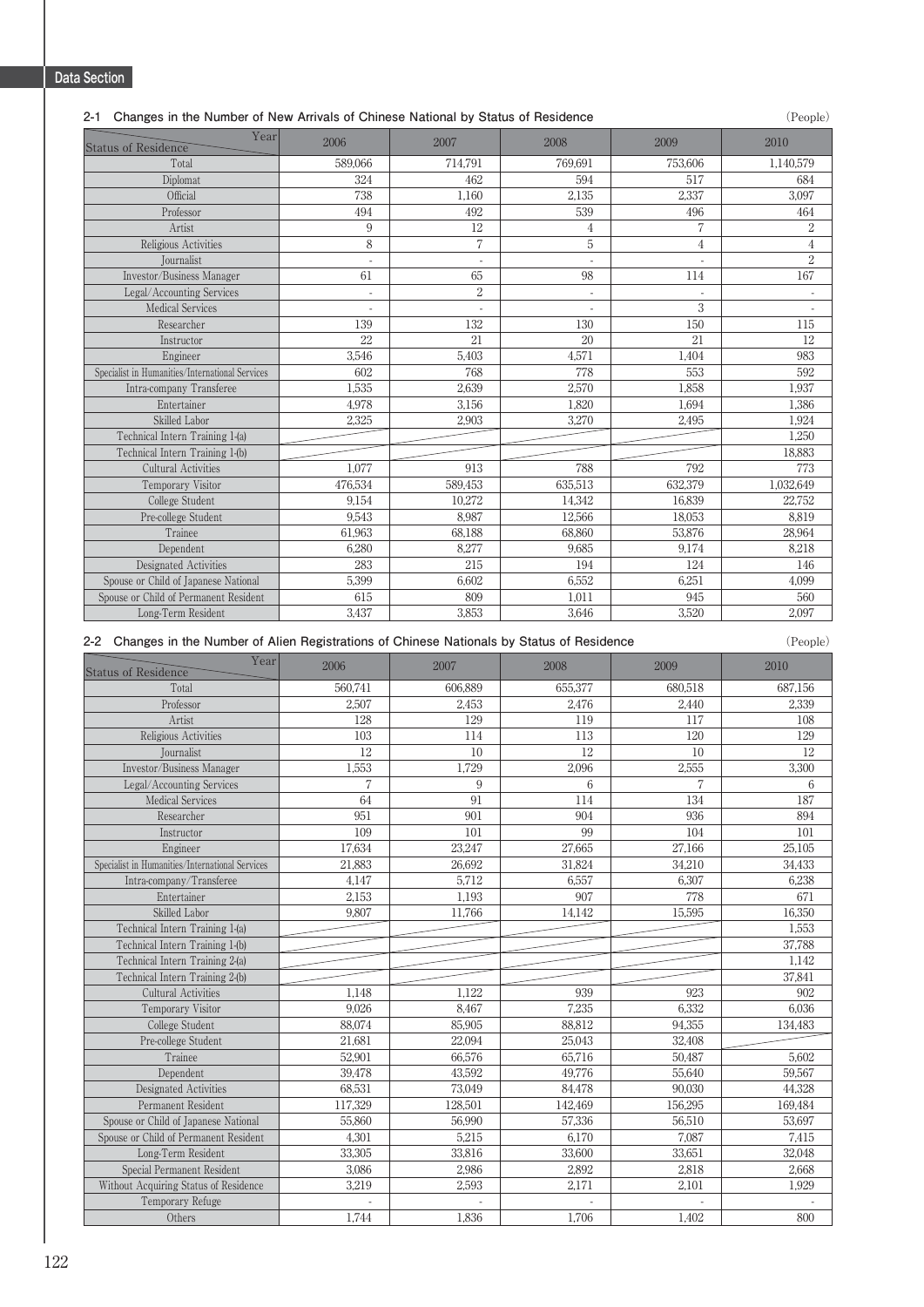#### **3-1 Changes in the Number of New Arrivals of Philippine Nationals by Status of Residence** (People) Year Status of Residence  $\text{Year}$  2006 2007 2008 2009 2009 2010 Total 91,474 84,198 75,651 61,100 66,120 Diplomat 149 147 119 216 175 Offi cial 342 412 476 541 641 Professor 21 15 20 25 12 Artist 1---- Religious Activities 57 29 27 15 17 Journalist -11 - - Investor/Business Manager 55744444455567/Business Manager 55744444445567/Business Manager 557444445677444456774444567744444567744444567744445677744445677744445677744445677744445677744445677744445677744445677744445677744445 Legal/Accounting Services Medical Services ----- Researcher 7 10 6 16 3 Instructor 8 10 9 510 Engineer 558 598 576 252 226 Specialist in Humanities/International Services 138 127 98 105 68<br>
138 127 98 105 5 68<br>
1417 495 397 498 Intra-company Transferee 375 417 495 397 Entertainer 1,506 1,506 1,506 1,506 1,506 1,506 1,506 1,506 1,506 1,506 1,506 1,506 1,506 1,506 1,506 1,506 1,506 Skilled Labor 62 68 59 52 36 Technical Intern Training 1-(a) 261 Technical Intern Training 1-(b) 951<br>
Cultural Activities 42 23 35 66 21 Cultural Activities **12** 23 35 66 21<br>
Temporary Visitor 63.171 58.931 54.678 45.320 52.856 Temporary Visitor College Student 258 226 242 245 258 258 Pre-college Student 101 101 45 60 59 36 Trainee 4,941 5,843 5,678 4,726 3,211 Dependent 377 487 462 379 352 Designated Activities **426** 266 242 486 291 Spouse or Child of Japanese National 8,257 6,687 6,687 5,133 3,308 3,308 2,384 Spouse or Child of Permanent Resident 192 236 236 220 156 108 Long-Term Resident 1 3,410 4,068 3,811 2,854 2,195

#### **3-2 Changes in the Number of Alien Registrations of Philippine Nationals by Status of Residence** (People)

Year Status of Residence 2006 2007 2008 2009 2010 Total 193,488 202,592 210,617 211,716 210,181 Professor 69 73 77 81 76 Artist 53332 Religious Activities 225 225 226 226 226 226 226 226 225 Journalist -1111 Investor/Business Manager 38 38 38 40 38 43 Legal/Accounting Services and the counting Services of the counting Services of the counting Services of the counting Services of the counting Services of the counting Services of the counting Services of the counting Serv Medical Services **Alle Services** 1988 Contact 1988 Contact 1988 Contact 1988 Contact 1988 Contact 1988 Contact 1988 Contact 1988 Contact 1988 Contact 1988 Contact 1988 Contact 1988 Contact 1988 Contact 1988 Contact 1988 Co Researcher 1980  $\begin{array}{|c|c|c|c|c|c|}\n\hline\n & 33 & 35 & 35 \\
\hline\n\end{array}$ Instructor 67 88 117 117 159 Engineer 1,579 2,004 2,276 2,118 1,968 Specialist in Humanities/International Services 757 825 895 951 940 Intra-company/Transferee 702 709 826 782 777 Entertainer 14,149 11,065 9,199 7,465 6,319 Skilled Labor 236 268 268 278 283 Technical Intern Training 1-(a) 301 Technical Intern Training 1-(b)<br>
Technical Intern Training 2-(a)<br>
217 Technical Intern Training 2-(a) Technical Intern Training 2-(b) 2,610 Cultural Activities 31 31 22 16 19 19 Temporary Visitor 12,732 10,856 8,698 6,705 5,326 College Student 640 643 614 615 713 Pre-college Student 199 199 171 144 133 Trainee 3,738 4,919 4,938 3,970 730 Dependent 1,590 1,801 2,047 2,134 2,197 Designated Activities 1 1 2 3,052 6,363 6,608 5,291 Permanent Resident 1 1 2025 67,131 75,806 84,407 92,754 Spouse or Child of Japanese National 49,195 51,076 49,980 46,027 41,255 Spouse or Child of Permanent Resident 1,570 2,032 2,472 2,765 2,899 Long-Term Resident 29,907 33,332 35,717 37,131 37,870 Special Permanent Resident 39 42 42 45 45 Without Acquiring Status of Residence Temporary Refuge Others 6,181 5,801 5,443 4,258 2,289

Data **Data Section 2. Statistics** a Section 2. Statistics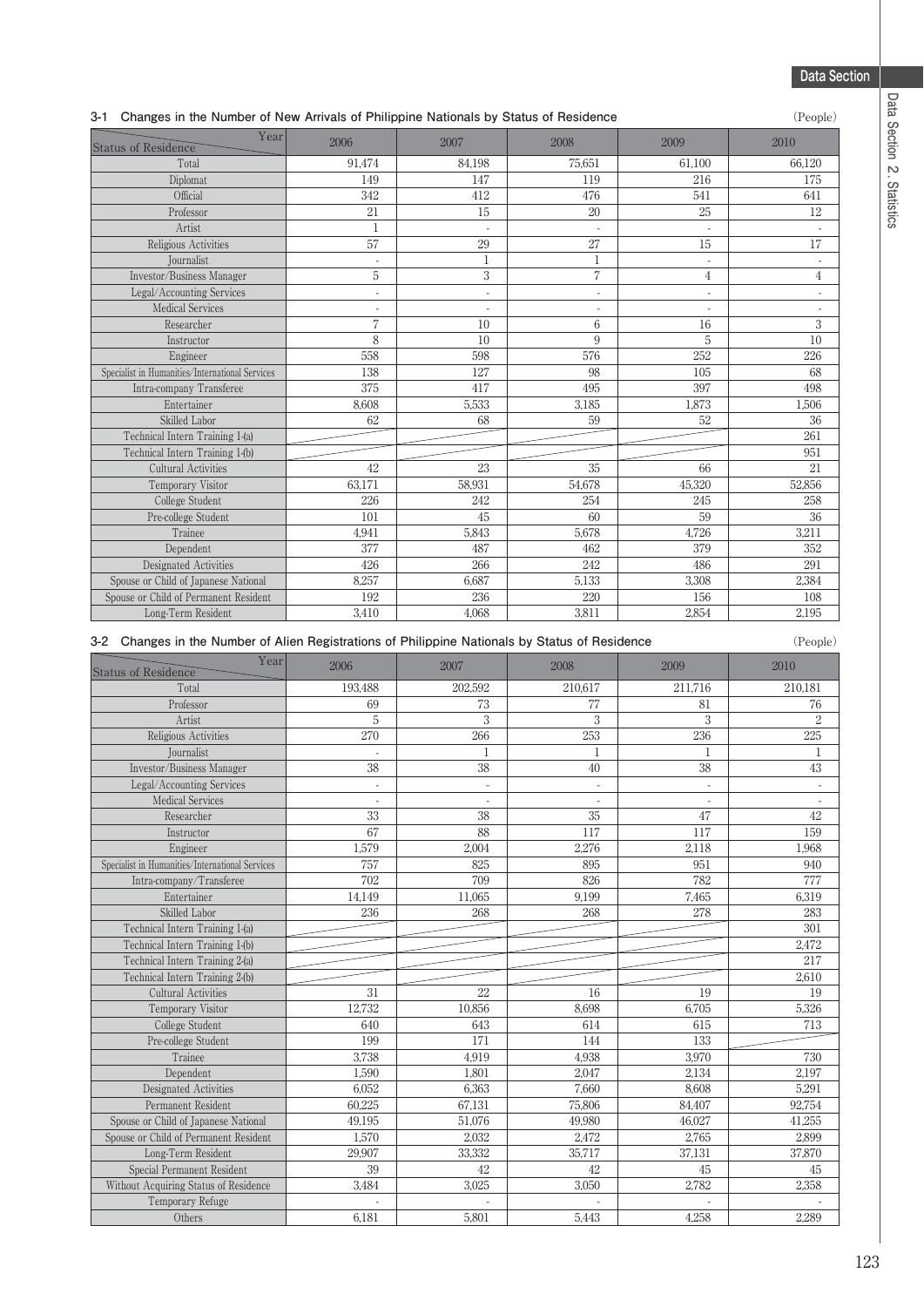#### **4-1 Changes in the Number of New Arrivals of Brazilian Nationals by Status of Residence** (People)

| Year<br><b>Status of Residence</b>              | 2006                     | 2007                     | 2008            | 2009                     | 2010           |
|-------------------------------------------------|--------------------------|--------------------------|-----------------|--------------------------|----------------|
| Total                                           | 40.897                   | 37,527                   | 31,002          | 15,874                   | 22.210         |
| Diplomat                                        | 70                       | 63                       | 136             | 84                       | 100            |
| Official                                        | 94                       | 83                       | 261             | 154                      | 212            |
| Professor                                       | 5                        | 9                        | 6               | 11                       | 17             |
| Artist                                          | 5                        | 6                        | 3               | $\overline{2}$           | $\overline{4}$ |
| Religious Activities                            | 33                       | 35                       | $\overline{35}$ | 17                       | 31             |
| Journalist                                      | $\overline{2}$           | 1                        | 3               | $\overline{2}$           | 5              |
| Investor/Business Manager                       | $\overline{4}$           | $\overline{\phantom{a}}$ | 3               | $\overline{2}$           | $\overline{2}$ |
| Legal/Accounting Services                       | $\overline{\phantom{a}}$ |                          | $\overline{a}$  | ÷,                       | J.             |
| <b>Medical Services</b>                         | $\overline{\phantom{a}}$ | $\overline{\phantom{a}}$ | ٠.              | $\overline{\phantom{a}}$ |                |
| Researcher                                      | $\overline{2}$           | 4                        | $\sqrt{2}$      | $\overline{2}$           | 6              |
| Instructor                                      | $\overline{2}$           | $\overline{4}$           | 6               | $\overline{2}$           | $\mathbf{1}$   |
| Engineer                                        | 8                        | 5                        | $\overline{7}$  | 3                        | 6              |
| Specialist in Humanities/International Services | 28                       | 22                       | 16              | 5                        | 9              |
| Intra-company Transferee                        | 51                       | 50                       | 52              | 44                       | 63             |
| Entertainer                                     | 760                      | 658                      | 656             | 515                      | 382            |
| Skilled Labor                                   | 33                       | 27                       | 10              | 10                       | 6              |
| Technical Intern Training 1-(a)                 |                          |                          |                 |                          |                |
| Technical Intern Training 1-(b)                 |                          |                          |                 |                          |                |
| <b>Cultural Activities</b>                      | 15                       | 13                       | 8               | 11                       | 12             |
| Temporary Visitor                               | 13,944                   | 14,624                   | 16,600          | 12,920                   | 17,491         |
| College Student                                 | 131                      | 114                      | 111             | 122                      | 129            |
| Pre-college Student                             | 29                       | 28                       | 34              | 28                       | 15             |
| Trainee                                         | 280                      | 311                      | 229             | 250                      | 369            |
| Dependent                                       | 179                      | 159                      | 108             | 109                      | 105            |
| Designated Activities                           | 12                       | 20                       | 12              | 17                       | 19             |
| Spouse or Child of Japanese National            | 6,745                    | 5,146                    | 2.895           | 483                      | 921            |
| Spouse or Child of Permanent Resident           | 123                      | 169                      | 174             | 44                       | 59             |
| Long-Term Resident                              | 18,342                   | 15,976                   | 9,635           | 1,037                    | 2,246          |

#### **4-2 Changes in the Number of Alien Registrations of Brazilian Nationals by Status of Residence** (People)

| Year<br><b>Status of Residence</b>              | 平成 18                    | 19             | 20                       | 21             | 22                       |
|-------------------------------------------------|--------------------------|----------------|--------------------------|----------------|--------------------------|
| Total                                           | 312,979                  | 316,967        | 312,582                  | 267,456        | 230,552                  |
| Professor                                       | 30                       | 36             | 38                       | 37             | 35                       |
| Artist                                          | 15                       | 12             | 13                       | 12             | 11                       |
| Religious Activities                            | 108                      | 121            | 123                      | 110            | 112                      |
| Journalist                                      | 3                        | $\overline{4}$ | 3                        | $\overline{4}$ | $\overline{4}$           |
| Investor/Business Manager                       | 29                       | 27             | 29                       | 28             | 28                       |
| Legal/Accounting Services                       | $\overline{\phantom{a}}$ | ÷,             | ÷,                       | $\sim$         | $\overline{a}$           |
| <b>Medical Services</b>                         | $\overline{\phantom{a}}$ | ÷,             | $\overline{\phantom{a}}$ |                | $\overline{a}$           |
| Researcher                                      | 10                       | 11             | 11                       | 13             | 14                       |
| Instructor                                      | 10                       | 14             | 17                       | 9              | 8                        |
| Engineer                                        | 54                       | 53             | 57                       | 54             | 47                       |
| Specialist in Humanities/International Services | 105                      | 108            | 112                      | 103            | 82                       |
| Intra-company/Transferee                        | 80                       | 93             | 108                      | 94             | 73                       |
| Entertainer                                     | 230                      | 228            | 211                      | 197            | 159                      |
| Skilled Labor                                   | 92                       | 93             | 85                       | 72             | 65                       |
| Technical Intern Training 1-(a)                 |                          |                |                          |                | $\overline{\phantom{a}}$ |
| Technical Intern Training 1-(b)                 |                          |                |                          |                | $\overline{\phantom{a}}$ |
| Technical Intern Training 2-(a)                 |                          |                |                          |                | $\overline{a}$           |
| Technical Intern Training 2-(b)                 |                          |                |                          |                | $\overline{\phantom{a}}$ |
| <b>Cultural Activities</b>                      | 12                       | 9              | $\overline{7}$           | 9              | 9                        |
| Temporary Visitor                               | 836                      | 809            | 681                      | 588            | 510                      |
| College Student                                 | 361                      | 357            | 355                      | 365            | 377                      |
| Pre-college Student                             | 61                       | 53             | 53                       | 51             |                          |
| Trainee                                         | 99                       | 94             | 82                       | 70             | 68                       |
| Dependent                                       | 492                      | 497            | 480                      | 451            | 368                      |
| Designated Activities                           | 203                      | 179            | 148                      | 122            | 121                      |
| Permanent Resident                              | 78,523                   | 94,358         | 110,267                  | 116,228        | 117,760                  |
| Spouse or Child of Japanese National            | 74,001                   | 67,472         | 58,445                   | 43,443         | 30,003                   |
| Spouse or Child of Permanent Resident           | 1,021                    | 1,400          | 1,773                    | 1,905          | 1,979                    |
| Long-Term Resident                              | 153,141                  | 148,528        | 137,005                  | 101,250        | 77,359                   |
| Special Permanent Resident                      | 23                       | 24             | 26                       | 22             | 20                       |
| Without Acquiring Status of Residence           | 3,264                    | 2,254          | 2,327                    | 2,129          | 1,309                    |
| Temporary Refuge                                |                          |                |                          |                |                          |
| Others                                          | 176                      | 133            | 126                      | 90             | 31                       |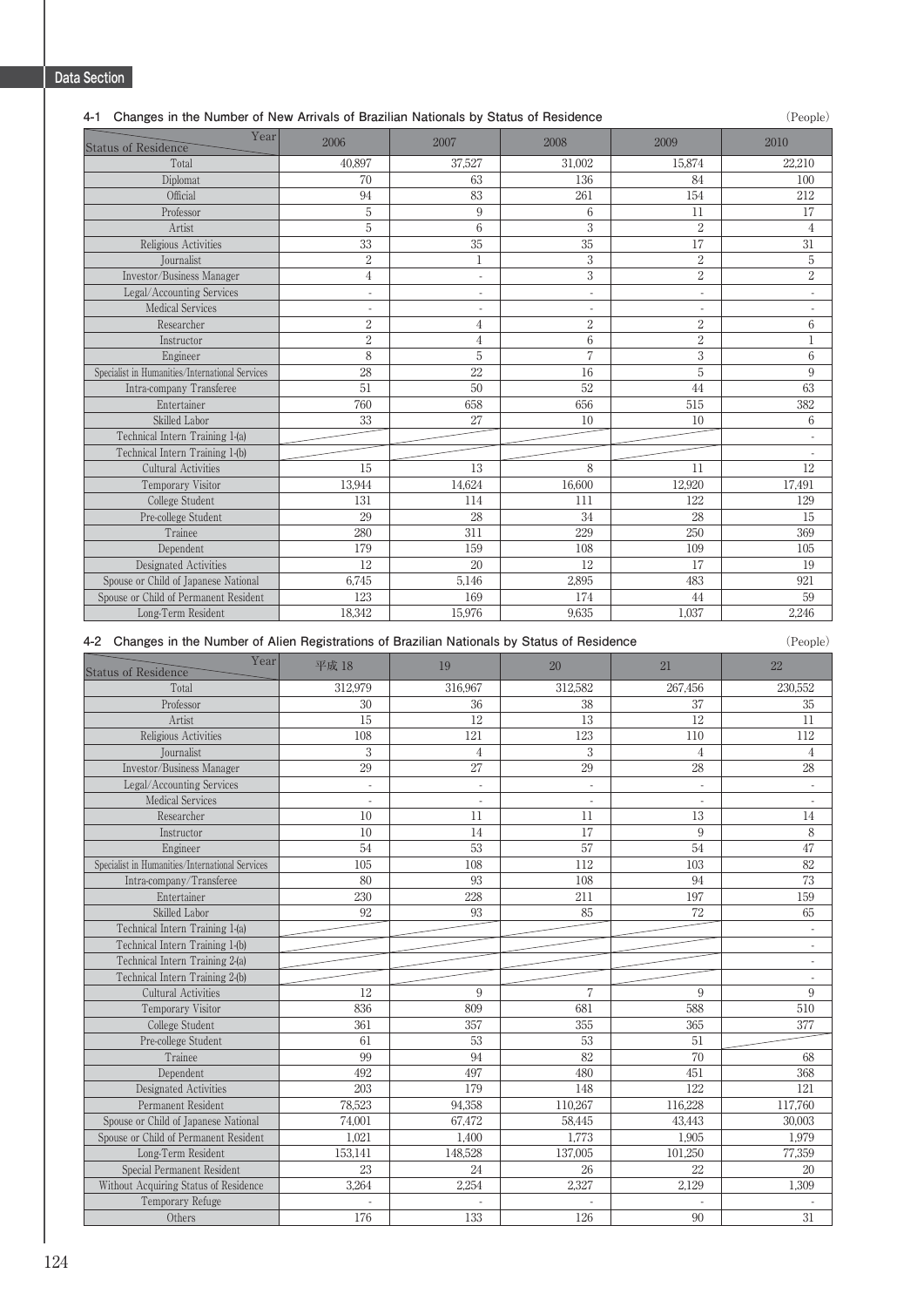## **(3)The Status of Implementation of Immigration Examination Using Personal Identification Information (2010)**

#### **・Number of the implementation of expulsion order**

| $\mathbf{1}$ . The contract $\mathbf{1}$ |     |
|------------------------------------------|-----|
| R.O.Korea                                | 332 |
| China                                    | 108 |
| Philippines                              | 40  |
| Others                                   | 247 |
| Total                                    |     |

#### 【Nationality】 【Airport・Port】

| R.O.Korea   | 332 | Narita Airport | 372 |
|-------------|-----|----------------|-----|
| China       | 108 | Kansai Airport | 134 |
| Philippines | 40  | Chubu Airport  | 54  |
| Others      | 247 | Others         | 167 |
| Total       | 727 | Total          | 727 |

#### **・Number of the implementation of deportation procedures**

【Nationality】 【Airport・Port】

| Philippines |    |
|-------------|----|
| China       |    |
| Sri Lanka   |    |
| Others      |    |
| Total       | 38 |

| nality J    | $[Arport \cdot Port]$ |  |                 |    |  |
|-------------|-----------------------|--|-----------------|----|--|
| Philippines | l2                    |  | Narita Airport  | 30 |  |
| China       |                       |  | Chubu Airport   |    |  |
| Sri Lanka   |                       |  | Fukuoka Airport |    |  |
| Others      | 14                    |  | Others          |    |  |
| Total       | 38                    |  | Total           |    |  |

## **(4)Changes in the Number of Cases of Detection of Forged or Altered Documents**

| (Cases)   |          |       |       |      |      |      |
|-----------|----------|-------|-------|------|------|------|
| Division  | Year     | 2006  | 2007  | 2008 | 2009 | 2010 |
| Landing   | Passport | 647   | 539   | 275  | 131  | 120  |
|           | Others   | 1,369 | 824   | 321  | 103  | 108  |
|           | Total    | 2,016 | 1,363 | 596  | 234  | 228  |
| Departure | Passport | 70    | 71    | 26   | 28   | 12   |
|           | Others   | 43    | 25    | ┍    | 10   | 2    |
|           | Total    | 113   | 96    | 33   | 38   | 14   |
| Total     | Passport | 717   | 610   | 301  | 159  | 132  |
|           | Others   | 1,412 | 849   | 328  | 113  | 110  |
|           | Total    | 2,129 | 1,459 | 629  | 272  | 242  |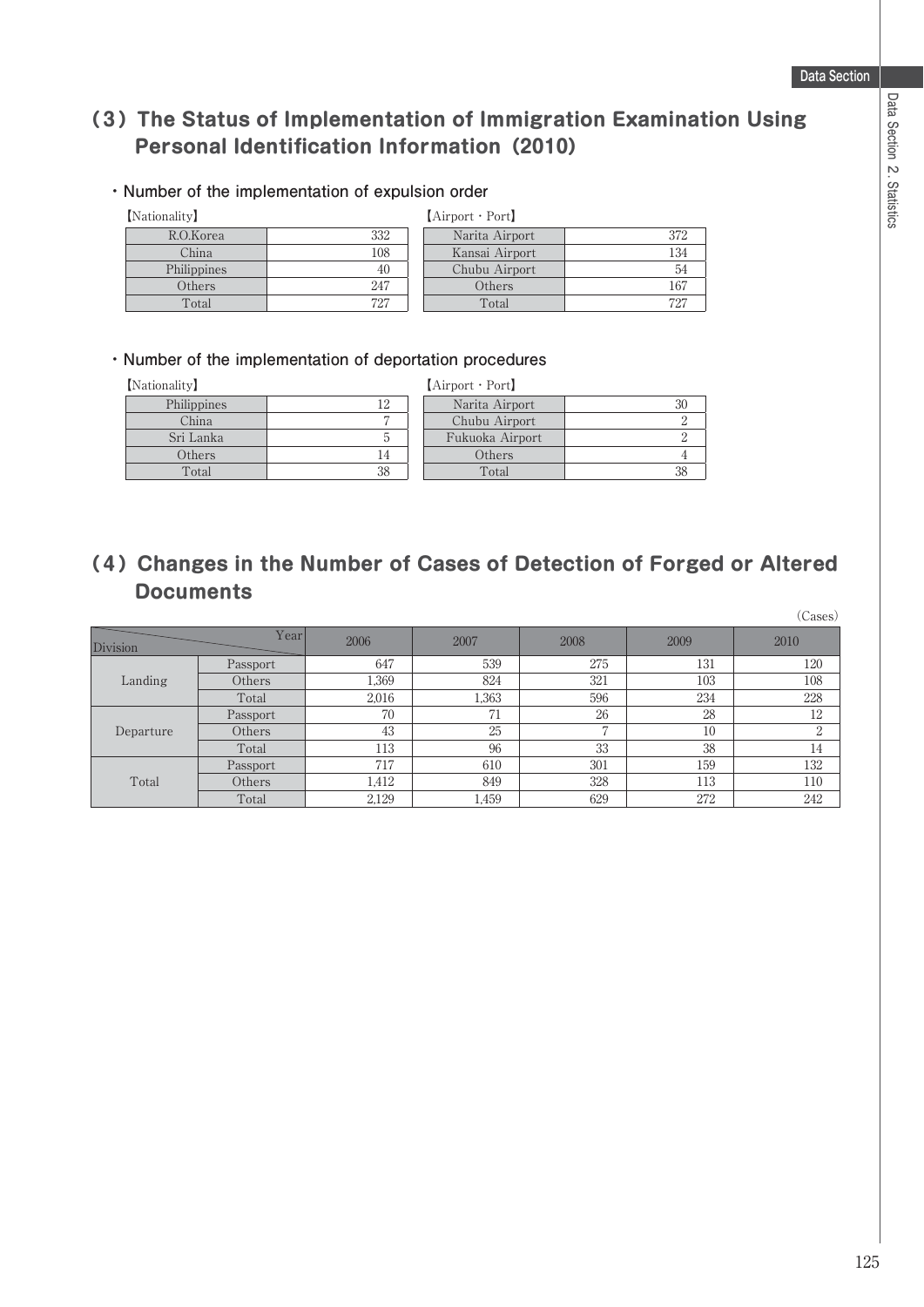# **Data Section 3. New Residence Management System**

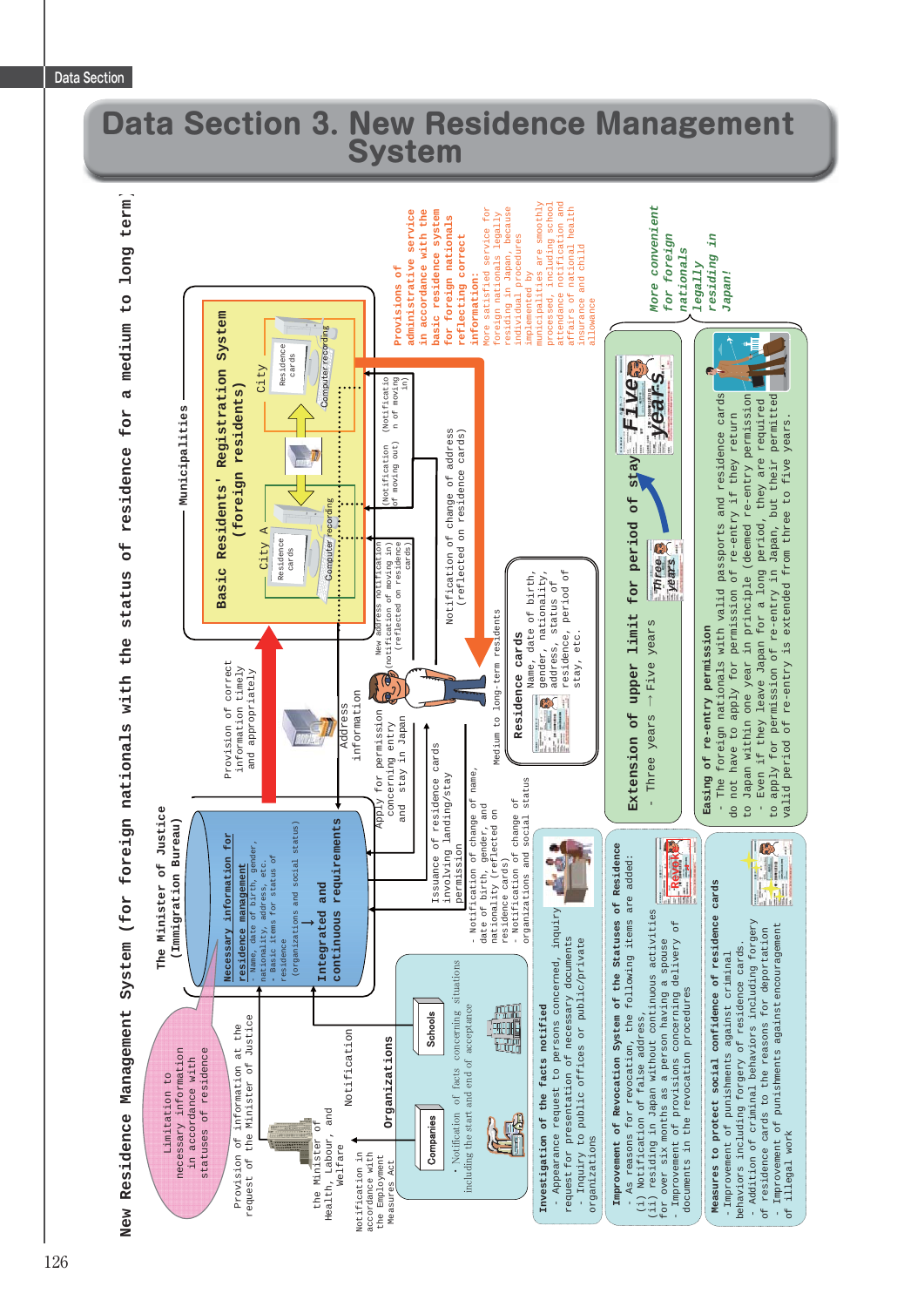



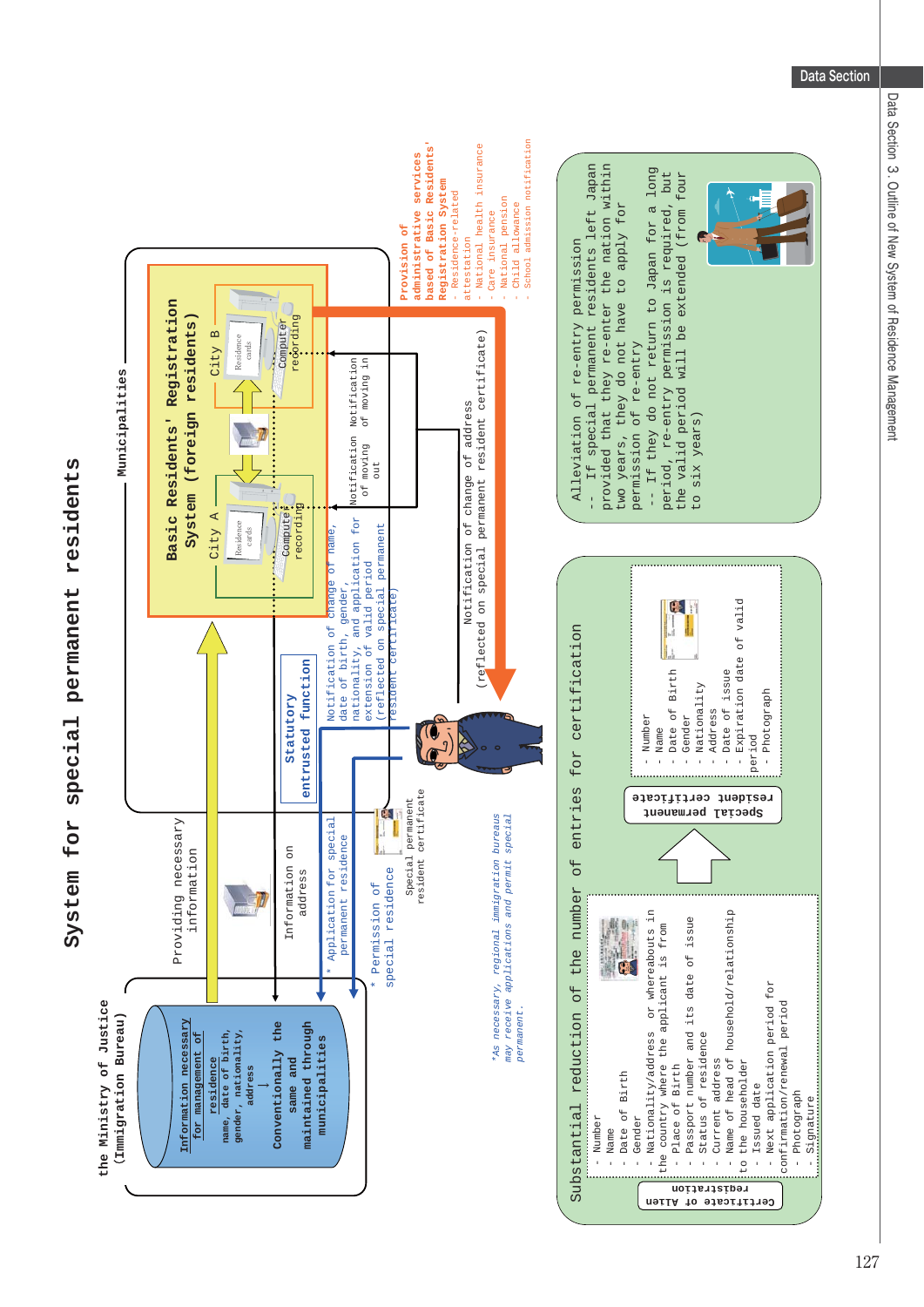## **Data Section 4 Immigration Litigation**

## **Section 1 ◆ Summary**

 Most administrative litigation, etc. relating to the Immigration Bureau (hereinafter referred to as "Immigration Litigation") are litigations demanding nullification of a issuance of written deportation order issued to foreign nationals illegally residing in Japan, or those demanding reversal of nonrecognition as a refugee. The number of litigation cases, which were filed and allowed in 2010, was 268 in the merit of the case (last year: 240). Looking at yearly changes from 2006 to 2010, the number of litigation cases, which were newly allowed, was consistently increasing until 2008, although the number decreased in 2009, it began to rise again in 2010. Also, the number of completed litigations by year was, in the merit of the case, 190 cases in 2006, 250 cases in 2007, 355 cases in 2008, 310 cases in 2009, and 288 cases in 2010, thus it still remains at high levels. (**Table 52**)

 As a background to recent increases, the reform of the judicial system can be cited to aim to ensure more prompt proceedings through proper and sufficient procedures. In particular, the "Act for Partial Amendment of the Administrative Litigation Act" was put into force on April 1, 2005. This aimed to define a more effective remedial procedure for the rights and interests of people in connection with administrative litigations, the amendment of which involved the establishment of a system of provision (suggestion) of information on the statute of limitations, etc., extension of the statute of limitations, simplified and more easy-to-understand eligibility for defendants in nullification litigation, etc. and so on. Such amendments can be regarded as the background to the increase in the number of newly filed cases. Also, efforts are being made to further accelerate court proceedings as a whole due to the "Act for Prompt Proceedings" which was promulgated and came into force in July 2003, and which can be regarded as the background to the increase in the number of completed cases.

The Immigration Litigation of recent years also observes new types of filing for litigation, such as obligating special permission for residence, provisionally obligating provisional release permission, issuance of detention orders and their injunction or provisional injunction. The circumstances in which obligating litigation and injunction litigation were made statutory and a provisional remedy system prior to judgment on merit was defined by the "Act for Partial Amendment of the Administrative Litigation Act", where litigation systems of these types were actively utilized, can be regarded as the background.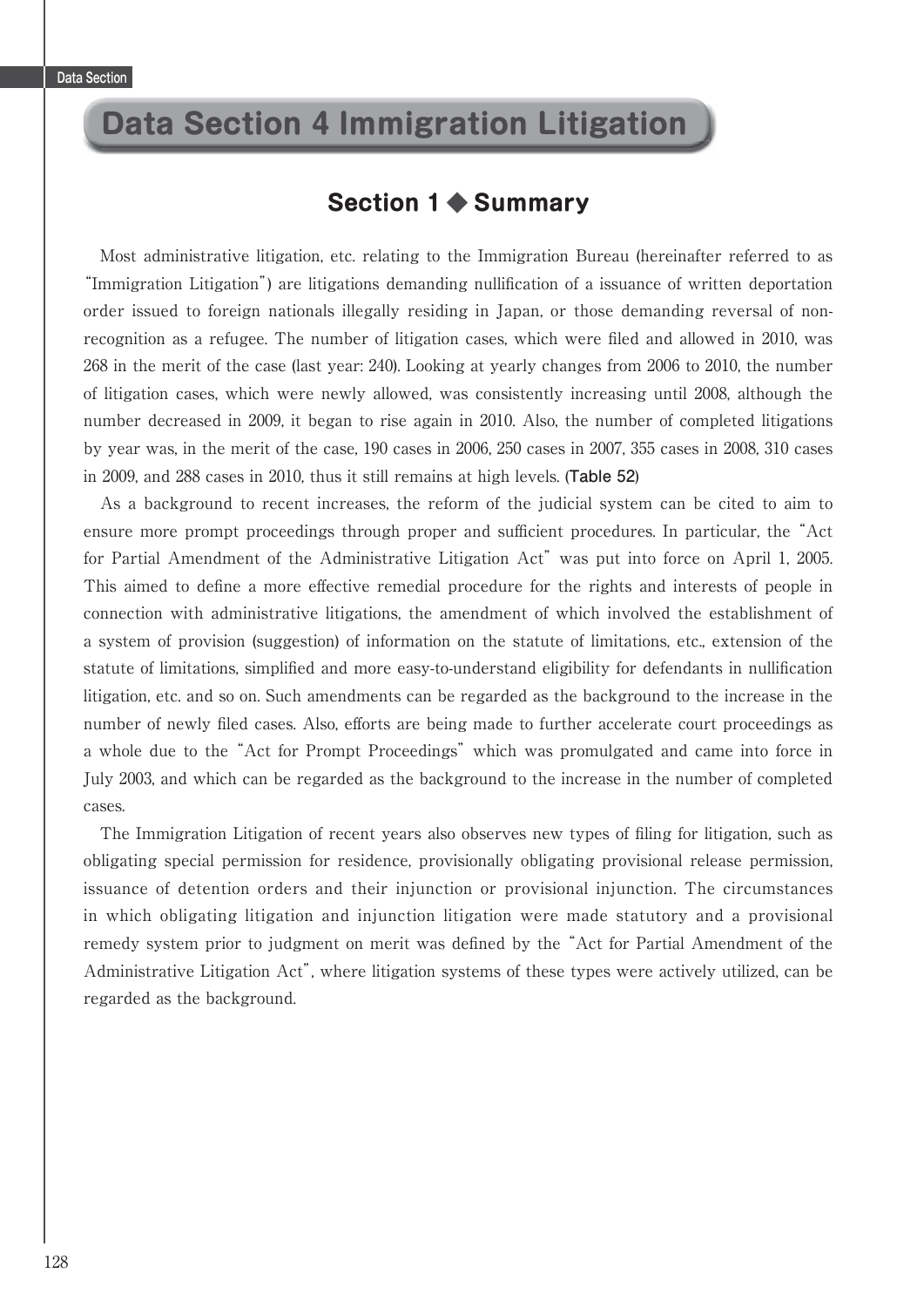$\sqrt{a}$ 

| table 52: Trend in the number of filed cases of Immigration Litigation (the merit of case) |  |  |
|--------------------------------------------------------------------------------------------|--|--|
|--------------------------------------------------------------------------------------------|--|--|

|                     | (Cases)                                                                                                                             |                |                |                |              |                |
|---------------------|-------------------------------------------------------------------------------------------------------------------------------------|----------------|----------------|----------------|--------------|----------------|
| Division            | Year                                                                                                                                | 2006           | 2007           | 2008           | 2009         | 2010           |
|                     | Procedures for deportation concerned<br>(Demand for canceling; confirmation of invalidity, etc.)                                    | 164            | 158            | 234            | 162          | 172            |
|                     | Status of residence examinations concerned(Demand<br>for canceling disposition of disapproval; confirmation<br>of invalidity, etc.) | 21             | 17             | 17             | 16           | 21             |
| Administrative case | Certificate of eligibility (Demand for canceling<br>disposition of<br>non-issuance;confirmation of invalidity,etc.)                 | 6              | 18             | 8              | 10           | 15             |
|                     | Procedures for refugee status concerned<br>(Demand for canceling; confirmation of invalidity, etc.)                                 | 59             | 82             | 72             | 50           | 55             |
|                     | Others                                                                                                                              | $\overline{2}$ | 3              | $\overline{4}$ | $\mathbf{1}$ | $\overline{5}$ |
|                     | Sub-Total                                                                                                                           | 252            | 278            | 335            | 239          | 268            |
| Civil case          |                                                                                                                                     | 11             | $\overline{2}$ | $\mathbf{1}$   | $\mathbf{1}$ | $\overline{0}$ |
|                     | Claim of the protection of personal liberty                                                                                         | $\theta$       | $\theta$       | $\theta$       | $\Omega$     | $\Omega$       |
| Total               |                                                                                                                                     | 263            | 280            | 336            | 240          | 268            |
|                     | Completed litigations                                                                                                               | 190            | 250            | 355            | 310          | 288            |

## **Section 2 ◆ Major Court Cases**

## **Court case 1: [Discretionary powers of the Minister of Justice and other**

## **authorities in accordance with the revised notification to long-term residents and with the decision of extension of period]**

 Considering that one of the purposes of the Immigration Control Act is to maintain security, the rationality of revision of the notification to long-term residents cannot be denied in the light of intent and purpose of the Immigration Control Act, because the revision (in the 2006 Ministry of Justice Notification No. 172) of that is directed to consideration of security in Japan by adding the requirement of good behavior and conduct, while retaining the policy judgment of offering preferential treatment to Japanese ancestries and their family. In addition, the revised public notice to long-term residents does not set out the requirement of good behavior and conduct (the notification to long-term residents after the revision) to encumbrances of refugees from Indochina and Viet Nam or Japanese residing in China with their dependants. This is understood as a result of intent to offer preferential treatment particularly to those people based on various reasons including international affairs and backgrounds concerning those countries, and relationship with Japan. Such political judgment, therefore, does not lack rationality.

 The requirement of good behavior and conduct in the revised public notice to long-term residents does not directly require a history report of any criminal punishment but requires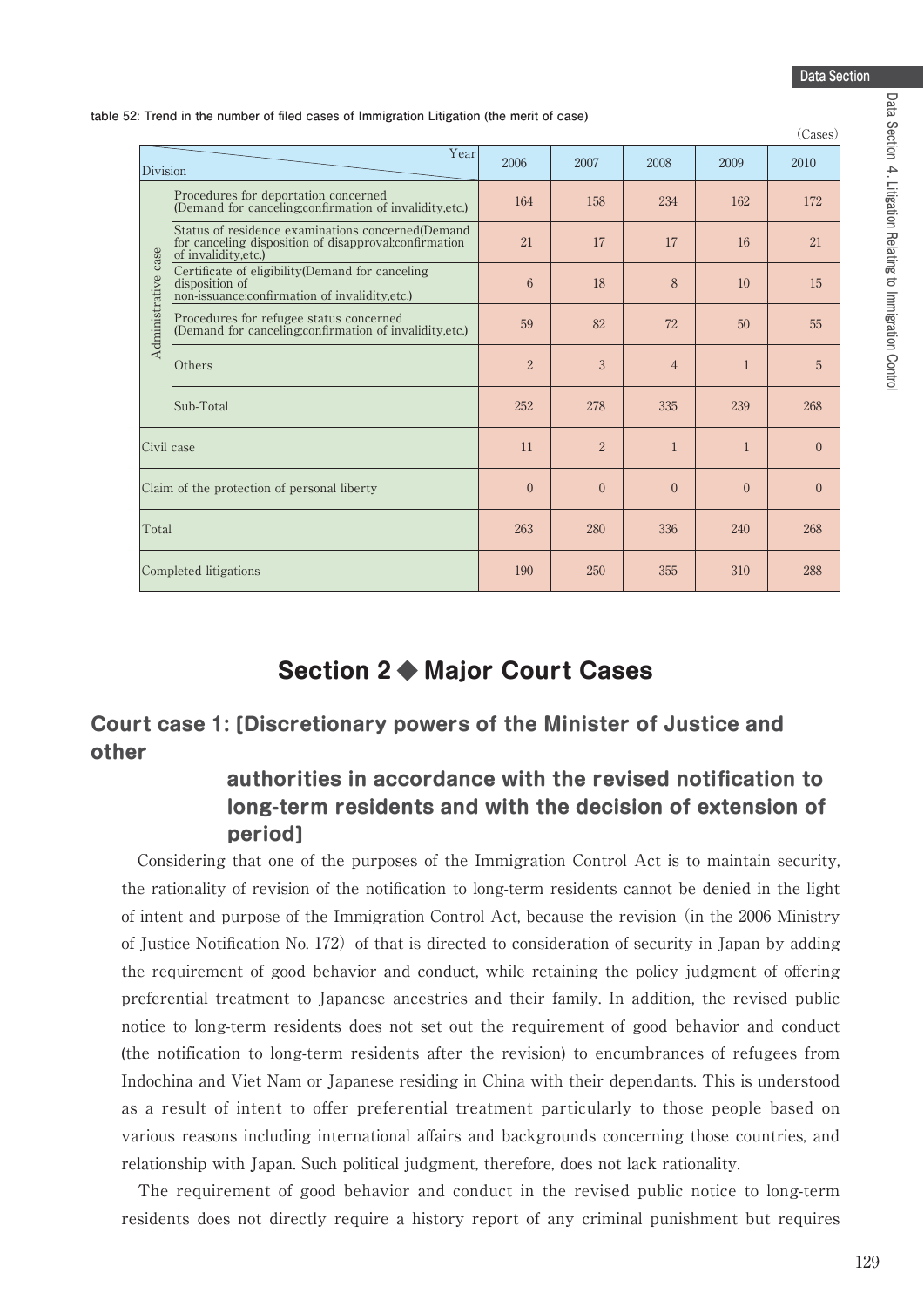relevant applicants to behave well just at the time of permission of extension of stay. Although the adoption of requiring a history report of any criminal punishment in a certain period before relevant permission of extension of stay is a factor to decide whether applicants will behave well or not, it should be understood that such punishment has nature to characteristically show bad behavior at the time of relevant permission of extension of stay. Furthermore, in consideration of the status of "long-term residents" in the Immigration Control Law described before and the nature of the public notice to long-term residents, it is natural to think that the public notice to long-term residents should be revised in accordance with various factors. A wide range of discretionary powers are given to the Minister of Justice and other authorities in terms of the way to decide on the public notice to long-term residents and the decision whether to permit extension of stay or not. The way and decision should be precisely judged in a timely fashion based on various reasons including public safety which is one of the purposes of immigration control. The Minister of Justice and other authorities, therefore, cannot be determined to have abused their discretionary powers, even if the adequateness of the status of "long-term residence" is denied due to the history of criminal punishment or other reasons, and extension of stay is not permitted.

 Requiring a history report of any criminal punishment within a certain period prior to the extension of period of stay and other relevant factors are criteria for the requirement of good behavior and conduct, because such factors are distinctive characteristics which show the relevant applicant may not behave well at the time of extension of piriod of stay. Even if his/her suspended period is expired, or even if the course of probation is good, the nature as characteristics including any such history of criminal punishment is not lost immediately. If relevant authorities use the history of criminal punishment and other relevant factors as criterion of the requirement of good behavior and conduct, it cannot be determined that they abused their discretionary powers.

[Osaka District Court judgment on February 10, 2010]

## **Court case 2: [Factors to be considered in the event children of an appellant are to be deported to their home countries (continuous guarantee of rights to receive education in Japan)]**

 The appellants insist that the appellants' children should be considered for continuous guarantee to receive education which the children currently enjoy but not for the possibility for the children to be familiar with the life environment in their home countries, if the children are deported to the home countries, when the legality of issuance of written deportation order issued to foreign nationals illegally residing in Japan is judged.

 However, when considering the legality of the deportation order, it is signiticantly important to review whether the children of appellants can be sufficiently familiar with the life environment in their countries (the children can adapt to education on the premise that the children will grow up in their home countries), from the standpoint of the respect of family life.

On the other hand, the issue of whether the right for the children to receive education in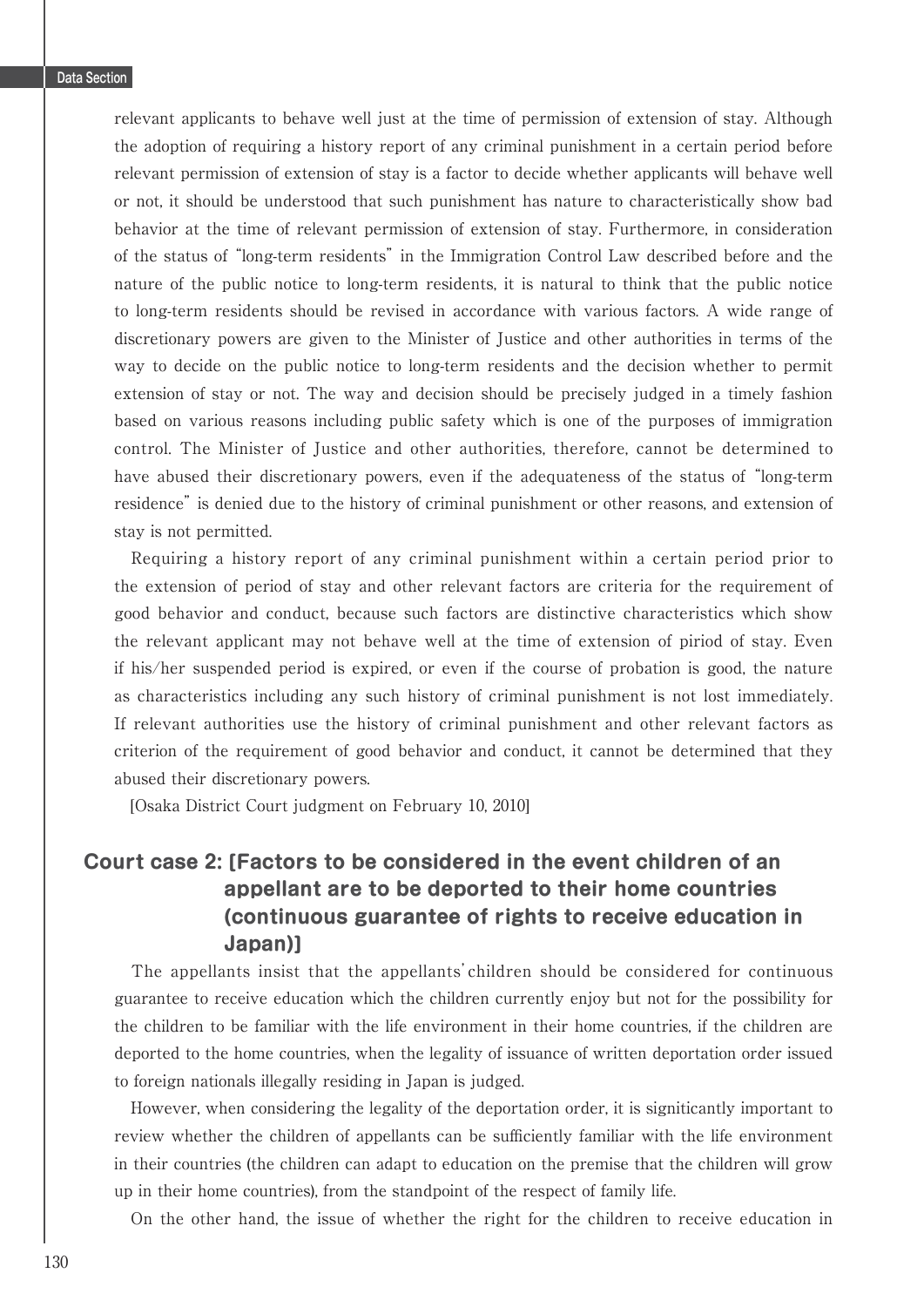Japan should be continuously guaranteed on the premise that the children grow up in Japan, is not always out of consideration for discretionary judgment, since the issue is a policy matter. However, it should not be appropriate to focus on the issue.

Thus, the appellants' claim cannot be legally accepted for the case.

[Tokyo High Court Judgment on April 19, 2010]

### **Court case 3: [The necessity of legal protection regarding a legally unmarried couple without living together.**

 In view of the fact that the appellant resided in Japan without proper status, long-term residence means that the appellant's illegal behavior of illegal stay continued for a long period and became aggravated. Upon the judgment of special permission of stay, long-term existense is not always considered as an advantage to the appellant. In particular, when considering the permission if the overstay involves unauthorized work, such existense should be considered as a negative factor.

 As for the partnership between the appellant and his Japanese wife, she just registered their marriage right after the appellant was arrested. Although there was a glimpse of close relationship, the appellant did not live with his Japanese wife, while the appellant sent remittances to his brother living in his home country. In addition, the appellant and his Japanese wife individually earned their livings, and there were no economic ties such that the appellant regularly gave her living expenses. Furthermore, the appellant received certificates of legal capacity to contract marriage twice in 2006, but the appellant didn't submit the marriage notification to prove he married his Japanese wife. It is impossible to say that the appellant and she lived together like a married couple. Their nominal relationship merely continued for a long period. The domestic relationship with the substance meeting the essence of marriage is hard to be accepted.

 In the first place, where the appellant met his Japanese wife, the date of stay had been expired for over seven years. At the time when the appellant and she established the nominal relationship, over ten years had passed since the expiration. There is no choice but to assess that their relationship was developed under the illegal condition of continuous overstay. Therefore, it is very hard to find any necessity for the partnership.

 As a conclusion, at that time when this case was decided, it was determined that the partnership between the appellant and his Japanese wife should be considered unacceptable to such a degree that the relationship must be estimated as worthwhile to legally protect on the judgment of special permission of status.

[Tokyo High Court Judgment on Aug 24, 2010]

#### **Court case 4: ["Persecution" under the Refugee Convention]**

 "Persecution" under the Convention Relating to the Status of Refugees should be interpreted as an infringement of "life or liberty" or oppression.

 In addition, as the contents of this "liberty" are not always clear from a standpoint of the Convention, in the common sense, it is possible to define it as a concept including mental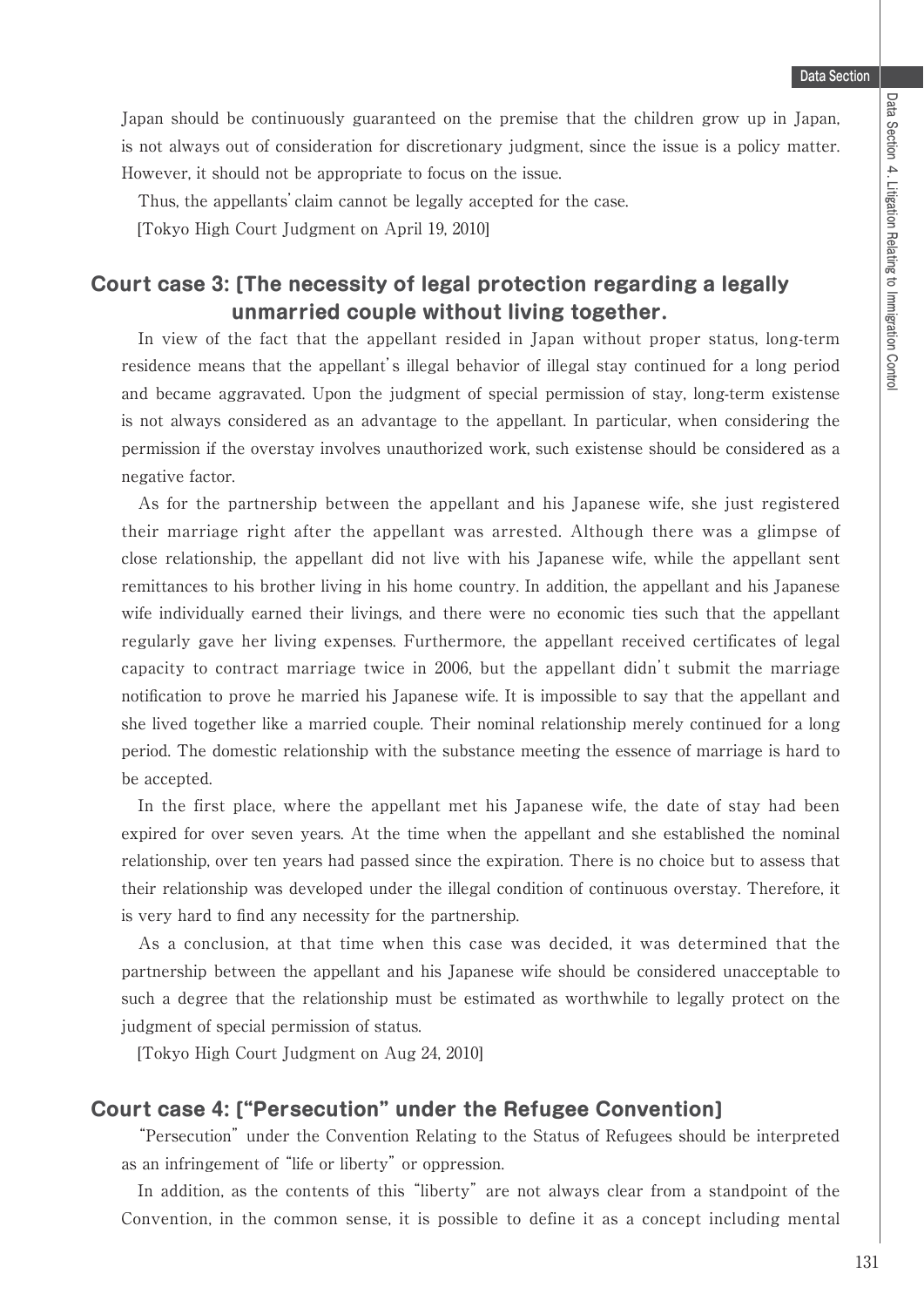liberty and economic liberty. Considering that people can be designated as "refugees" if they have fear when they face a situation that they might be persecuted (see Article 1-A-(2) of the Refugee Convention), with "liberty" and "life" treated equally, the "liberty" which opposes to infringement or other illegal actions corresponding to "persecution" can be rationally interpreted as the liberty mainly concerning life activities, that is physical activities (personal liberty). In addition, regarding refugee's fundamental rights such as Self-employment including industry, handicrafts and commerce (Article 18), Liberal professions(Article 19)and education other than elementary education (Article 22-2)the Refugee Convention stipulates that the contracting states shall "accord to a refugee lawfully in their territory treatment as favourable as possible" but not "in any event, not less favourable than that accorded to aliens generally in the same circumstances". As a result, when said "liberty" generally includes economic liberty, and the infringement against such liberty corresponds to "persecution", although a host country in accordance with the Refugee Convention designates a person as a refugee due to infringement against a right in his/her home country, the person may obtain fewer rights from the host country compared with those given by the home country. The "liberty" of which counterpart is infringement or other relevant actions corresponding to "persecution" should be interpreted as the liberty which does not cover economic activities in principle. In this context, it should be interpreted that "persecution" corresponds to attack or oppression that causes suffering which general people cannot tolerate, and means infringement or suppression against life or physical health or comparably serious infringement or suppression against liberty. In addition, if a person wants to justify that he or she has "owes to well-founded fear of being persecuted", it should be understood to be not only a subjective reason that he or she has fear of being persecuted but also an objective reason such that if a general person is in the same situation, the person also feel fear of being persecuted.

[Tokyo District Court Judgment on February 4, 2011]

#### **Court case 5: [Recognition of Nationality in the deportation procedure]**

 The deportation procedure for foreign nationals is to order the relevant foreign national to leave Japan in accordance with the national power. The recognition of the nationality of the relevant foreign nationals during the deportation procedure set forth in the Immigration Control Act in Japan should be referred to as one exclusively belonging to the Governmental power in Japan.

 Supervising immigration inspectors should judge whether the relevant person, who is forced to leave Japan, has a nationality in a country, in the light of laws and regulations set forth concerning the requirement of nationality by the relevant country.

At the time of enforcement of issuance of written deportation order in this case, it is difficult to say that the plaintiff was not be able to be deported to the home country and there was no fact that the plaintiff desired to be deported to a country other than the plaintiff 's home country. In addition, under the Immigration Act, Supervising immigration inspectors are not required to confirm the host countries'willingness to accept the deportees as destination for the deportation, when a Supervising immigration inspectors designates a destination for deportation.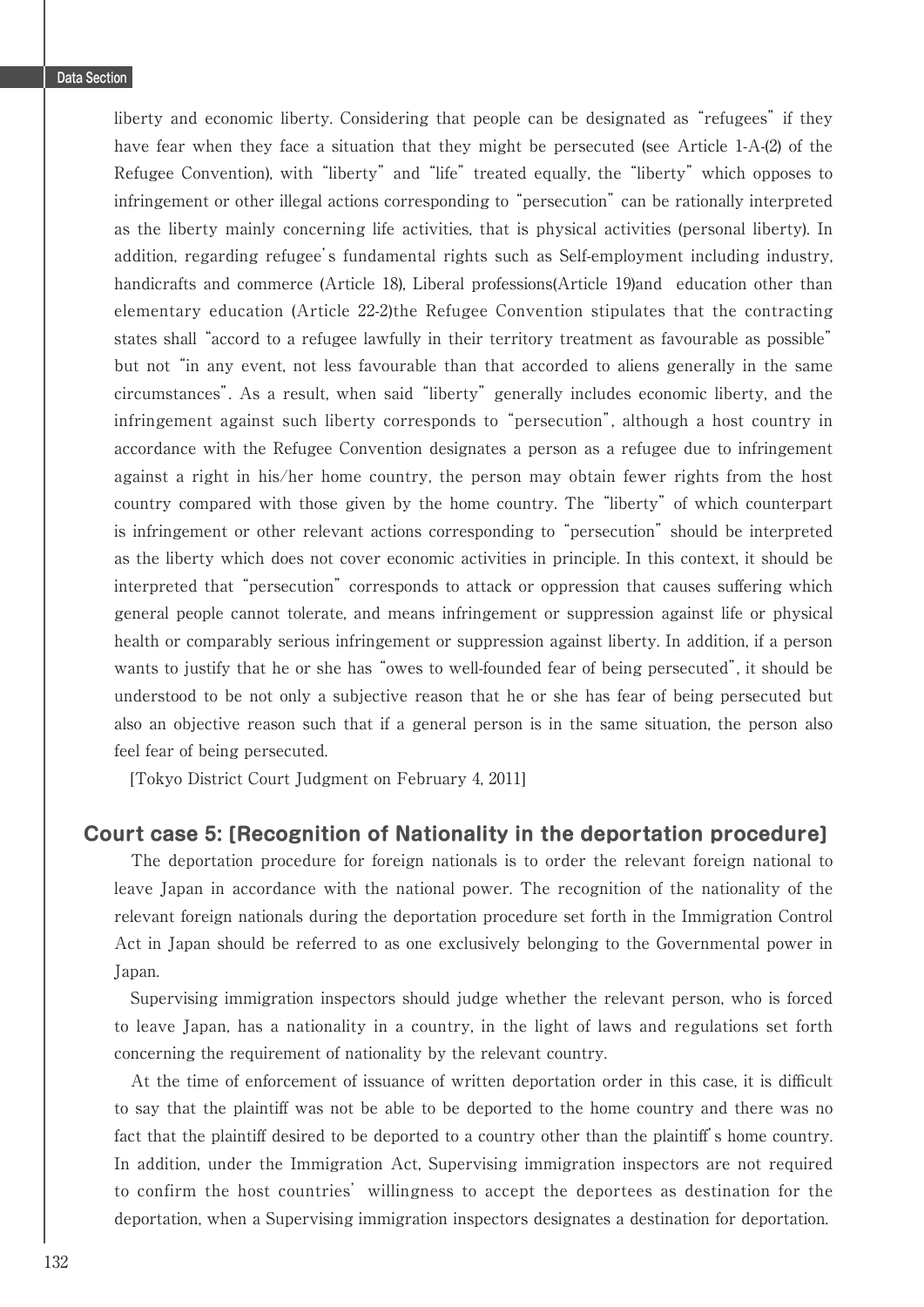The Immigration Control Act should be interpreted that the deportation order is supposed to be issued, even if the deportee cannot be physically deported. If the deportation to the designated country has been eventually impossible, the order in which the relevant country is designated as the destination for deportation is not to be immediately considered as illegal due to such impossibility.

[Tokyo District Court Judgment on November 19, 2011]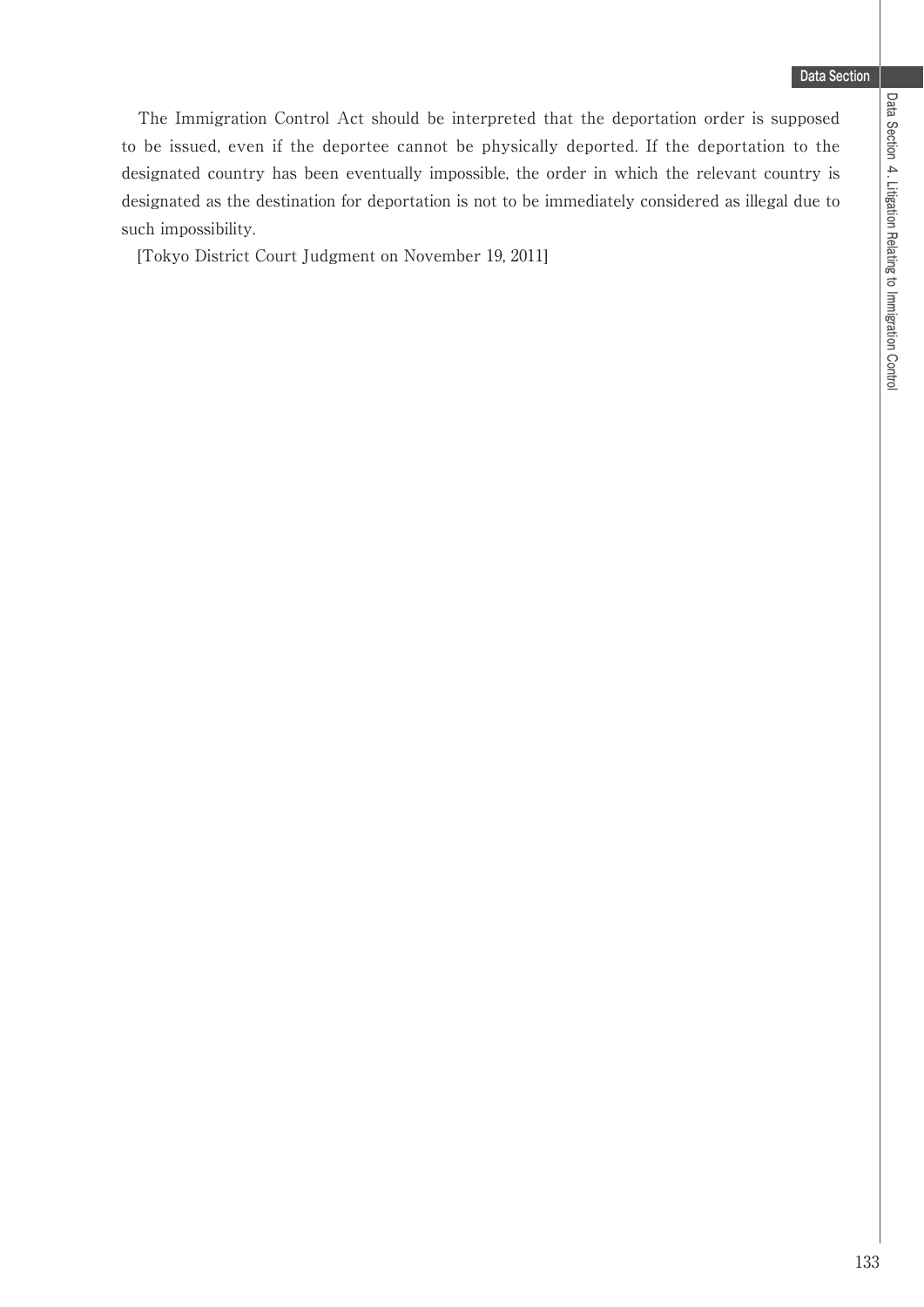# **Data Section 5 Organizational and Personnel Expansion**

Given the significant changes in the circumstances affecting immigration control in recent years, and in response to an increase in the quantity and in the complexity of immigration duties, measures have been taken to improve and expand the organization and staff for immigration control.

 At the end of FY 2010, immigration control administration work was carried out by about 3,700 offi cials at the Immigration Bureau of the Ministry of Justice and regional immigration bureaus. Due to an array of problems in immigration control policy and legal enforcements, further improvement and expansion of the organization and staff are still needed.

## **Section 1 ◆ Organizations**

## 唖 **Outline of the Organization of the Immigration Control Authority**

 The organization that is responsible for immigration control duties is the Immigration Bureau, which is designated as an internal bureau of the Ministry of Justice. There are eight regional jurisdictions, each of which has a regional immigration bureau as a policy-implementing local branch immigration office of the Ministry of Justice. Each regional immigration bureau manages the district immigration offices and branch offices (including branch offices within the district immigration offices) under its jurisdiction. The Ministry of Justice also maintains three immigration centers as detention facilities. The organization as a whole performs various duties associated with immigration control such as immigration examinations, residence examinations, deportation procedures, and refugee recognition procedures in accordance with the Immigration Control Act and relevant laws.

The Immigration Bureau, regional immigration bureaus, district immigration offices, branch offices, and immigration centers are collectively referred to as the "immigration control offices". (**Charts 24 and 25**)

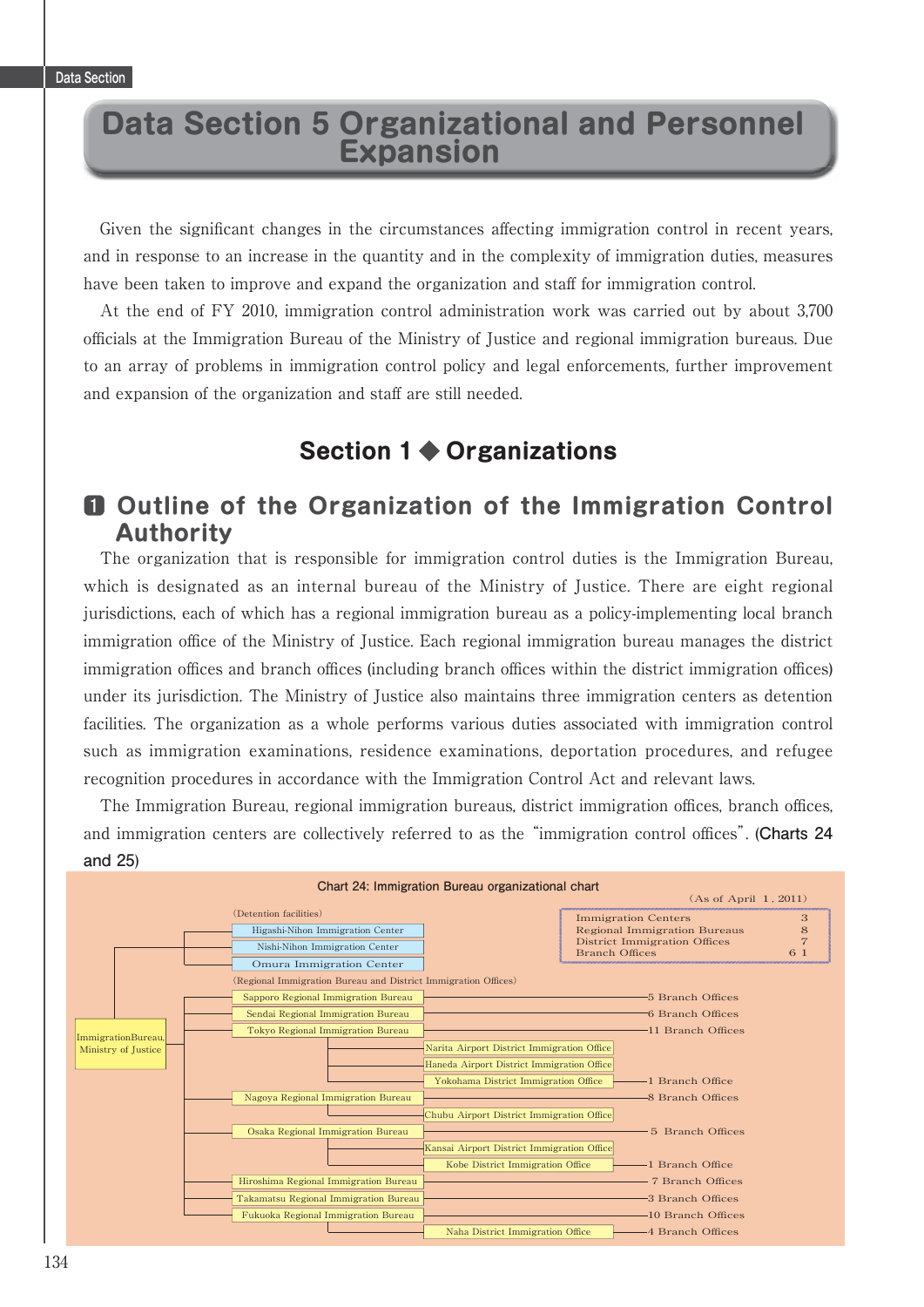|                      | Chart 25: Responsibilities of the Immigration Bureau, Ministry of Justice                                                                                                                                                                                                                                                                                                                                                                                                                                 |
|----------------------|-----------------------------------------------------------------------------------------------------------------------------------------------------------------------------------------------------------------------------------------------------------------------------------------------------------------------------------------------------------------------------------------------------------------------------------------------------------------------------------------------------------|
|                      | O Assignment and discipline of immigration inspectors and<br><b>General Affairs Division</b><br>immigration control officers<br>$\bigcirc$ Organization and management of the regional immigration<br>bureaus<br>$\bigcirc$ Preparation of bills concerning immigration control<br>$\sim$ Matters for which no specific division is responsible                                                                                                                                                           |
|                      | $\bigcirc$ Landing permission for temporary refuge<br>Refugee<br><b>Recognition Office</b><br>○ Recognition of refugee status and revocation of refugee status<br>○ Issuance of refugee travel documents and return of refugee<br>travel documents                                                                                                                                                                                                                                                        |
|                      | Immigration<br>Information Management $\sim$ O Maintenance of information support systems for immigration<br>Development Office<br>control                                                                                                                                                                                                                                                                                                                                                                |
|                      | $\Box$ $\bigcirc$ Planning the Basic Plan for Immigration Control $\Box$ $\bigcirc$ Planning overall immigration control policies<br>Immigration<br><b>Policy Planner</b>                                                                                                                                                                                                                                                                                                                                 |
|                      | $\sim$ O Intelligence activities for immigration control<br>Immigiration<br><b>Information Analyzer</b>                                                                                                                                                                                                                                                                                                                                                                                                   |
|                      | Immigiration<br>$\sim$ O Specific matters of general affairs requiring coordination<br><b>Policy Coordinator</b>                                                                                                                                                                                                                                                                                                                                                                                          |
| Director-<br>General | $\bigcirc$ Landing examination and permission for foreign nationals<br>$\bigcirc$ Residence status examination and permission for foreign<br><b>Entry and Status Division</b><br>nationals<br>O Permission for re-entry of foreign nationals<br>$\bigcirc$ Departure of foreign nationals, departure and return of Japanese<br>nationals<br>Senior Assistant for<br>$\bigcirc$ Matters on the responsibility of captains of vessels and carriers<br><b>Examination Supervision</b><br>immigration control |
|                      | $\circlearrowright$ Violation examinations<br>$\bigcirc$ Hearings and objections concerning the landing and deportation<br><b>Adjudication Division</b><br>of foreign nationals<br>O Issuance of detention orders and deportation orders<br>$\bigcirc$ Departure orders<br>$\bigcirc$ Filing of objections concerning denial of recognition of refugee<br>status and revocation of refugee status                                                                                                         |
|                      | $\bigcirc$ Violation investigations<br><b>Enforcement Division</b><br>○ Execution of detention orders and deportation orders<br>○ Security of detention facilities, provisional release of detainees,<br>Senior Assistant<br>and treatment of detainees<br>for Enforcement Affairs                                                                                                                                                                                                                        |
|                      | <b>Registration Division</b><br>$\bigcirc$ Registration of foreign nationals                                                                                                                                                                                                                                                                                                                                                                                                                              |
|                      | Counselor<br>$\bigcirc$ The drafting of legislation and the planning of other important<br>policies of the Immigration Bureau                                                                                                                                                                                                                                                                                                                                                                             |

䋨\*䋩 Other than the positions mentioned above, one Assistant Deputy Vice-Minister of Justice and three Attorneys (legal specialists) are assigned to the Immigration Bureau.

L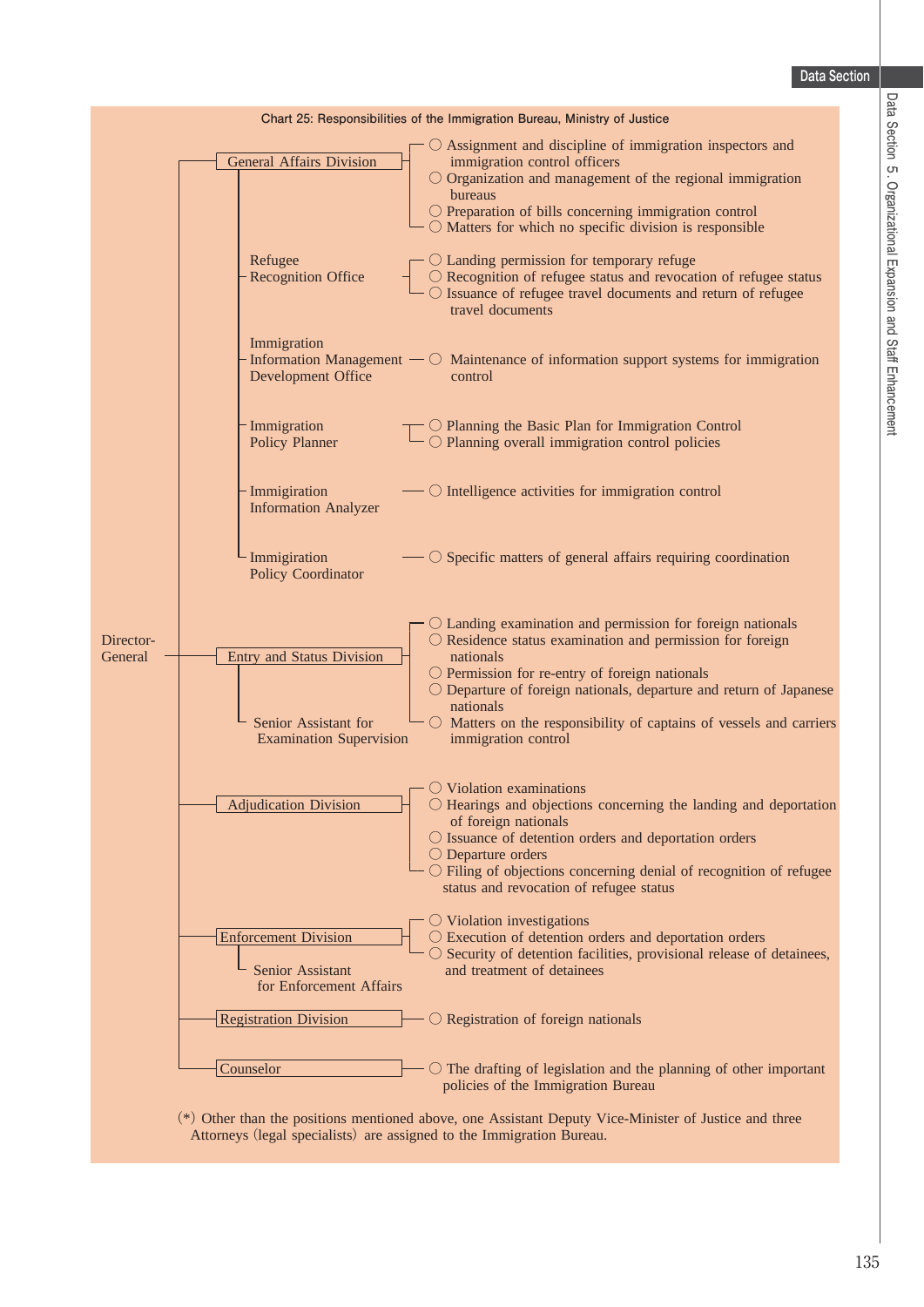## $\Omega$  Review of the organizational structure of the Immigration **Control Offices**

 With respect to the expansion and extension of the Bureau's organization in FY 2011, the Tokyo Regional Immigration Bureau has assigned one additional supervising inspector responsible for permanent residency for the purpose of prompt and accurate permission processing of permanent residence application, because the number of such application has been steadily increasing in recent years. The bureau also assigned one additional supervising inspector responsible for refugee adjudication in the Adjudication Department to respond to refugees' filing objections, the number of which has been remarkably increasing.

 In addition, the Nagoya Regional Immigration Bureau assigned one additional chief inspector to appropriately respond to the enhancement of the organizational size associated with the increased amount of operations and increasingly sophisticated false residence cases. The Nagoya bureau abolished the Inspection and Record-Control Department, while newly establishing the Inspection Coordination Department and the Verification Department. Thereafter the bureau assigned two additional supervising inspectors respectively: one is responsible for Inspection Coordination and immigration procedure, and the other is responsible for Second Verification.

Furthermore, the Nagoya bureau assigned one additional supervising immigration control officer responsible for detection planning within the First Investigation Department. As a result, a system was set up to strengthen crackdown the illegal residents who tend to exist in smaller groups and geografically spreading in wider areas.

Most branch offices (including branch offices of district immigration offices) of regional immigration bureaus were located within the area of seaports, based on the historical background that they were originally established for immigration examination of crew members and passengers on ocean-going vessels. Now, as the primary means of international transportation shifted from vessels to aircraft, immigration examination at airports became the main service, and as foreigners residing in Japan for a long time increased, the Ministry has proceeded to reorganize, integrate or scrap branch offices at seaports to respond to the foregoing change in administrative needs, and made efforts to re-allocate branch offices by establishing them at local airports where many international carriers arrive, places where prefectural offices are located, and other major cities. (Table 53)

 As a result, the number of branch offices established in the country through reorganization of regional immigration offices into regional immigration bureaus, which was 103 as of April 1, 1981, is 61 as of April 1, 2011. The establishment of at least one regional immigration bureau or office in each prefecture has achieved, while branch offices have decreased by about 40% compare to the statistics in 1981.

 Those branch offices should not only improve convenience of foreign nationals who come for submission of various applications or reports but also enhance close cooperation with related local organizations, such as police, in gathering information on illegal and disguised residents. With a view to enhancing cooperation with local authorities and related organization which accept foreign nationals who intend to reside in Japan for a medium and long term, it is necessary to continue rationalizing and streamlining the organizational structure, with the aim of ensuring smoother and more proper processing, including immigration examination, residence examination, and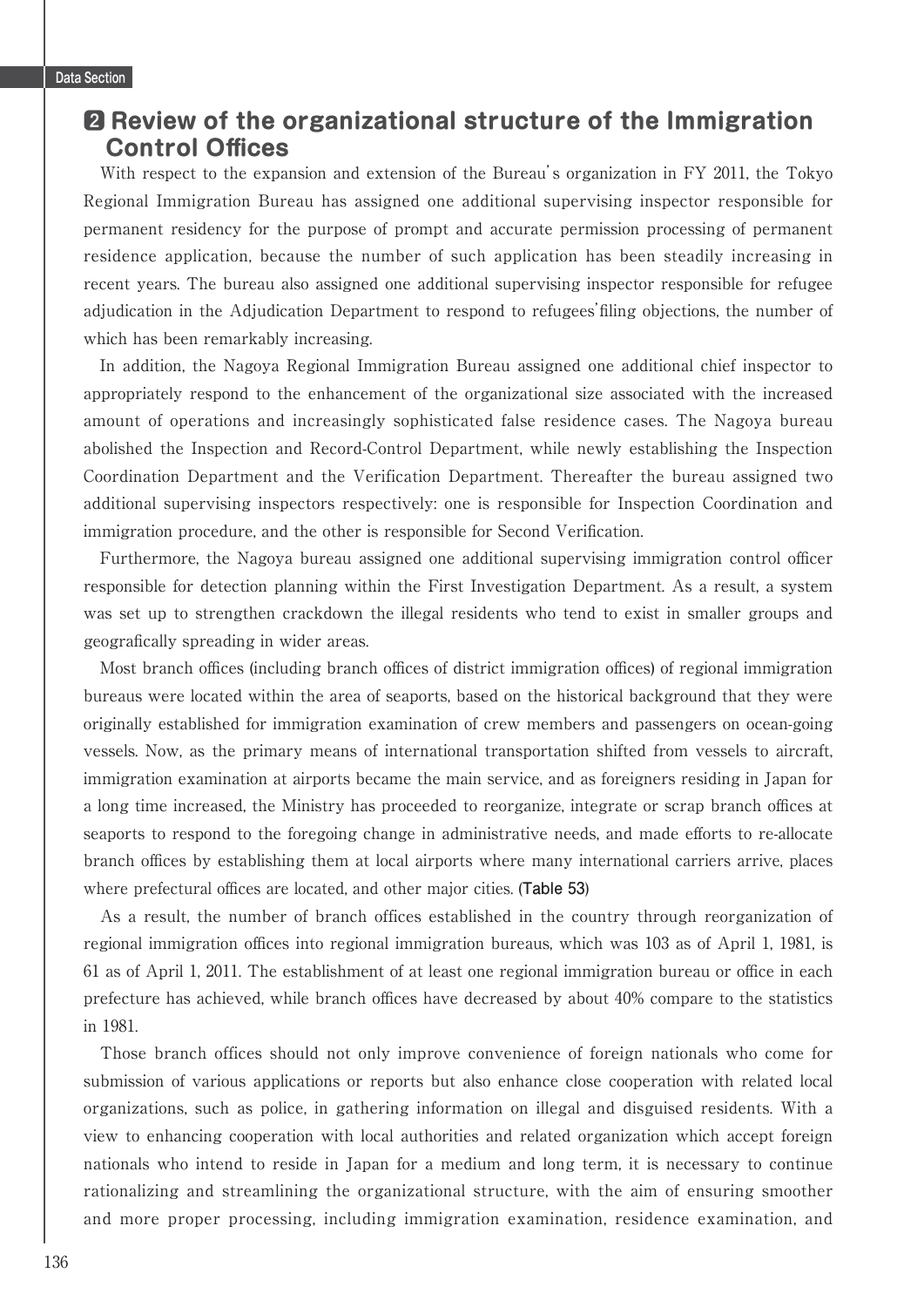collection of information on offenders against the Immigration Control Act, and establishing a more comprehensive framework for branch offices. In FY 2011, one supervising inspector was posted in each of seven branches, where immigration inspectors equal to or of a higher level than supervising inspectors had not been posted as the branch directors.

Table 53: Reorganization, abolition or establishment of branch offices of regional immigration bureaus

| . |                      |  |
|---|----------------------|--|
|   | (As of April 1,2011) |  |

| Division    |                                 | Abolition                           | Establishment           |                    |  |  |
|-------------|---------------------------------|-------------------------------------|-------------------------|--------------------|--|--|
| Fiscal Year | Name                            | Location                            | Name                    | Location           |  |  |
| 2000        | Amagasaki Port Branch Office    | Amagasaki City                      | Saga Branch Office      | Saga City          |  |  |
|             | Kure Port Branch Office         | Kure City                           |                         |                    |  |  |
|             | Karatsu Port Branch Office      | Karatsu City                        |                         |                    |  |  |
|             | Imari Port Branch Office        | Imari City                          |                         |                    |  |  |
| 2001        | Yokosuka Port Branch Office     | Yokosuka City                       | Shizuoka Branch Office  | Shizuoka City      |  |  |
|             | Kagoshima Airport Branch Office | Mizobe-cho Aira-gun                 |                         |                    |  |  |
|             | Shimizu Port Branch Office      | Shimizu City                        |                         |                    |  |  |
|             | Tagonoura Port Branch Office    | Fuji City                           |                         |                    |  |  |
| 2002        | Iwakuni Port Branch Office      | Iwakuni City                        | Kofu Branch Office      | Kofu City          |  |  |
|             | Yatsushiro Port Branch Office   | Yatsushiro City                     | Gifu Branch Office      | Gifu City          |  |  |
|             | Hitachi Port Branch Office      | Hitachi City                        | Otsu Branch Office      | Otsu City          |  |  |
|             | Kashima Port Branch Office      | Kamisu-cho Kashima-gun              | Mito Branch Office      | Mito City          |  |  |
| 2003        | Tokyo Port Branch Office        | Koto-ku Tokyo                       | Shinjyuku Branch Office | Shinjyuku-ku Tokyo |  |  |
|             | Shibuya Branch Office           | Shibuya-ku Tokyo                    | Morioka Branch Office   | Morioka City       |  |  |
|             | Muroran Port Branch Office      | Muroran City                        |                         |                    |  |  |
|             | Miyako Port Branch Office       | Miyako City                         |                         |                    |  |  |
|             | Ofunato Port Branch Office      | Ofunato City                        |                         |                    |  |  |
|             | Ishinomaki Port Branch Office   | Ishinomaki City                     |                         |                    |  |  |
|             | Sasebo Port Branch Office       | Sasebo City                         |                         |                    |  |  |
|             | Naha Port Branch Office         | Naha City                           |                         |                    |  |  |
| 2004        | Aomori Port Branch Office       | Aomori City                         | Aomori Branch Office    | Aomori City        |  |  |
|             | Hachinohe Port Branch Office    | Hachinohe City                      |                         |                    |  |  |
|             | Yokohama Port Branch Office     | Yokohama City                       |                         |                    |  |  |
|             | Nagoya Port Branch Office       | Nagoya City                         |                         |                    |  |  |
|             | Nagoya Airport Branch Office    | Toyoyama-cho Nishikasugai-gun Aichi |                         |                    |  |  |
|             | Sakai Port Branch Office        | Sakai City                          |                         |                    |  |  |
|             | Kobe Port Branch Office         | Kobe City                           |                         |                    |  |  |
|             | Mizushima Port Branch Office    | Kurashiki City                      |                         |                    |  |  |
|             | Shibushi Branch Office          | Shibushi-cho Soo-gun Kagoshima      |                         |                    |  |  |
| 2005        | Naoetsu Port Branch Office      | Joetsu City                         |                         |                    |  |  |
| 2007        | Osaka Port Branch Office        | Osaka City                          | Tobu Branch Office      | Edogawa-ku Tokyo   |  |  |
|             | Tennoji Branch Office           | Osaka City                          |                         |                    |  |  |
| 2010        | Haneda Airport Branch Office    | Ota-ku Tokyo                        |                         |                    |  |  |

(\*) The abolition of Haneda Airport Branch Office in FY2010 is due to the establishment of Haneda Airport District Immigration Office

## **Section 2 ◆ Staff of the Immigration Bureau**

## 唖 **Immigration Control Staff**

 In immigration centers and regional immigration bureaus, immigration inspectors and immigration control officers are assigned as staff who are engaged in immigration control duties. In addition, officers of legal affairs engage in general administrative duties and specialists of legal **Immigration Control Staff** 

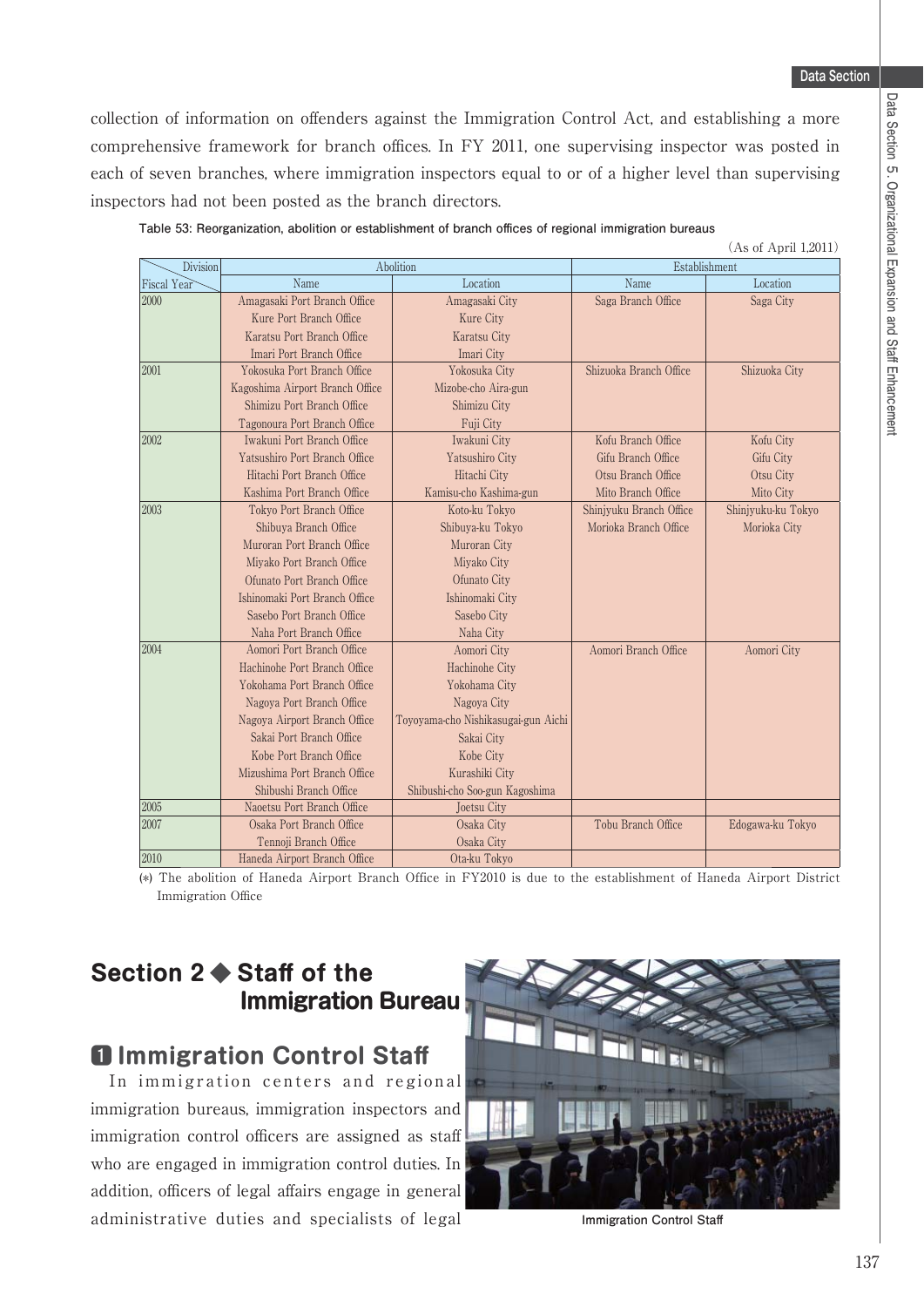affairs, including doctors, are also assigned.

 Immigration inspectors are responsible for (i) examinations and hearings on landing and deportation, (ii) issuance of written detention orders and written deportation orders, (iii) provisional release, and (iv) investigation of recognition of refugees and statuses of residence. They are also engaged in examining statuses of residence as assistants for the Minister of Justice.

 Immigration control officers are responsible for (i) investigation of violations concerning entry, landing or residence in Japan, (ii) detention, transportation and deportation of foreign nationals in order to execute written detention orders or written deportation orders, and (iii) treatment of inmates in immigration centers and detention facilities and guards of these detention facilities. They fall under police personnel in terms of the National Civil Service Law, while falling under public security service staff in terms of the Law Concerning Salaries for General Service Personnel, because they are often involved in dangerous tasks.

 Immigration control officers are divided into seven ranks (Superintendent Superviser, Chief Superintendent, Superintendent, Captain, Lieutenant, Sergeant, and Officer, in order of descending superiority) in order to clarify the chain of command for group operations for detection.

 Individual immigration inspectors and immigration control officers perform their duties independently as specialists in immigration control and therefore, the specialist system was introduced. These officials are required to have legal knowledge necessary for their duties as well as a balanced point of view from an international perspective and the ability to interact with foreign nationals flexibly while giving consideration to their diverse cultures, customs and religions and their human rights.

## **Pa Personnel Reinforcement**

 The number of immigration control staff was 3,823 in FY 2011, up about 23% (703) from FY 2006  $(3,120)$ , five years ago. During this period, the number of cases handled by immigration control offices remained at a high level, and the immigration control duties have been getting more complicated and difficult due to the necessity of implementing stricter immigration examinations to prevent terrorism and illegal entry, coping with forged or altered documents that have become increasingly more sophisticated, strengthening residence management related to foreign residents after entry, enforcing strengthened detection of illegal foreign residents, some of whom are potential criminals, and implementing measures against foreign residents disguised as legal residents. (**Chart 26, Table 54**)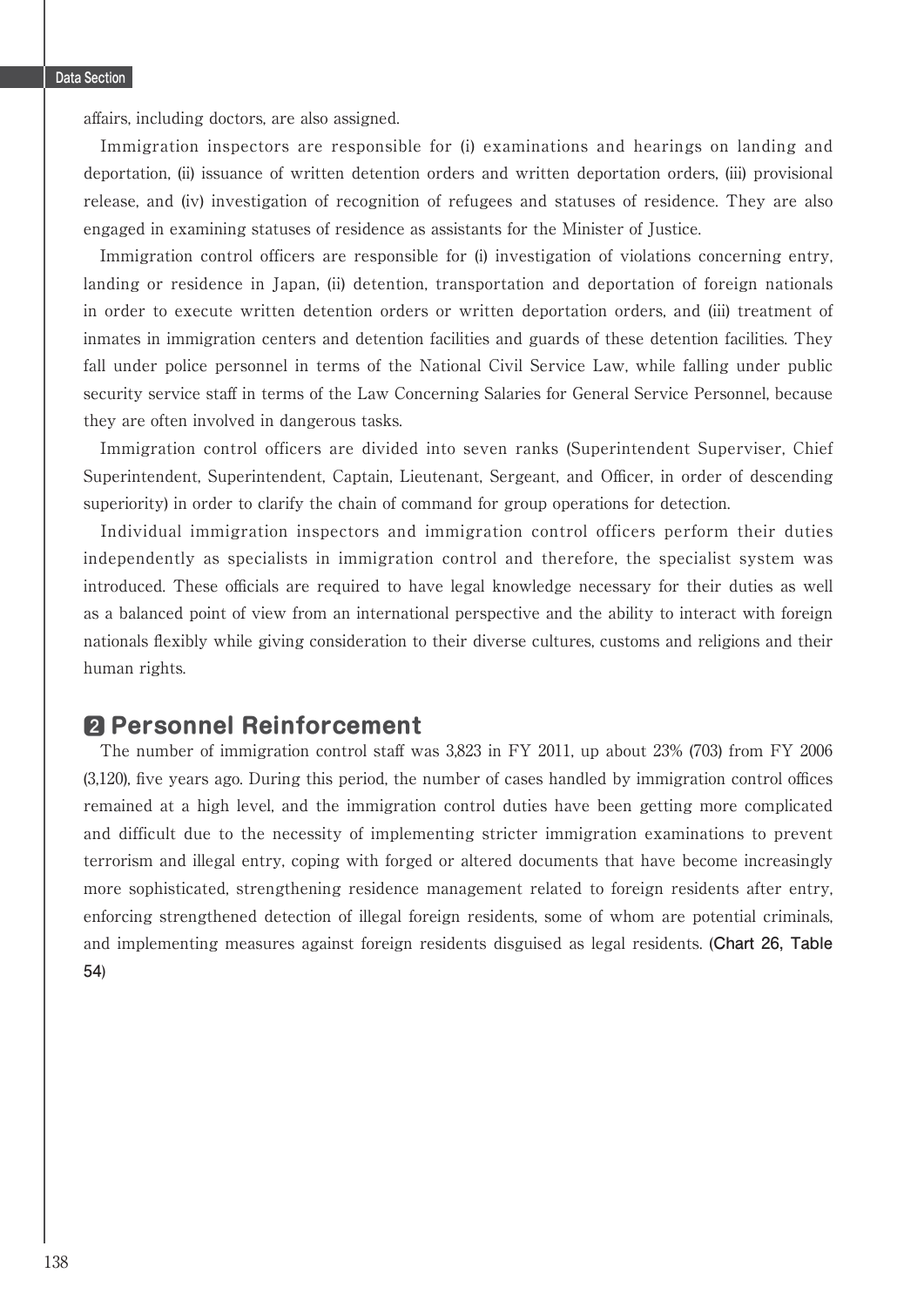

Table 54: Changes in the number of immigration control office personnel

|                 |                            |                              |           |                 |        |           | (People) |
|-----------------|----------------------------|------------------------------|-----------|-----------------|--------|-----------|----------|
| <b>Division</b> | Secretaries in             | Regional Immigration Bureaus |           |                 |        |           |          |
| Fiscal Year     | the Ministry<br>of Justice | Secretaries                  | Inspector | Control officer | Others | Sub-Total | Total    |
| 1985            | 169                        | 155                          | 703       | 658             | 55     | 1,571     | 1.740    |
| 1990            | 166                        | 154                          | 777       | 673             | 46     | 1.650     | 1,816    |
| 1995            | 163                        | 165                          | 1,152     | 869             | 38     | 2.224     | 2,387    |
| 2000            | 157                        | 164                          | 1,196     | 998             | 26     | 2,384     | 2,541    |
| 2001            | 156                        | 155                          | 1.211     | 1.017           | 26     | 2.409     | 2,565    |
| 2002            | 154                        | 146                          | 1.268     | 1.070           | 25     | 2.509     | 2,663    |
| 2003            | 152                        | 144                          | 1.272     | 1,101           | 24     | 2,541     | 2,693    |
| 2004            | 142                        | 142                          | 1.343     | 1,183           | 23     | 2.691     | 2,833    |
| 2005            | 131                        | 122                          | 1,433     | 1.266           | 20     | 2.841     | 2,972    |
| 2006            | 129                        | 122                          | 1,494     | 1.367           | 8      | 2.991     | 3,120    |
| 2007            | 128                        | 121                          | 1,580     | 1,431           | 8      | 3.140     | 3,268    |
| 2008            | 127                        | 129                          | 1,626     | 1,523           | 8      | 3.286     | 3.413    |
| 2009            | 126                        | 130                          | 1.737     | 1.564           | 8      | 3.439     | 3,565    |
| 2010            | 126                        | 135                          | 1,881     | 1,564           | 8      | 3,588     | 3,714    |
| 2011            | 126                        | 139                          | 1.979     | 1.571           | 8      | 3.697     | 3,823    |

 In FY 2011, 167 persons were additionally assigned as immigration inspectors and immigration control officers. An outline of the staff increase is as follows: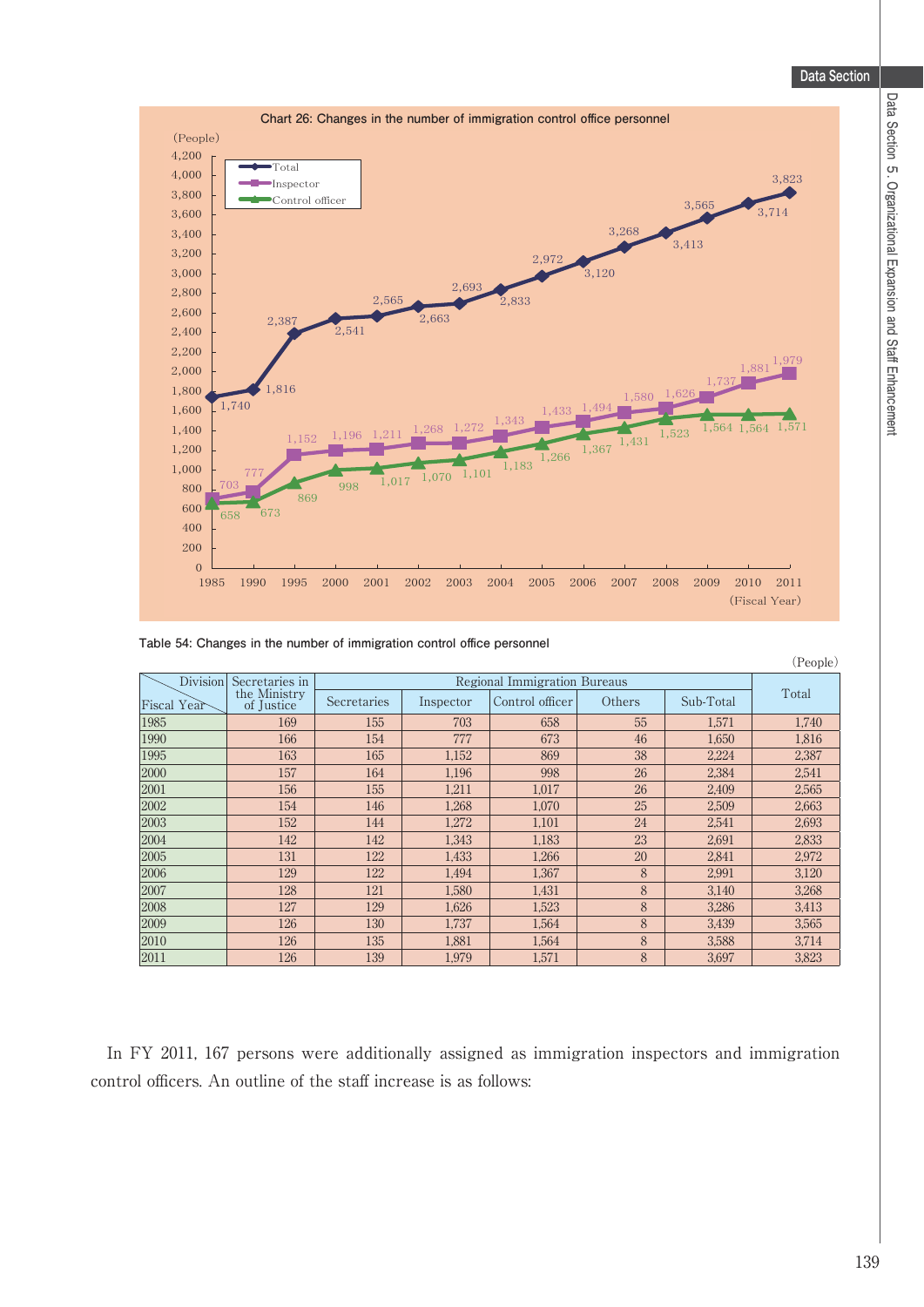### **(1) Strengthened Immigration Control of the Regional Immigration Bureaus such as the Narita Airport District Immigration Office**

 The "Basic Act for Promoting a Tourism-Oriented Country" was put into force in January 2007 and the "Basic Plan for Promoting a Tourism-Oriented Country" was decided by the Cabinet in June of year 2007. In June 2010, "the New Growth Strategy" aiming to "increase the number of foreign tourists visiting Japan to 25 million by 2020" was determined by the Cabinet. In the "New Growth Strategy and Plans", "Efforts to increase visitors from china" and "The reduction of waiting time required for immigration inspection", and other objectives were specified. Under such circumstances, the number of foreign nationals entering Japan, which decreased temporarily due to global economic recession and other influences in Japan, tended toward recovery due to economic recovery in Asian regions and the easing of visa requirements for Chinese tourists. As a result, the number of non-Japanese visitors entering the nation reached a record number of approximately 9.44 million in 2010. It is necessary to make efforts to shorten the waiting time for examination at individual airports and seaports including Narita Airport of which landing slots will increase to 250,000 in order to promote the implementation of a tourism-oriented country, and at the same time, to implement strict immigration examination as countermeasures against terrorism and illegal residents.

 For this purpose, 113 additional immigration inspectors were allocated to individual bureaus and branch offices, mainly focused on the Narita Regional Immigration Bureau.

## **(2) Strengthened Residence Management System of the Regional Immigration Bureaus such as the Nagoya Regional Immigration Bureau**

 In the light of the circumstances under which the number of foreigners residing in Japan increases year by year, the "Three-year Program for Promoting Deregulation (revised)" decided by the Cabinet in March 2008 mentioned the need for an overall review of the alien registration system and the residence management system to reinforce the checking system for foreign nationals after entering Japan. And accordingly the revised Immigration Control Act was enacted and promulgated in July 2009. In addition, "the Action Plan of Measures to Combat Trafficking in Persons in 2009", which was formulated by the Ministerial Meeting on Anti-Crime Measures in December of the same year, requires "the prevention of trafficking crimes involving false/illegal residence through the strict residence management".

 Meanwhile, a system for more appropriate management of applications became necessary, due to the enforcement of provisions concerning "special exception on the period of stay for those who have filed applications such as application for extension of the period of stay" set forth in said revised Immigration Control Act, so that the permission could be decided within two months after the expiration following the reception of applications.

 As one of the measures to reinforce the checking system for foreign nationals after entering Japan, the Immigration Bureau receives the information concerning the current employment situation of foreign nationals from the Ministry of Health, Labour, and Welfare (public employment security offices) and analyze the situation of residence of foreign nationals, while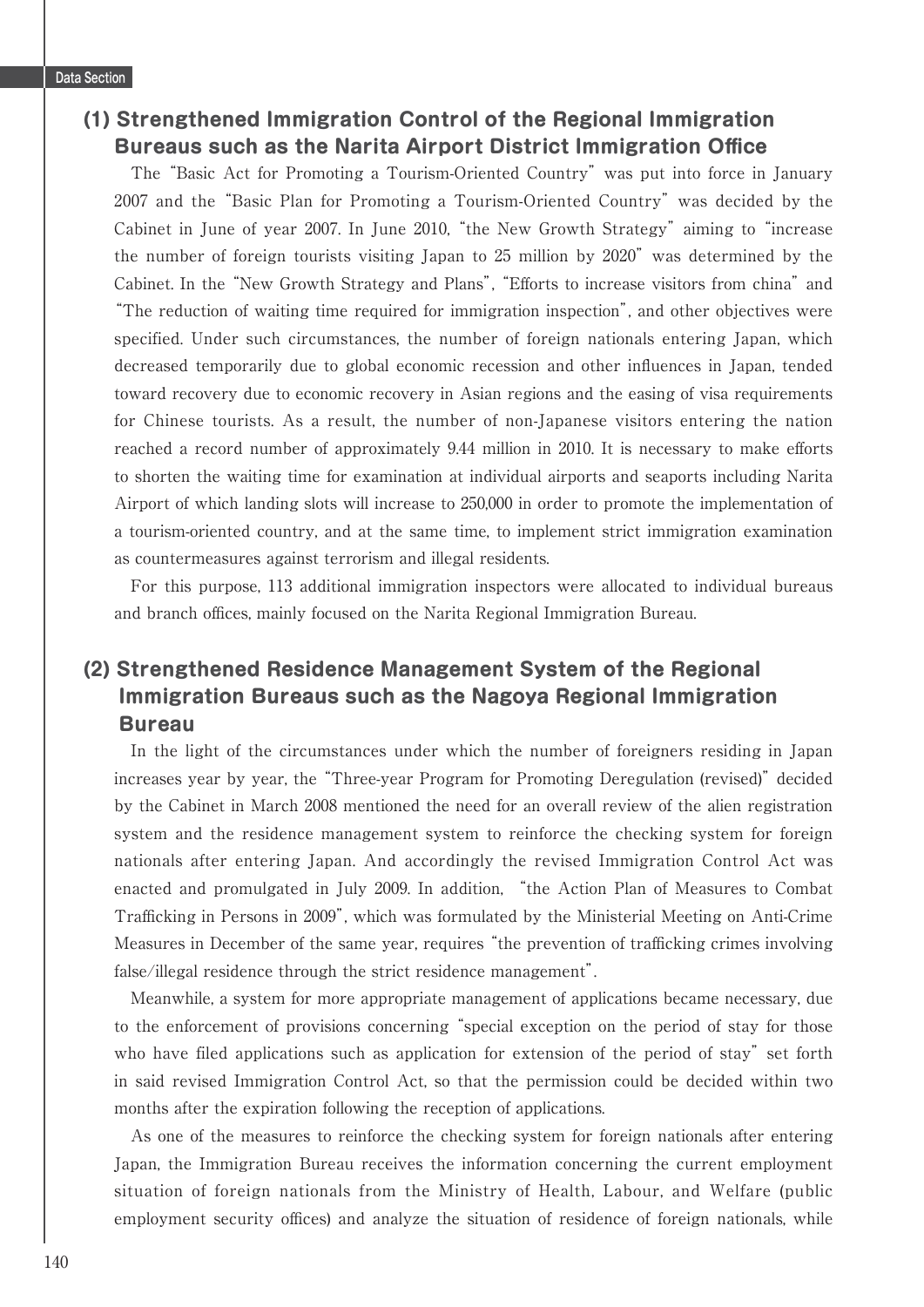arranging the specialist staff to investigate violations and detect false residents involved in criminal groups in the Kanto Region where most of such false residents are presumed to be hidden. In addition, similar countermeasures are urgently required to be taken in other regions where a number of foreign residents reside.

 For such measures, three immigration inspectors and sixteen immigration control officers were additionally posted in the Nagoya Regional Immigration Bureau, while eight immigration inspectors and 11 immigration control officers were additionally posted in bureaus and branches including the Tokyo Regional Immigration Bureau.

## **(3)Strengthened Refugee Adjudication System of the Regional Immigration Bureaus such as the Tokyo Regional Immigration Bureau**

 The introduction of the refugee examination counselors system in 2005 enhanced the equity and neutrality of the refugee recognition procedures, but the number of applications for refugee status (primary examination) increased to 1,599 in 2008, almost quadrupling from 384 in 2005. The number of applications has remained at a high level, standing at 1,388 in 2009 and 1,202 in 2010.

Given the situation, the Immigration Bureau announced to make efforts to process all refugee recognition applications within six months, for the purpose of earlier acquisition of legal status as refugee of the people who should be recognized as refugees, in consideration of longer examination periods for refugee recognition applications. For the purpose of prompt processing in the primary examination, fifteen refugee examiners were posted in the Tokyo Regional Immigration Bureau and one in the Nagoya Regional Immigration Bureau.

## 阿 **Staff Training**

 As the number of foreign nationals entering and departing from Japan has been increasing year by year and the types of residence have diversified, the volume of immigration services has increased and the contents of routine duties to be performed by immigration inspectors and immigration control officers have become more complicated and difficult. It is therefore indispensable to enhance the skills and abilities of the officers of the Immigration Bureau, and so we are in the process of enriching and reinforcing our training program targeted for those officers.

 In addition to systematic training for newly employed persons, mid-career persons and managers implemented by the Research and Training Institute of the Ministry of Justice, which is a training organization of the Ministry of Justice, the Immigration Bureau implements various kinds of training programs by not only the staff with expertise but also experts outside the Bureau invited to give a lecture for the purpose of enhancing the professional knowledge **Training**

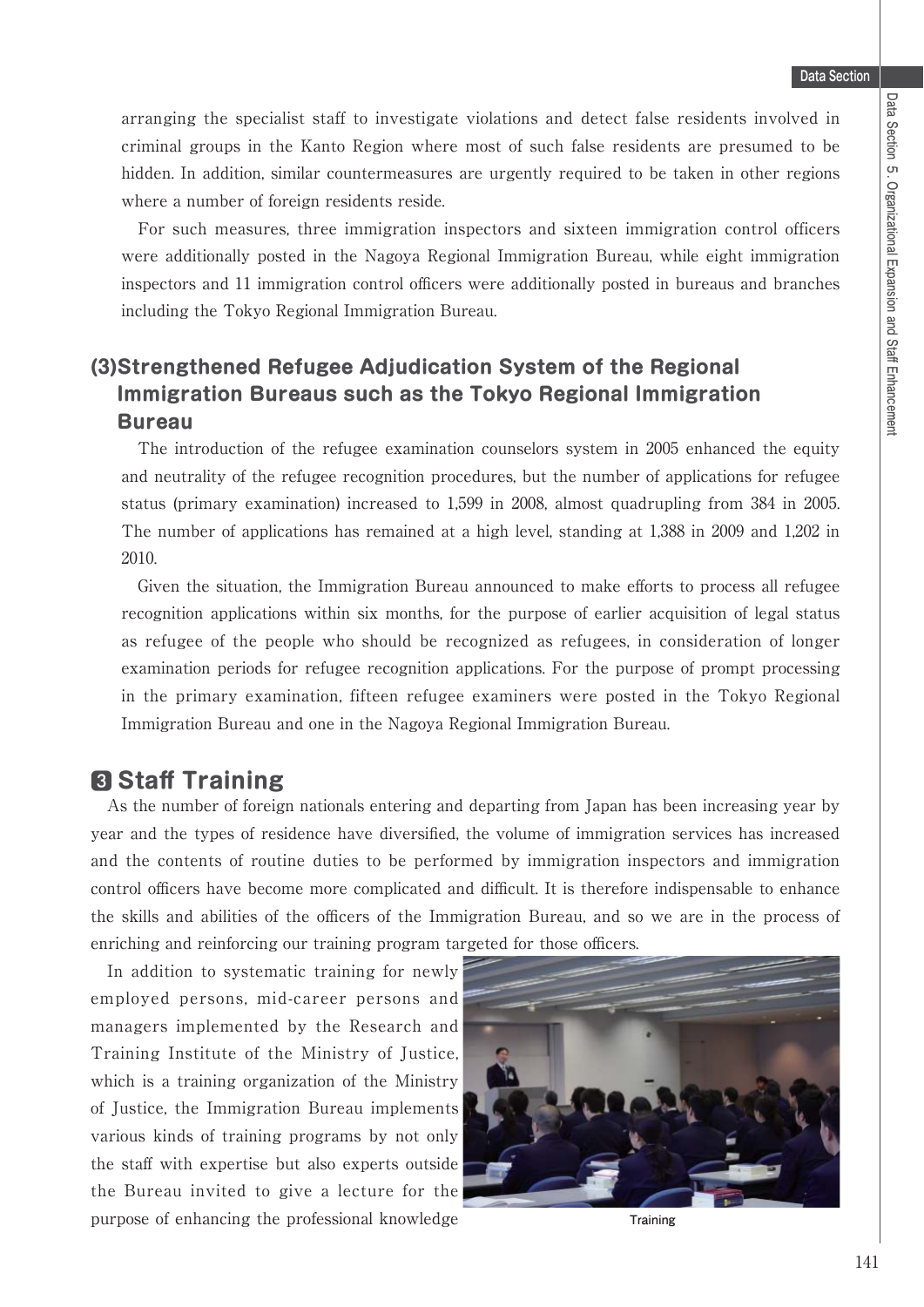of staff . There are several sorts of staff training such as training for persons engaged in the detection of document forgery, training for persons engaged in entry and residence examination work, training for persons engaged in refugee recognition work, training for persons engaged in information system operation, and training for human rights and mental health.

 Also, as the work of the Immigration Bureau is mainly concerned with international people, the Bureau makes efforts to improve language skills necessary for the work by arranging language classes for staff.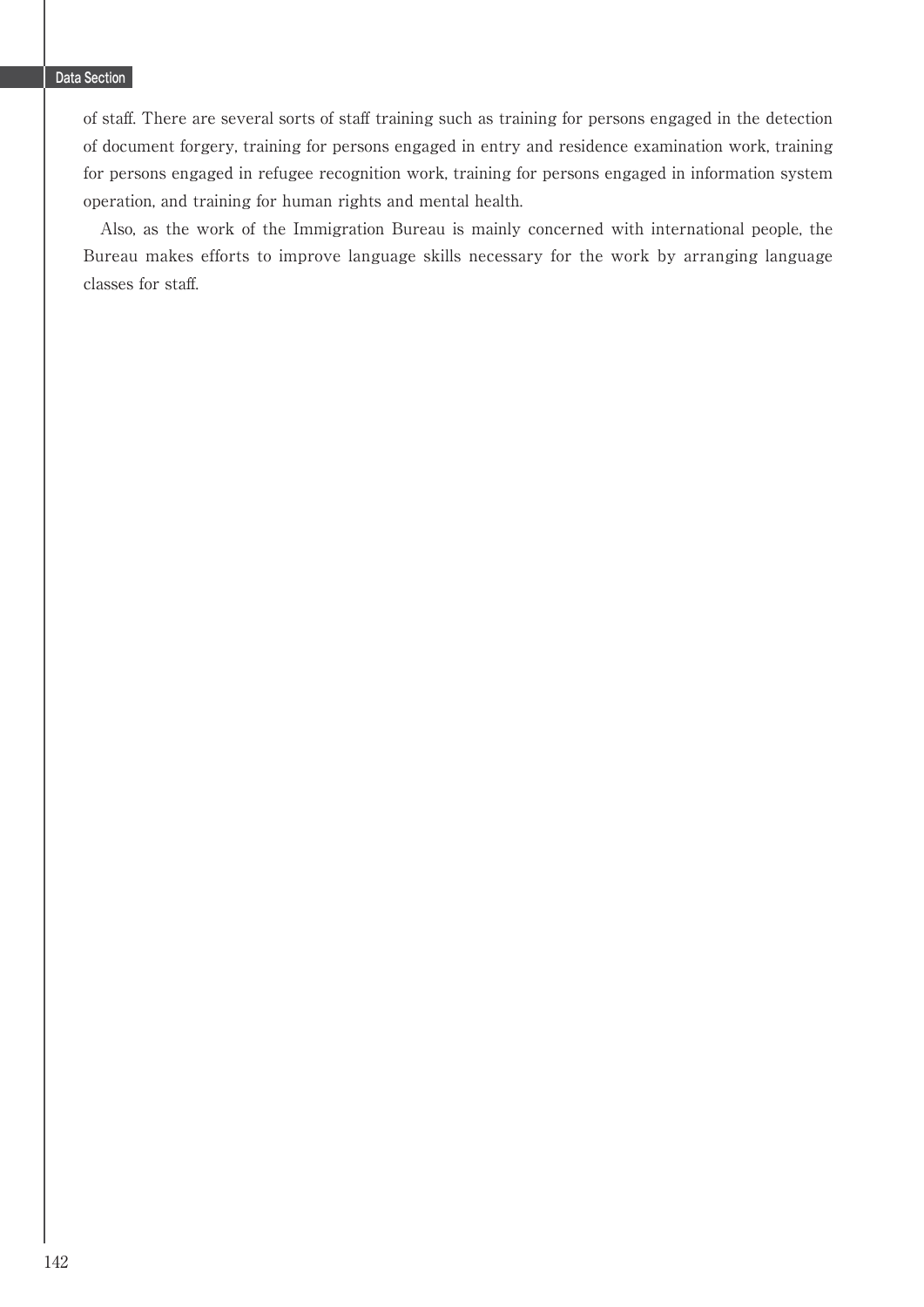## **Data Section 6 Budget**

## **Section 1 ◆ Budgets**

 Chart 26 shows the trends in budgets for immigration control administration. Despite severe fiscal and administrative limitations in recent years, the fiscal authorities approved the Immigration Bureau's expenses to implement necessary immigration control duties and related policy projects leading to improvement and enhancement of immigration control administrative capabilities.

 For the budget about computer operation, the cost of adapting to the new system of residence management was approved in the budget of FY 2011 in succession to the approval of the budget in 2010. (**Charts 27 and 28**).



㩿㪁㪀㩷㪫㪿㪼㩷㪸㫄㫆㫌㫅㫋㩷㫆㪽㩷㪹㫌㪻㪾㪼㫋㩷㫀㫊㩷㫋㪿㪼㩷㫀㫅㫀㫋㫀㪸㫃㩷㪸㫄㫆㫌㫅㫋㩷㫆㪽㩷㪹㫌㪻㪾㪼㫋㪅

㩷㩷㩷㩷㩷㩷䊶㪠㫋㪼㫄㫊㩷㫎㪼㫉㪼㩷㫉㪼㫆㫉㪾㪸㫅㫀㫑㪼㪻㩷㫀㫅㩷㫋㪿㪼㩷㪝㪰㩷㪉㪇㪇㪏㩷㪹㫌㪻㪾㪼㫋㪃㩷㪸㫅㪻㩷㫋㪿㪼㩷㪺㪸㫃㪺㫌㫃㪸㫋㫀㫆㫅㩷㫄㪼㫋㪿㫆㪻㩷㪽㫆㫉㩷㫋㪿㪼㩷㪹㫌㪻㪾㪼㫋㩷㫆㫅㩷㪸㫅㪻㩷㪸㪽㫋㪼㫉㩷㫊㪸㫀㪻㩷㪽㫀㫊㪺㪸㫃㩷㫐㪼㪸㫉㩷㫎㪸㫊㩷㪺㪿㪸㫅㪾㪼㪻㩷㪸㫊㩷㪽㫆㫃㫃㫆㫎㫊㪑

㩷㩷㩷㩷㩷㩷䊶䋨㪠㫋㪼㫄䋩㪫㪿㪼㩷㫄㫀㫅㫀㫊㫋㫉㫐㩷㫇㫉㫆㫇㪼㫉㩷㫆㪽㩷㫋㪿㪼㩷㪤㫀㫅㫀㫊㫋㫉㫐㩷㫆㪽㩷㪡㫌㫊㫋㫀㪺㪼䋨㪠㫄㫄㫀㪾㫉㪸㫋㫀㫆㫅㩷㪙㫌㫉㪼㪸㫌䋩㫀㫊㩷㫋㪿㪼㩷㫋㫆㫋㪸㫃㩷㪸㫄㫆㫌㫅㫋㩷㫆㪽㩷䋨㫀㫋㪼㫄䋩㪺㫆㫄㫄㫆㫅㩷㪼㫏㫇㪼㫅㫊㪼㩷㪽㫆㫉㩷㫋㪿㪼㩷㫄㫀㫅㫀㫊㫋㫉㫐㩷㫇㫉㫆㫇㪼㫉㩷㫆㪽㩷㫋㪿㪼㩷㪤㫀㫅㫀㫊㫋㫉㫐㩷㫆㪽㩷㪡㫌㫊㫋㫀㪺㪼㩷㪸㫅㪻㩷 (item) partial expense of planning, adjustment and promotion expense for immigration control.

㩷㩷㩷㩷㩷㩷䊶䋨㪠㫋㪼㫄䋩㪘㫃㫀㪼㫅㩷㫉㪼㪾㫀㫊㫋㫉㪸㫋㫀㫆㫅㩷㪸㪻㫄㫀㫅㫀㫊㫋㫉㪸㫋㫀㫆㫅㩷㪼㫏㫇㪼㫅㫊㪼㫊㩷㪸㫉㪼㩷㫋㪿㪼㩷㫇㪸㫉㫋㫀㪸㫃㩷㪼㫏㫇㪼㫅㫊㪼㩷㫆㪽䋨㫀㫋㪼㫄䋩㫇㫃㪸㫅㫅㫀㫅㪾㪃㩷㪸㪻㫁㫌㫊㫋㫄㪼㫅㫋㩷㪸㫅㪻㩷㫇㫉㫆㫄㫆㫋㫀㫆㫅㩷㪼㫏㫇㪼㫅㫊㪼㩷㪽㫆㫉㩷㫀㫄㫄㫀㪾㫉㪸㫋㫀㫆㫅㩷㪺㫆㫅㫋㫉㫆㫃㪅

㩷㩷㩷㩷㩷㩷㩷㩷㪁㩷㪜㫈㫌㪸㫃㩷㫋㫆㩷㩿㫀㫋㪼㫄㪀㩷㫋㪿㪼㩷㪸㫃㫀㪼㫅㩷㫉㪼㪾㫀㫊㫋㫉㪸㫋㫀㫆㫅㩷㪸㪻㫄㫀㫅㫀㫊㫋㫉㪸㫋㫀㫆㫅㩷㪼㫏㫇㪼㫅㫊㪼㫊㩷㪹㪼㪽㫆㫉㪼㩷㪝㪰㩷㪉㪇㪇㪎㪅

㩷㩷㩷㩷㩷㩷䊶䋨㪠㫋㪼㫄䋩㪩㪼㪾㫀㫆㫅㪸㫃㩷㪠㫄㫄㫀㪾㫉㪸㫋㫀㫆㫅㩷㪙㫌㫉㪼㪸㫌㫊㩷㪸㫉㪼㩷㫋㪿㪼㩷㫋㫆㫋㪸㫃㩷㪸㫄㫆㫌㫅㫋㩷㫆㪽㩷䋨㫀㫋㪼㫄䋩㪺㫆㫄㫄㫆㫅㩷㪼㫏㫇㪼㫅㫊㪼㩷㪽㫆㫉㩷㪩㪼㪾㫀㫆㫅㪸㫃㩷㪠㫄㫄㫀㪾㫉㪸㫋㫀㫆㫅㩷㪙㫌㫉㪼㪸㫌㫊㪃㩷㪸㫅㪻㩷㫋㪿㪼㩷㫇㪸㫉㫋㫀㪸㫃㩷㪼㫏㫇㪼㫅㫊㪼㩷㫆㪽㩷㩿㫀㫋㪼㫄䋩㪸㪻㫄㫀㫅㫀㫊㫋㫉㪸㫋㫀㫆㫅㩷㪼㫏㫇㪼㫅㫊㪼㫊 for immigration control.

㩷㩷㩷㩷㩷㩷䊶䋨㪠㫋㪼㫄䋩㪜㫊㪺㫆㫉㫋㩷㪸㫅㪻㩷㪻㪼㫋㪼㫅㫋㫀㫆㫅㩷㪼㫏㫇㪼㫅㫊㪼㫊㩷㪸㫉㪼㩷㫋㪿㪼㩷㫇㪸㫉㫋㫀㪸㫃㩷㪼㫏㫇㪼㫅㫊㪼㩷㫆㪽㩷㩿㫀㫋㪼㫄㪀㩷㪸㪻㫄㫀㫅㫀㫊㫋㫉㪸㫋㫀㫆㫅㩷㪼㫏㫇㪼㫅㫊㪼㫊㩷㪽㫆㫉㩷㫀㫄㫄㫀㪾㫉㪸㫋㫀㫆㫅㩷㪺㫆㫅㫋㫉㫆㫃㪅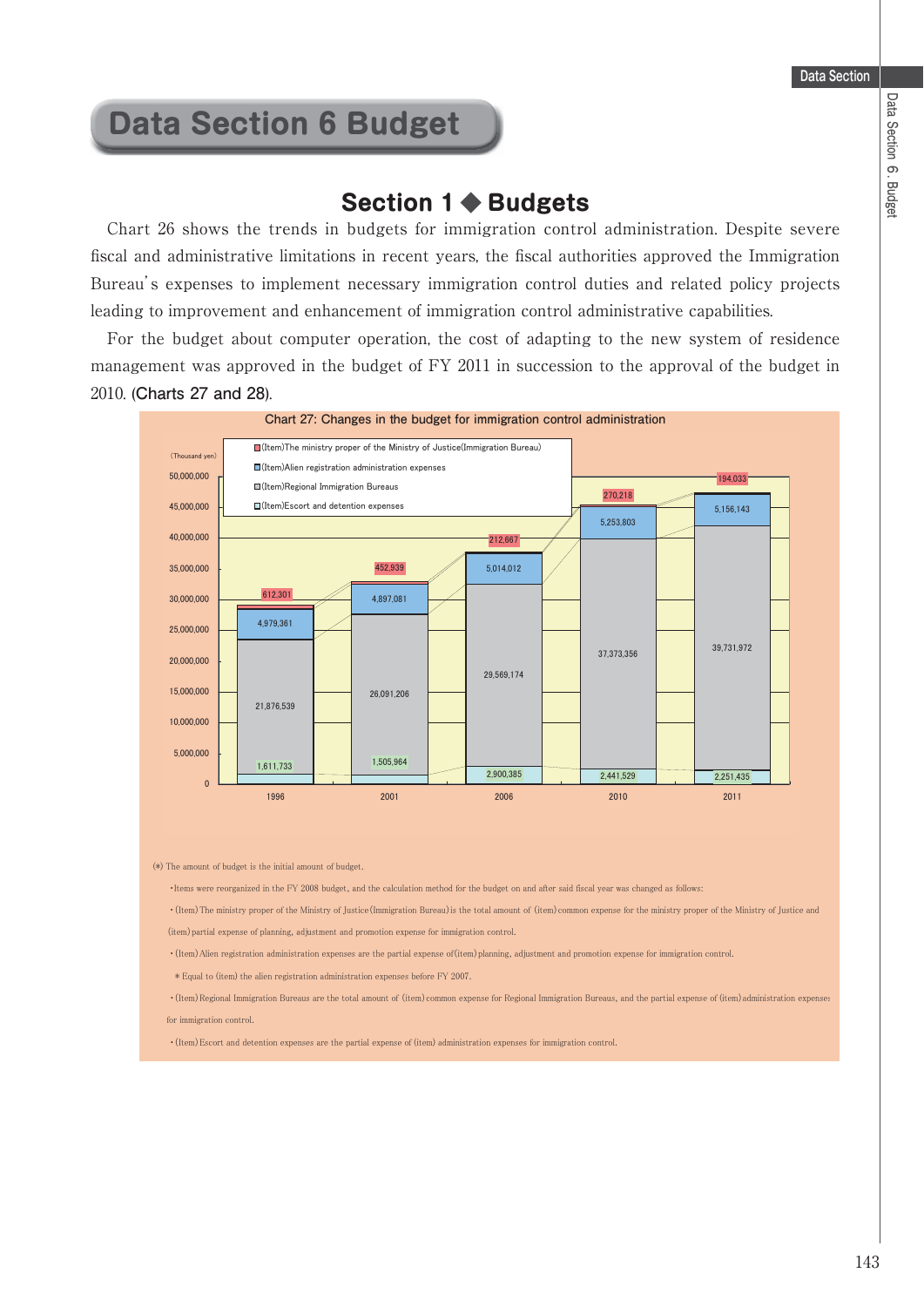

## **Section 2 ◆ Facilities**

 As of March 31, 2011, eight regional immigration bureaus in the nation are housing in an independent office of the Ministry of Justice (Tokyo, Nagoya, Osaka), a joint office of the Ministry of Justice (Sendai, Takamatsu), an administrative joint office (Sapporo, Hiroshima), and a private facility (Fukuoka) respectively.

 Three Immigration centers existing in the nation were completed after the year 1993, which are maintained as independent offices of the Ministry of Justice (Omura) and the general office of the Ministry of Justice (East Japan, West Japan).

 Under globalization, more and more foreign nationals are entering and staying in Japan. In line with the internationalization and re-expansion of the Haneda Airport, the Haneda Airport District Immigration Office of the Tokyo Regional Immigration Bureau was established in 2010.

 The Immigration Bureau will continue to upgrade its immigration control facilities as needed for the purpose of ensuring proper implementation of immigration control policy. (**Table 55**)

| rapid oo: Onangoo in the capacity for determent<br>People) |                              |       |       |       |       |       |
|------------------------------------------------------------|------------------------------|-------|-------|-------|-------|-------|
| Division                                                   | Fiscal Year                  | 2007  | 2008  | 2009  | 2010  | 2011  |
| Total                                                      |                              | 3,848 | 3,848 | 3.998 | 3.998 | 4,010 |
|                                                            | Immigration Centers          | 1,800 | 1,800 | 1,800 | 1,800 | 1,800 |
|                                                            | Regional Immigration Bureaus | 2,048 | 2,048 | 2,198 | 2,198 | 2,210 |

**Table 55: Changes in the capacity for detention**

As of every March 31 (the number for 2011 is an estimate.)